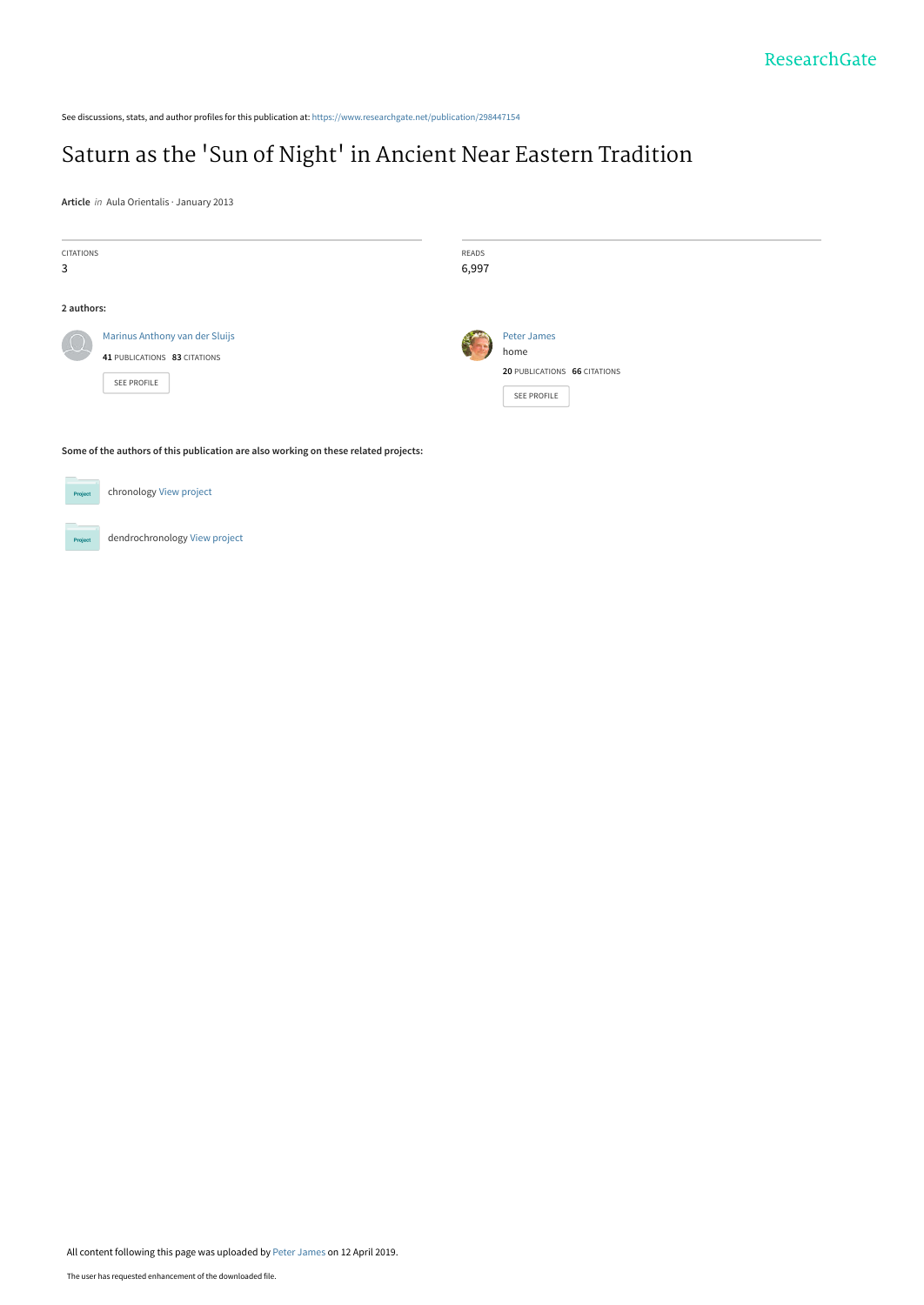# Saturn as the "Sun of Night" in Ancient Near Eastern Tradition<sup>\*</sup>

*Marinus Anthony van der Sluijs* – Seongman (Korea) *Peter James* – London

[This article tackles two issues in the "proto-astronomical" conception of the planet Saturn, first attested in Mesopotamia and followed by the Greeks and Hindus: the long-standing problem of Saturn's baffling association with the Sun; and why Saturn was deemed to be "black". After an extensive consideration of explanations offered from the 5th century to the 21st, as well as some new "thought experiments", we suggest that Saturn's connection with the Sun had its roots in the observations that Saturn's course appears to be the steadiest one among the planets and that its synodic period – of all the planets – most closely resembles the length of the solar year. For the black colour attributed to Saturn we propose a solution which is partly lexical and partly observational (due to atmospheric effects). Finally, some thoughts are offered on the question why in Hellenistic times some considered the "mock sun" Phaethon of Greek myth to have been Saturn].

**Keywords:** Saturn, planets, Sun, planet colour.

#### **INTRODUCTION**

Since the late 19th century scholars have been puzzled by a conspicuous peculiarity in the Babylonian nomenclature for the planet Saturn: a number of texts refer to Saturn as the "Sun" (<sup>*dutu/20*</sup> or *Šamaš*), instead of its usual astronomical names *Kayamānu* and *mulUDU.IDIM.*<sup>1</sup> This curious practice was in vogue during the period c. 750-612  $BC<sup>2</sup>$  and is not known from earlier periods, with a single possible exception, discussed below.

Evidence for the association of Saturn and the Sun takes two forms. Direct attestations include the following cuneiform passages, in which Saturn is equated with other astronomical objects:

∗ We would like to dedicate this article to the memory of Dr Richard Stothers (1939-2011), an astronomer at the NASA Goddard Institute for Space Studies, whose contributions to puzzles in the history of astronomy have been invaluable. The suggestions Stothers offered to us just a few months before his passing have had a defining influence on the present article.

1. For some early discussions, see Lenormant 1878: 137-138; Jensen 1890: 115-116; Bouché-Leclercq 1899: 93, n. 2; Winckler 1901: 260; Kugler I 1907: 8; II 1909: 105; Hommel 1909: 180; Jastrow 1910: 163-167; Weidner 1915: 23.

2. Brown 2000: 57.

Aula Orientalis 31/2 (2013) 279-321 (ISSN :0212-5730) Recibido/Received: 17/07/2013

Aceptado/Accepted: 12/08/2013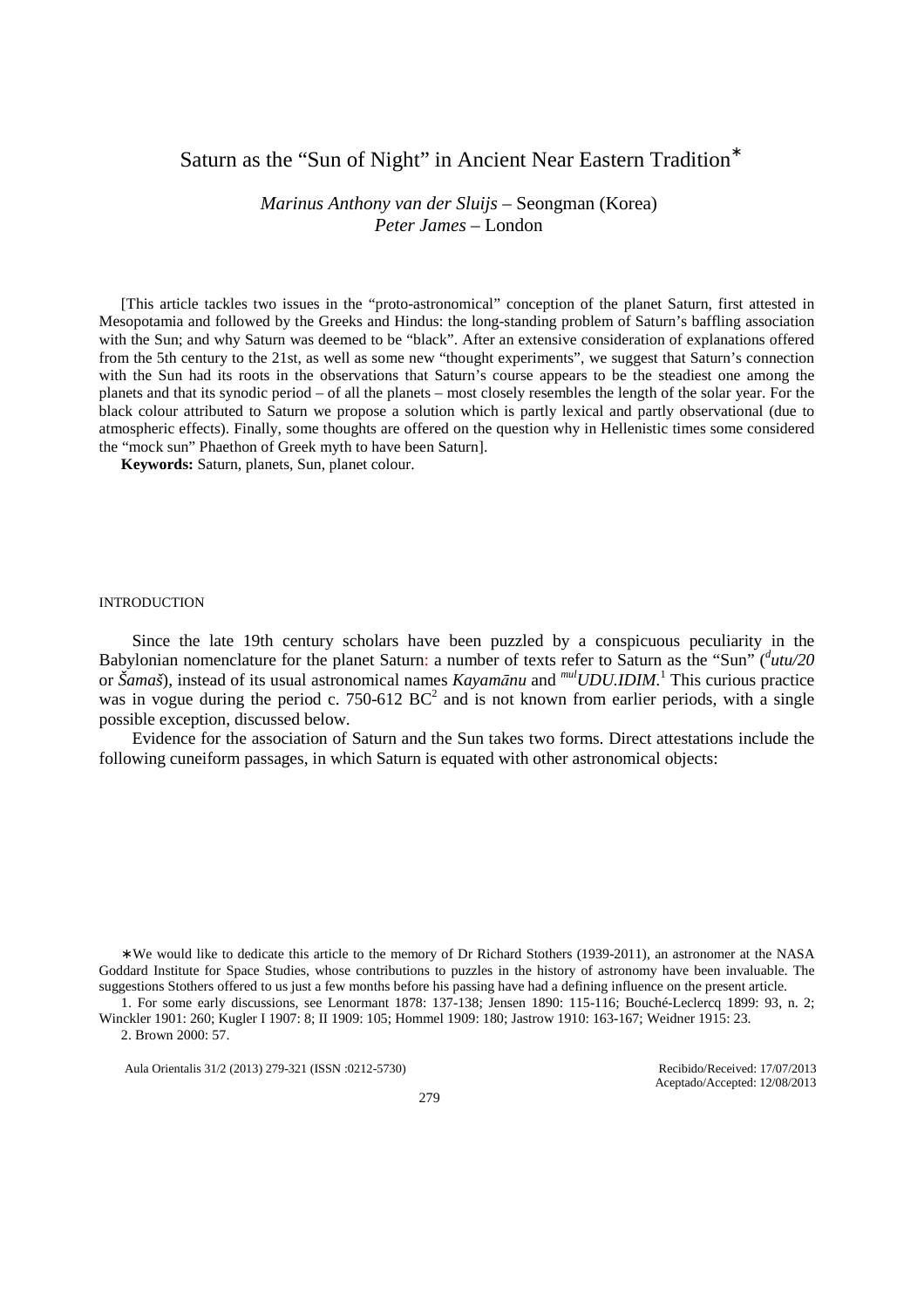| MARINUS ANTHONY VAN DER SLUIJS AND PETER JAMES |  |
|------------------------------------------------|--|
|------------------------------------------------|--|

| #1 | <sup>d</sup> UDU.IDIM.SAG.UŠ: MUL <sup>d</sup> UTU                                                                                  | Saturn = the Sun <sup>3</sup>                                   |
|----|-------------------------------------------------------------------------------------------------------------------------------------|-----------------------------------------------------------------|
| #2 | mulSAG.UŠ MUL šá <sup>d</sup> UTU                                                                                                   | Saturn = the $Sun4$                                             |
| #3 | mul.gi.gi = MUL kit-tú u me-šar<br>$=$ <sup>d</sup> SAG.UŠ <sup>d</sup> UTU                                                         | mul-gi-gi = the star of truth and justice =<br>Saturn / the Sun |
|    | MUL $GE_6 = AN$ sa-al-me $D\hat{U}L = MIN$                                                                                          | black (salmu) star = statue<br>$(salmu) = \text{ditto}^5$       |
| #4 | mulUDU.IDIM.SAG.UŠ KIMIN<br>$mul$ <sub>Zi-</sub> ba-ni-tu <sub>4</sub> MUL <sup>d</sup> UTU<br>Kayamānu KIMIN Zibānītu kakkab Šamaš | Saturn, also called the Scales<br>(or) star of the $Sun6$       |
| #5 | MUL.GE <sub>6</sub> = $^dZi$ -[ba-ni-tum]<br>$mul$ Zi-ba-ni-tum = <sup>d</sup> UTU                                                  | the black star = the Sca[les]<br>the Scales = the $Sun^7$       |

Table 1. cuneiform passages associating Saturn with the Sun

Saturn's solar association was also familiar to astrologers responsible for the omen literature, first edited by Reginald Thompson in 1900. In these passages it was not always directly stated, but can sometimes be inferred from the astronomical impossibility of the event if the "Sun" were to be interpreted in the literal sense – a reliable criterion introduced by Morris Jastrow. For example, a reference to Jupiter (SAG.ME.GAR) appearing "in the Sun"<sup>8</sup> surely refers to a conjunction with Saturn. In quite a few cases, scribes added glosses which confirm that Saturn was referred to. In one text, a Babylonian commentator glossed "the path of the sun" (*ḫar-ra-na*  d *šá-maš*) as that of "Saturn" (MUL.UDU.IDIM.SAG.UŠ).<sup>9</sup> In another, Venus' approach to "the Sun", which would be quite a meaningless condition if taken literally, is clarified with reference to Saturn:

If Venus in month X comes close to the Sun: a great king, variant: a king [of the universe] will come to shame – Venus [comes close to] Saturn ...<sup>10</sup>

3. Commentary on *Iqqur Īpuš* (K. 42286), rev. 6, ed. Gadd 1931: plate 39; Labat 1933: 100-101; tr. Parpola II 1983: 342. The preceding line mentions *kakkab zi-ba-ni-tum* ("la constellation de Balance"), ed. Labat 1933: 100-101.

4. *BM* 121206 viii 60´, ed. van Driel 1969: 96-97, 113, where DU is emended to UŠ.

5. *ḪAR-gud = imrû = ballu* (commentary on ḪAR-ra = *ḫubullu*), recension B, VI, 39-40, eds. Reiner & Civil 1974: 40, based on tablets K. 260 + 4235 + 4239 + 10093 = 2 *R* 49, 3. 18-19 (ed. Weidner 1915: 29); compare K. 12619, 2: 4-6 (ed. Weidner 1915: 29). Kugler (1914, suppl. II: 196-197, n. 2) identified the passage "*MUL.GIG il(ṣa-al-me) ŠÚR ilSAG.UŠ*  (kaimānu) <sup>il</sup>Šamaš" as 2 R 49, 3. 42. Parpola (II 1983: 342) separately listed "SAG.UŠ: MUL GE<sub>6</sub>: <sup>d</sup>UTU", translated as "Saturn = the black star = the Sun", citing this as 2 *R* 49, 3. 42 and referring to Weidner 1915: 29. However, said tablet does not appear to have a line 42 and the reference appears to be to the present passage.

6.  $MUL.APIN$ , 2. i. 38-39 = 64, trs. Hunger & Pingree 1989: 80 = 86.

7. K. 11283 + 79. 7 – 8. 352, 5-6, ed. Parpola II 1983: 343; Weidner 1915: 22. Earlier, Weidner (1913: 211) had stated that Šamaš in this passage connotes the Sun.

8. Bulluṭu, in *Enūma Anu Enlil*: K. 742, ll. 1-2, tr. Hunger 1992: 73 #115.

9. Nabû-aḫḫu-Eriba, in *Enūma Anu Enlil*: Sm. 375, obv. 4, 6, tr. Hunger 1992: 29 #49.

10. K. 42, rev. 4, eds. Reiner & Pingree 1998: 195; cf. Virolleaud 1909: 8.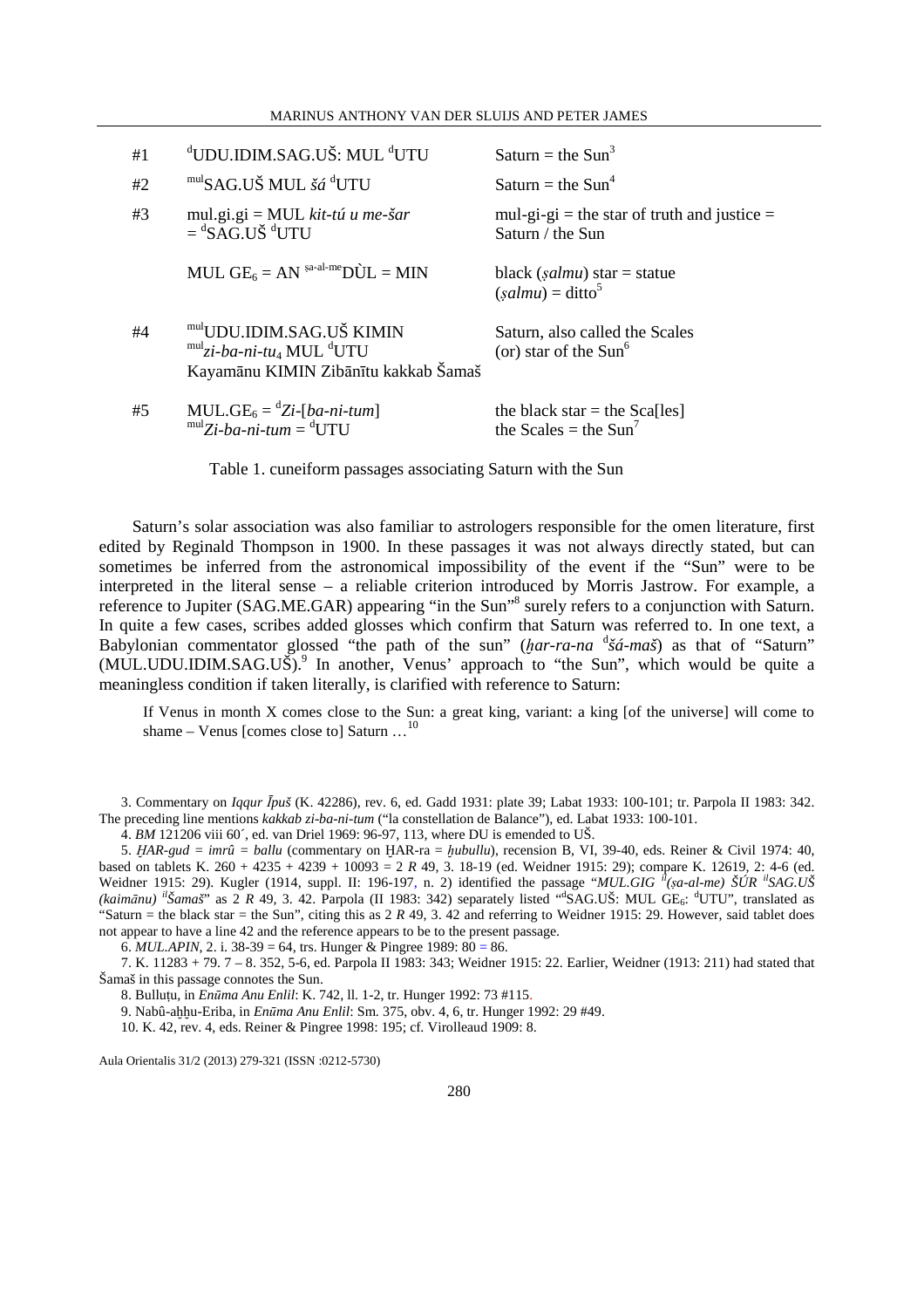Jastrow applied his criterion to juxtapositions of the "Sun" and the Moon. Whereas the Sun and the Moon can be visible in the sky simultaneously, they can never do so in close proximity, when the former outshines the latter. Yet some Babylonian omens refer to Šamaš, at face value the Sun, as standing in the vicinity of the Moon. For example:

If the sun stays in the position of the moon: the king of the land will sit firmly on the throne. [If] a sun disk stands above the moon (and) below the moon: the foundation of the throne will become stable; the king of the land will stay in his truth.<sup>11</sup>

A comment on the reverse of the tablet reveals that the observation was made at night and concerns the planet Saturn:

Tonight the planet Saturn approached the Moon. Saturn is the star of the Sun, (and) the relevant interpretation is as follows: it means good for the king. Saturn is (namely) the star of the king (too).<sup>12</sup>

Five other omen texts refer to occasions when Šamaš is specifically stationed "in the halo of the Moon" (*ina tarbas Sin*).<sup>13</sup> As lunar haloes are only visible after sunset, Šamaš here cannot be the Sun.<sup>14</sup> And in each case, a gloss clarifies that the omen was descriptive of Saturn in that position.

Of a much earlier date (13th century BC) is an astrological text from Emar including two omens in which the "Sun" ("20") at sunrise approaches respectively "two stars" ("2 mul.mes") and "the Moon" ("30").<sup>15</sup> Although Saturn is not explicitly mentioned, the evidence reviewed above suggests that it may have been the intended subject.<sup>16</sup> This would make it the earliest attested description of Saturn as the "Sun".

In the Greek world the planet Saturn was usually associated with the god Kronos, whom the Romans identified with the deity Saturn. However, following the Babylonian tradition, some classical statements identified it as the "star" of Hēlios or Sol, i.e. the Sun (see appendix 1 for an exhaustive

11. "1 <sup>d</sup>UTU *ina man-za-zi* <sup>d</sup> *30* GUB-*iz* / LUGAL KUR *ina* GIŠGU.ZA *i-ka-na* / [1] AŠ+ME AN.TA-*nu* 30 KI.TA-*nu* 30 GUB-*iz* / SUHUŠ GIŠ.GU.ZA *i-ka-na* / LUGAL KUR *ina kit-ti-šú* GUB*-az*", Balasî, in *Enūma Anu Enlil*: 81-2-4, 80, obv. 1-5, tr. Hunger 1992: 55 #95; cf. Parpola I 1970: 280-281. Compare the similar statement in 24 (25), II b, tr. van Soldt 1995: 22.

12. Parpola I 1970: 280-281 – "… MULUDU.IDIM.SAG.UŠ *a-na* <sup>d</sup> *30* / *iq-ṭi-ri-ib* MULUDU.IDIM.SAG.UŠ / MUL: <sup>d</sup>UTU *šu-ú* / *ki-i an-ni-i-e* / *pi-še-er-šú* SIG<sup>5</sup> *šá* LUGAL *šu-u* / <sup>d</sup>UTU MUL *šar-ri šu-u*". In volume II (1983: 343) Parpola corrected the translation of the final sentence to: "Sun [*sic*] is the star of the king".

13. Šapiku of Borsippa, in *Enūma Anu Enlil*: Sm 366+80-7-19.371, verso 5-9, recto 4, tr. Hunger 1992: 271 #491; Nabû-Iqbi of Cutha, in *Enūma Anu Enlil*: 83-1-18, 290, ll. 4-5, tr. 1992: 238 #416; Nabû-aḫḫe-Eriba, in *Enūma Anu Enlil*: Sm 375, ll. 3, 8, tr. 1992: 29 #49; idem, in *Enūma Anu Enlil*: K. 781, obv. 2-8, tr. 1992: 24-25 #40; Thompson 1900: li, 25, No. 90. Compare further K. 2066 28-30, in Kugler II.1 1909-1910: 55, 109-110, cf. 110-112, and Thompson (1900: xxv-xxvi): "The words, 'When the Sun stands within the halo of the Moon.' would at first sight appear to prove that the word *tarbaṣu* does not mean 'halo', but we learn from the notes written by the astrologers … that by the word 'Sun' we must understand the 'Star of the Sun', *i.e.*, Saturn, and we now know that the omen for the Sun in such a case would be given just as if the Sun were occupying the place of Saturn."

14. Jastrow 1910: 163-164.

15. Msk 74233d + Msk 74238p + Msk 74238q, 50´, ed. Arnaud 1987: 278 #655. The numbers "20" and "30" are common numerological terms for Sun and Moon.

16. See Koch-Westenholz 1995: 123, n. 3, 142.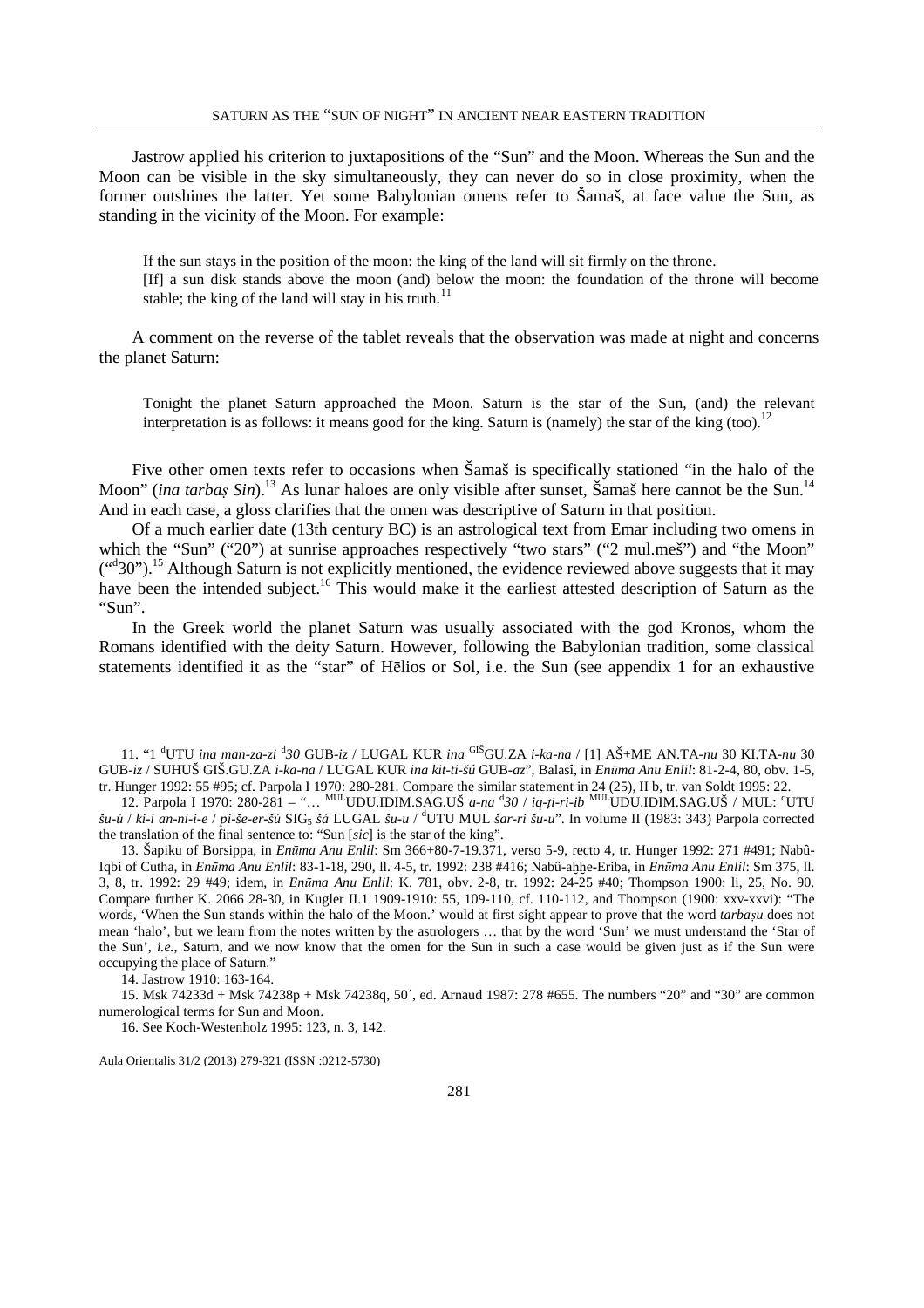collocation of *loci*).<sup>17</sup> These, together with Hindu passages of similar import<sup>18</sup> and a late Egyptian witness, <sup>19</sup> offer abundant evidence that the surprising association of Saturn with the Sun travelled well outside Mesopotamia, probably during the first millennium BC.

Yet despite the familiarity of Saturn's connection with the Sun, its rationale is still far from understood. So classicist Beck: "Why Saturn should be identified with the Sun is far from obvious." 20 Moreover, was the matter one of identification or of mere association? The designation of the real Sun in one omen as "Šamaš of the day" (*Šamše u-mi*) shows that Babylonian astronomers perceived a contrast between the "Sun of the day" and a "Sun of the night", which must clearly have been Saturn.<sup>21</sup> Accordingly, in an old (but still the most thorough) discussion of this subject to date, Jastrow argued that Saturn was not supposed to be physically identical with the Sun, but of all planets was thought to resemble the Sun most closely. Nevertheless, some of the passages cited above seem to clearly *identify*  the two. In whatever way, the logic by which Babylonian scribes linked Saturn to the Sun remains elusive.

#### SATURN ASSOCIATED WITH THE SUN ON LINGUISTIC OR OBSERVATIONAL GROUNDS

In myth and folklore, the Moon is typically regarded as a nocturnal counterpart to the Sun, because of its luminosity, relative size or roundness.<sup>22</sup> Could analogous considerations have inspired the Babylonians to link Saturn and the Sun? Alternatively, could folk-etymologies have led to the association? We evaluate eight possibilities, some of which have not been discussed in the existing literature.

#### *Saturn and time*

The very earliest attempt at an explanation, in keeping with the penchant for allegories current in his day, was made by the Roman writer Macrobius (5th century AD), who invoked the popular association of Kronos (Saturn) with Chronos (Time):

17. Among the first to draw attention to the comparison of Saturn and Sun in classical literature was von Humboldt (1850: 467, n. 13).

18. Eilers 1976: 93; Scherer 1953: 85; Hunger & Pingree 1989: 147. A range of Sanskrit words referred to Saturn as the Sun or the "son of the Sun", in some cases indicated by the use of a composite noun incorporating terms like *–ja*, *-tanaya*,  *putra*, *-sūta* or *-sūnu*, *e.g.*, Monier-Williams 1960: 89 s.v. "arká", 151 s.v. "Ārki", 449 s.v. "*tīkshṇá*", 617 s.v. "Pātaṃgri", 751 s.v. "Bhānú", 869 s.v. "*ravi*", 1026 s.v. "*vaivasvatá*", 1051 s.v. "Śani", 1093 s.v. "Śauri", 1196 s.v. "sahasraraśmi", "Sahasrâṇau", 1243 s.v. "Sū́ra", 1243-1244 s.v. "Sū́rya", 1254 s.v. "saura". Most of these designations occur in the *Bṛhad-Jātaka* and *Bṛhat-Saṃhitā* of Varāha-mihira (505-587 AD), and the lexicographers. *Sūryaputra* occurs as early as the *Mahābhārata* (6. 81, Scherer 1953: 85).

19. A list of the five traditional planets on an ostracon found in Egypt and composed in Demotic (1st century AD) opens with Saturn: *Hr-p*<sup>3</sup>-k<sup>3</sup> *p*<sup>3</sup> *siw p*<sup>3</sup>-R', 'Horus the Bull, that is the star of the Sun', lines 1-2, ed. Spiegelberg 1902: 6.

20. Beck 1988: 86. Cf. Boll 1903: 314, n.: "Der Grund, warum der Saturn nach der Sonne benannt wurde, ist dunkel." Rawlinson (1858: 620) asked: "… how is it possible that the dark and distant planet Saturn can answer to the luminary who 'irradiates the nations like the Sun, the light of the gods?'" He appears to have taken this description from a reference to Ninurta, the only deity the Babylonians are known to have certainly identified with Saturn (for evidence, see Koch-Westenholz 1995: 123). Note, however, that Ninurta is not always Saturn; in the *MUL.APIN*, 2. i. 66, it is Mercury. Cf. Schott 1936: 135.

21. Jastrow 1910: 164-165.

<sup>22.</sup> *e.g.*, *Genesis* 1.16: "God made two great lights – the greater light to govern the day and the lesser light to govern the night."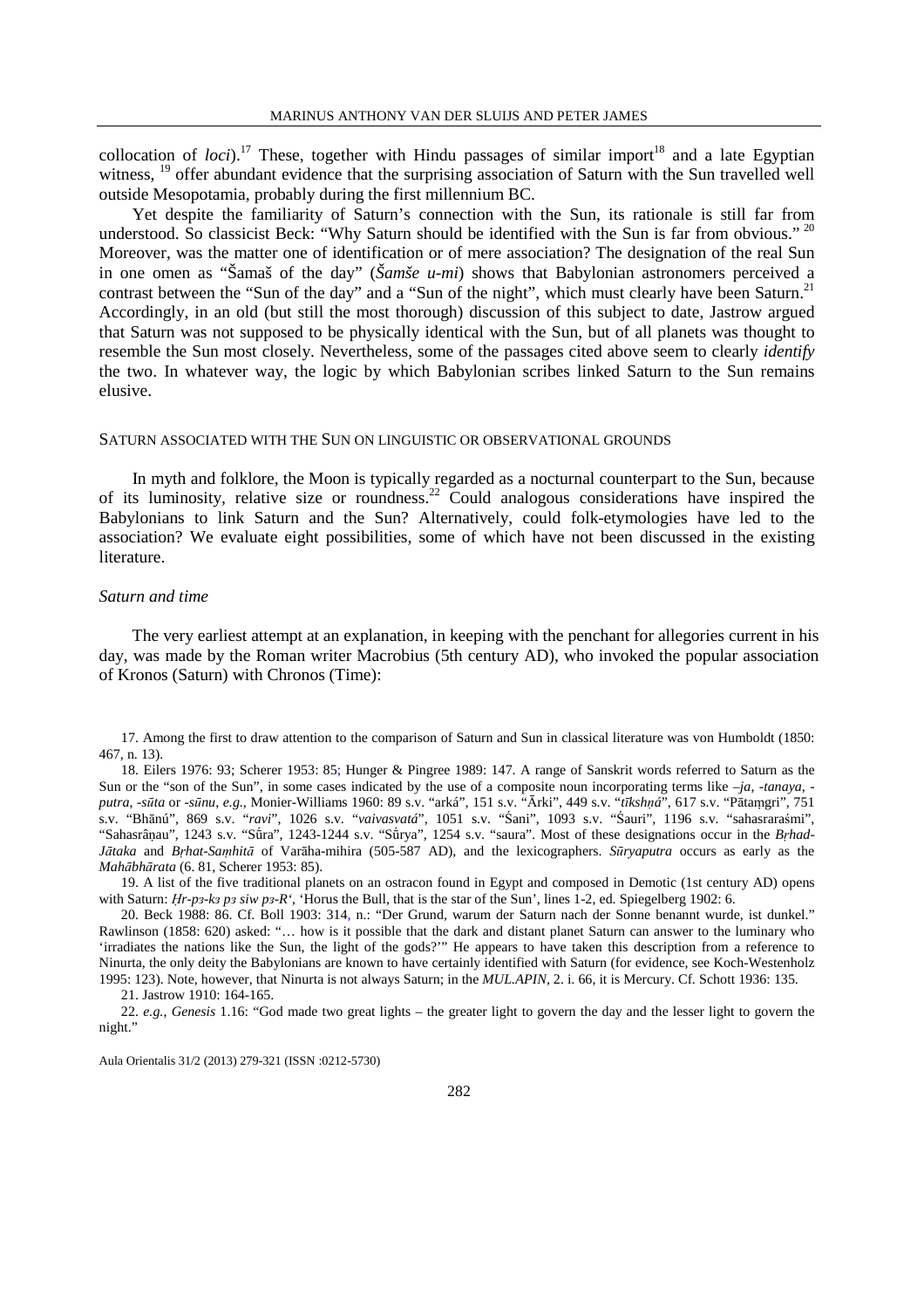Moreover, Saturn, as Cronus, is identified with Time (χρόνος). … It is said that Saturn used to swallow his children and vomit them forth again, a myth likewise pointing to an identification of the god with time, by which all things in turn are created, destroyed, and brought to birth again. … And Saturn himself, the author of times and seasons (and therefore, by the change of a letter, called Κρόνος by the Greeks as though for χρόνος, time), must assuredly be understood to be the sun …<sup>23</sup>

As put by Klibansky *et al*., the equation of Kronos and Chronos "led Macrobius (or rather, Porphyry, whom he follows) to say that Kronos-Chronos was regarded as the sun, whose course established the "ordo elementorum" by measure and by number."<sup>24</sup>

In itself, the comparison of Kronos and Chronos should not be dismissed too quickly, as it appears to be attested as early as Pherecydes of Syros (6th century  $BC)^{25}$  while the etymology of neither name has been established with confidence: it cannot yet be determined whether the names are even Indo-European or not.<sup>26</sup> Yet be that as it may, the connection of both Saturn and the Sun with time, as construed by Macrobius, seems contrived. And obviously, the etymological reasoning is based on Greek and could never have applied to the Sumerian or Akkadian languages. Nor is there any clear evidence that the Babylonians associated Saturn with notions of time and seasons – these seem to be fallouts from the classical understanding that Saturn occupied the highest known orbit among the planets, as discussed below.

### *Saturn and El*

Writing in 1905, Franz Cumont traced the linkage of Saturn and the Sun to another folk-etymology. Starting from the common Graeco-Roman understanding that Kronos or Saturn equalled the Syro-Phoenician god El,<sup>27</sup> the similarity of the latter's name to *Hēlios* would have suggested an affinity between Saturn and the Sun.<sup>28</sup> The "solar syncretists" of the later Imperial Age may well have fostered the idea, even though the association of El with the planet Saturn is hard to prove from Semitic sources. Nevertheless, as before, such wordplay cannot shed any light on the Babylonian association of Saturn and the Sun, which antedates the Graeco-Roman one by centuries.

#### *Saturn's high orbit*

Another early suggestion, considered by Franz Boll in 1919, was that Saturn owed its "solar" status to the high position of its orbit, compared to the other naked-eye planets.<sup>29</sup> It is certainly plausible that classical astronomy/astrology regarded Saturn's lofty position as evidence of its preeminence among the

23. Macrobius, *Saturnalia* 1.8.6,10; 1.22.8, tr. Davies 1969: 64-65, 148.

24. Klibansky, Panofsky & Saxl 1964: 154-155.

25. Kirk, Raven & Schofield 1957: 57, 67. Other early sources are a 5th/4th-century BC inscription from Elateia, which calls Poseidon "son of Chronos" instead of the otherwise expected Kronos (Hoffmann 1893: 174), and pseudo-Aristotle, *On the Cosmos*, 7 (401a). The link also seems to be implicit in Pindar (5th century BC), *Olympian Odes* 2.13-18 and especially 10.43- 59.

26. The respective etymologies of χρόνος and Κρόνος are still unknown – see Beekes 2010: 1652; Chantraine II 1970: 586 s.v. "Κρόνος"; IV. 2 1980: 1277-1278 s.v. "Χρόνος"; Frisk 1970: 24-25 s.v. "Κρόνος"; 1122 s.v. "χρόνος". According to Eisler (1910: 385-386), the two names are etymologically distinct.

27. El was identified as Kronos in a number of classical sources – see Pettazzoni 1978: 89-90.

28. "Die Ähnlichkeit des Klanges veranlasste auch eine Verwechslung des *Ἦλος* mit Helios …", Cumont 1905: 2218

29. Boll 1919: 345; Greßmann 1925: 26. The idea was followed uncritically by Pettazzoni (1978: 90).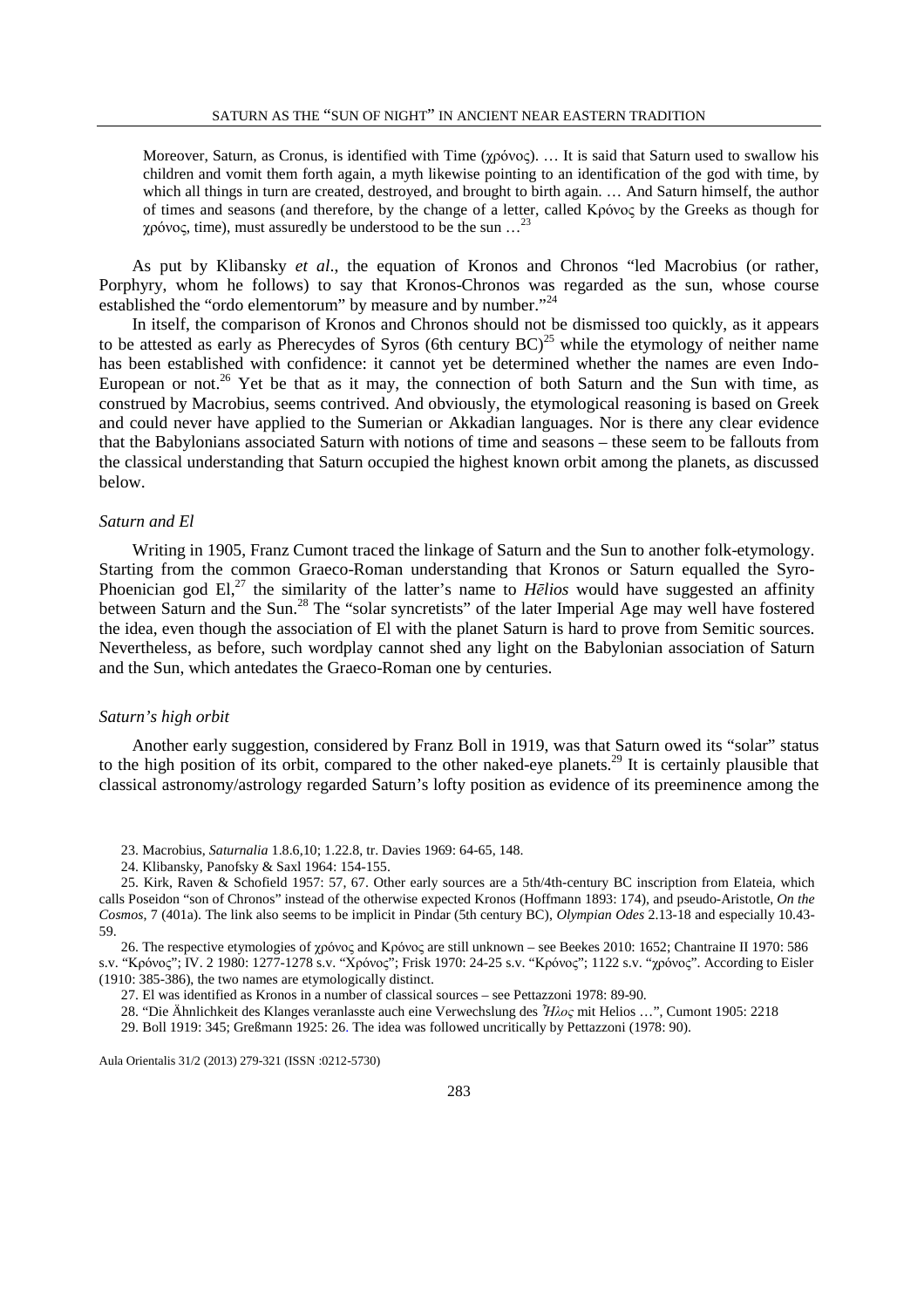planets.<sup>30</sup> This is clearly implied in Tacitus' statement that "of the seven planets that rule the fortunes of mankind, Saturn moves in the highest orbit and has the greatest potency".<sup>31</sup> Echoing Tacitus, Martianus Capella (early 5th century AD) wrote that Saturn's power "was reckoned to exceed all others according as the size of his circle exceeded theirs."<sup>32</sup>

The notion of Saturn's exalted station was a popular one among Graeco-Roman scholars. According to Dionysius of Halicarnassus (1st century BC), the "ancients" "regarded him as embracing the whole universe"<sup>33</sup> Isidore of Seville (c. 560-636 AD) explicitly characterised Saturn's position as being *summo caelo, id est in mundi uertice*, "at the height of heaven, that is, at the pinnacle of the world".<sup>34</sup> Pseudo-Manetho stated that the Titan Kronos "rules the whole aether" (*pantòs ... aithéros árchei*).<sup>35</sup> Some Neo-Platonists went so far as to associate the planet with the pole as the motive agent of the cosmos; for example, expounding on Saturn's association with a sickle and Plato's comparison of the cosmos to a spindle whorl, Proclus noted that the pole as the *ágkistron* or "hook" of the spindle was regarded as the sign of Saturn, "imitating the Mind" of the cosmos.<sup>36</sup> In other contexts, the term *pólos* does not refer to the rotational pole but to the entire starry heaven, in its turning aspect.<sup>37</sup> The latter usage of the term may underlie the adjective *hypsípolos*, used by Porphyry<sup>38</sup> and Nonnus<sup>39</sup> to describe Saturn, for which the translation "high in the (starry) sky" seems valid.<sup>40</sup> Meanwhile, others interpreted the elevated position of Saturn's sphere, adjoining that of the fixed stars, not as a sign of the god's loftiness, but of his exile to the boundary of the cosmos – with a nod to the myth of Kronos' banishment. Thus, Cicero explicitly stated that Jupiter had chained his father Saturn to the stars.<sup>41</sup>

A related concept was the late understanding, reported by Diodorus of Tarsus (d. c. 390 AD), that Saturn was actually the largest of the planets, only appearing to be small because it is further away than all the others. $42$ 

30. Cf. Sanskrit terms for Saturn, which include *mahāgraha* ("the great planet") and *grahanāyaka* or *grahagrāmaṇī* ("planet-chief"), which was primarily a solar epithet (Monier-Williams 1960: 795 s.v. "mahāgraha"; 372 s.v. "Gráha").

31. Tacitus, *Histories* 5.4, tr. Moore 1979: 180-181.

32. Martianus Capella, *The Marriage of Philology and Mercury* 2 (197), trs. Stahl & Johnson 1977: 60.

33. Dionysius of Halicarnassus, *Roman Antiquities* 1.38.1, tr. Cary 1937: 120-121.

34. Isidore of Seville, *On the Nature of Things* 23.2; translation after Fontaine 1960: 258-259.

35. pseudo-Manetho, *Apotelesmatics* 4.14, ed. Koechly 1858: 63.

36. tou mèn Krónou tòn pólon einaí phasi sýmbolon. diò kaì ágkistron oikeíōs eírētai, tòn agkylométēn ekeinon hōs alēthōs *mimoúmenon noun.* Proclus, *Commentary on Plato's Republic*, ed. Kroll 1901: 213 line 4. For the understanding of Kronos in Neo-Platonism, see Klibansky, Panofsky & Saxl 1964: 151-159.

37. Hardie 1983: 224-225; Liddell & Scott 1996: 1436 s.v. "πόλος"; *e. g.*: Aeschylus, *Prometheus Bound* 425-430; Aristophanes, *Birds* 179-184, with scholiast; pseudo-Apollodorus, *Library* 2.5.11; Pausanias, *Description of Greece* 6.19.8; Clement of Alexandria, *Miscellanies* 5.6 (36); *Orphic Hymns* 83.7; Simplicius, *Commentary on Aristotle's On the Sky* 231b.12- 16, ed. Heiberg 1894: 517; Suidas, *Lexicon*, s. v. "Pólos", ed. Adler 1935: 161; Photius I of Constantinople, *Lexicon*, s. v. 'pólou', ed. Naber 1864: 97 s. v. "πόλου". This usage is perfectly justifiable from an etymological point of view, as the "turning" connoted in the underlying Indo-European root  $^*k^{\bar{w}}el$ - (Pokorny 1959: 639-640 s.v. 'k<sup>w</sup>el- 1, k<sup>w</sup>el-') applies equally well to the apparent revolution of the starry firmament as a whole and the pivot around which it turns.

38. Porphyry, *Of the Philosophy to be Derived from Oracles*, apud Eusebius, *Preparation of the Gospel* 6.1.4 (237), ed. Mras 1982: 294.

39. Nonnus, *Dionysiaca* 41.350. With Cook (1925: 557, n. 1), we prefer the reading *hypsipóloio* contra Ludwich's *hypsipóroio*, "high-moving" (1911: 331). Oppian (*On Hunting* 3.111) described birds as *hypsípoloi*.

40. Gifford (1981: 255) simply translated "on high".

41. Cicero, *On the Nature of the Gods* 2.25. The earliest reference to Zeus shackling his father comes from Aeschylus (early 5th century BC), *Eumenides*, 640-666.

42. Diodorus of Tarsus, *Against Destiny* 31, apud Photius, *Library* 223 (211b) – see Boll 1903: 314, n. 3; cf. Hyginus, *Poetical Astronomy* 4.18, ed. Viré 1992: 156.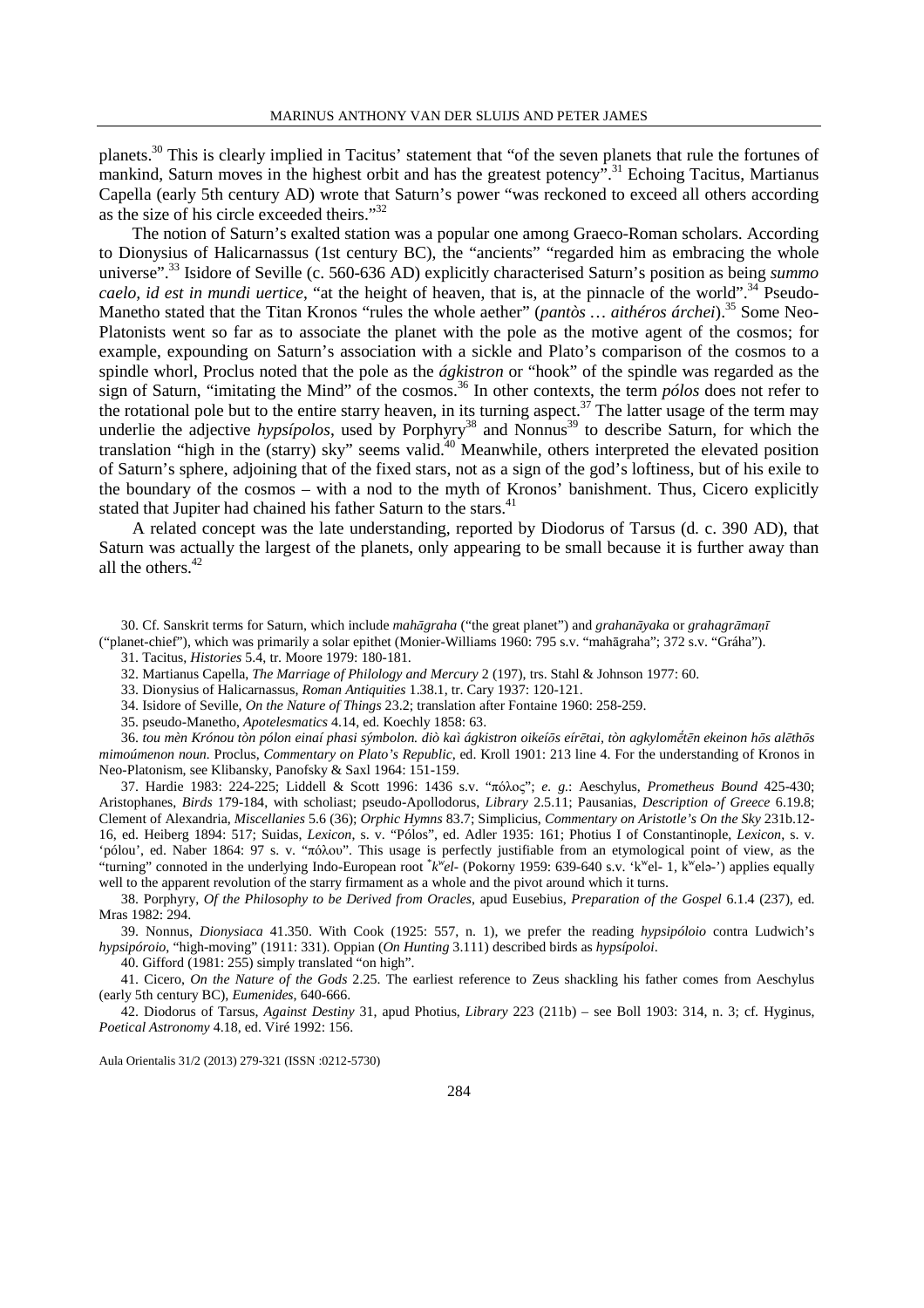Two authorities derived the notion of Saturn's cosmic dominion from the "Chaldaeans" – the Greek term for Babylonian astrologers or, more generally, "wise-men". Epigenes of Byzantium (fl. 200 BC), who is said to have studied "among the Chaldaeans", stated that Saturn "seems ... to exert the greatest power on all the motions of the celestial bodies".<sup>43</sup> Diodorus of Sicily (1st century BC) combined a similar statement with Saturn's solar association, alleging that the Chaldaeans called Saturn "Helios" and deemed it the "most conspicuous" (*epiphanéstatos*) of the planets, which "presages more events and such as are of greater importance than the others".<sup>44</sup>

From the classical sources it is clear that Saturn's astrological supremacy was linked to the loftiness of orbit. But sound though the reasoning may have been in its own terms, it sheds no light on earlier Babylonian perceptions of Saturn. Diodorus was of course correct in stating that the Babylonians called Saturn "Helios" (i.e. the Sun). But his further statements regarding the prominence and influence of Saturn, like those of Epigenes, clearly reflect a period when "ancient Chaldaean" wisdom had long been heavily influenced by Greek astronomical knowledge about the order of the solar system – with Saturn at the top of the planetary ladder. No cuneiform source seems to assign a supreme status to the planet.

This is not to conform uncritically to the modern consensus that pre-Hellenistic Babylonians could only perceive the planets as moving on one undifferentiated plane, with no concept of the distance of the planets from the Earth.<sup>45</sup> We have argued elsewhere, from the order of the colours on ziggurats and other evidence, that astronomers of the Neo-Babylonian period *did* have a planetary order based on distance. Nevertheless, the evidence, as far as it goes (mainly from the 8th-7th centuries BC), suggests that they saw Jupiter, rather than Saturn, as the uppermost of the planets, a tradition which can also be detected in New-Kingdom Egyptian documents and an alternative Hellenistic tradition.<sup>46</sup> Finally, even if Saturn's "high" placement is interpreted in terms of astrological importance, a logical connection between distance and the Sun is still wanting. Boll's argument proves to be a red herring.

#### *Saturn as a* "*mock moon*"

As noted above, Saturn – alone of all planets – is referred to as the "Sun" when observed inside a lunar halo.<sup>47</sup> Apart from "Sun", another term used to describe Saturn in this position was *AŠME*, as in the passage cited earlier (see footnote 11 above). Corresponding to Akkadian *šamšatu*, this is a Sumerian technical term meaning "mock sun (parhelion) or moon (paraselene)".<sup>48</sup> A Babylonian commentator specifically related omens concerning discs (*AŠME*) above or below the moon to Saturn:

43. Epigenes of Byzantium, apud Seneca, *Natural Questions* 7.4.2, tr. Corcoran 1972: 234-235.

44. Diodorus of Sicily, *Library* 2.30.3, tr. Oldfather 1946: 448-449. Liddell & Scott (1996: 670 s.v. "ἐπιφανής") translate *epiphanḗs* as "*manifest, evident …* of men, *conspicuous, notable, distinguished* … *famous, renowned* … of things, *remarkable*".

45. *e.g.*, Vernant 1983:176-189; Rochberg-Halton 1988a: 323; Lloyd 1991: 294-295; Pedersen 1993: 63; Evans 1998: 320 46. James & van der Sluijs 2008: esp. 69.

47. A possible exception is: "If stars stand in front of a disk – Mars stands in front of (another) planet." *Enūma Anu Enlil*, 24 (25), C c obv., 1, tr. van Soldt 1995: 47, cf. 3.

48. Brinkman *et al.* 1989: 332 s.v. "šamšatu"; cf. van Soldt 1995: 17; Jastrow 1910: 164, n. 1; Kugler II 1909: 105, 109. These terms relate to the Sun when a daytime phenomenon is indicated, but in astrological omens are also used for nighttime events – Brinkman *et al.* (1989: 334): "*AŠ.ME SAG.UŠ* is translated as "the normal solar disk … When AŠ.ME signifies parhelion, the true solar disk is termed AŠ.ME SAG.UŠ …, to be read possibly *šamšatu kajamāntu* (or *kajāntu*)." Passages include *Enūma Anu Enlil*, 24 (25), III 5-64, C b obv. 9-14, rev. 1, C c obv. 1-8; 25 (26), I 18, ed. van Soldt 1995: 22-36, 44-45, 46-47, 54. The Babylonian practice of referring to mock suns as 'Suns', sometimes employing the term *šamšē* (Kugler II 1909: 108), is analogous to the Roman usage of the word *sol* for the same phenomenon, *e.g.*, Seneca, *Natural Questions*, 1. 13. 1, 3; Pliny, *Natural History*, 2. 31-32 (98-100); Stothers 2009: 34.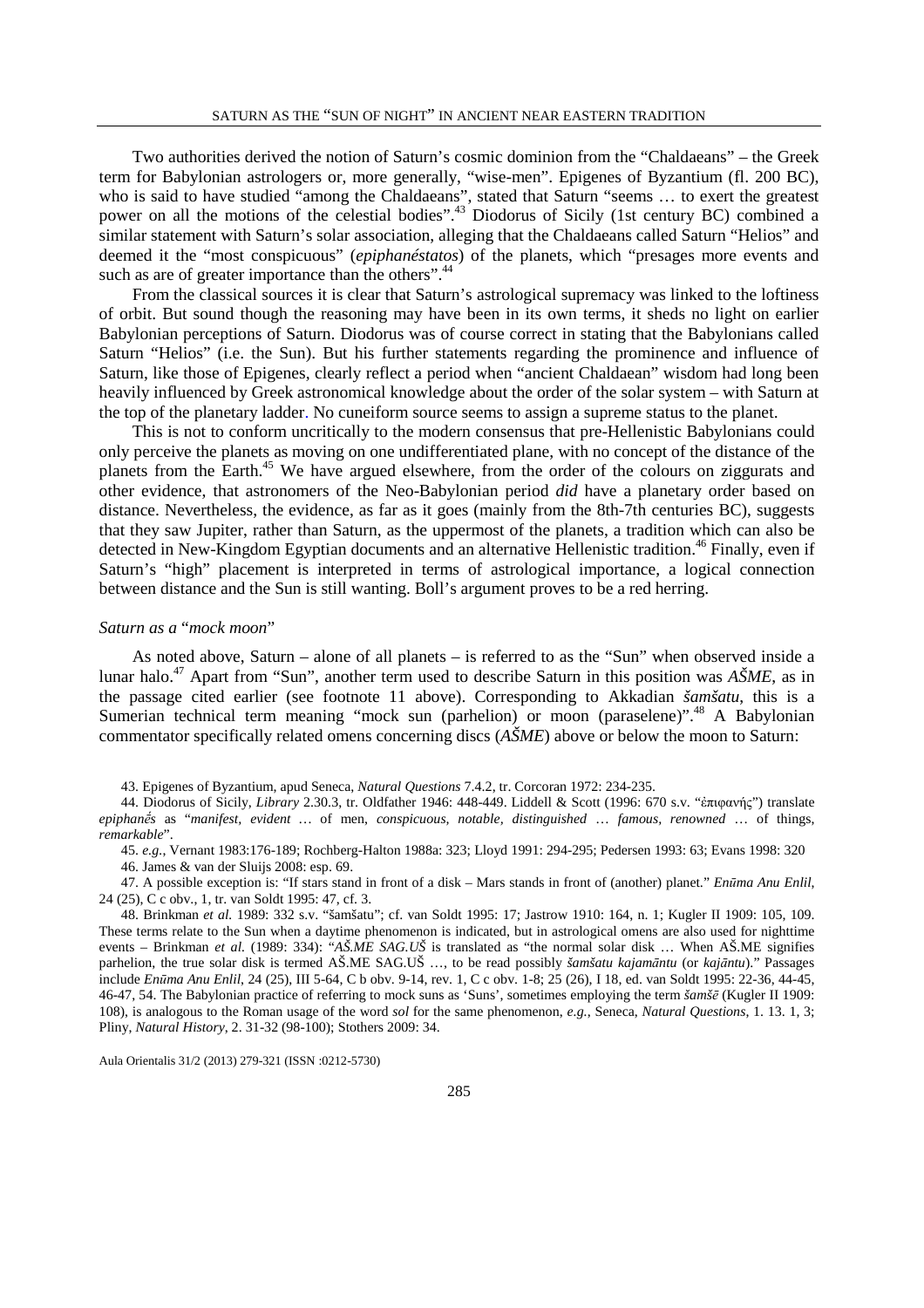If a disk stands above or below the moon – refers to Saturn.<sup>49</sup>

Jastrow speculated that the comparison of Saturn to a Sun may have derived from the application of this term to Saturn, wondering "whether the appearance of mock-suns may not have suggested to priests of a speculative turn of mind, but ignorant of the laws of the heavens, the idea that Saturn was a "steady" or "permanent" mock-sun – performing the same function of furnishing light at night that Šamaš performed during the day."<sup>50</sup> This, Jastrow reasoned, could help to explain "the origin and meaning of this interesting association of the Sun with Saturn, leading to the wide spread usage of the signs for Šamaš (An-UT and Amna) to represent Saturn."<sup>51</sup>

The difficulty with this explanation is that Saturn's natural appearance hardly warrants its comparison to a mock sun or a mock moon; as even small mock moons considerably exceed the apparent size of planets, Saturn would have to have been more conspicuous than it is at present – a challenge Jastrow did not confront. Moreover, if Jastrow were right, one would expect other planets appearing inside a halo to have also been styled *AŠME* or *šamšatu*, but the title is unique to Saturn. To describe Saturn as a "parhelion" is no less puzzling than to call it a "Sun", but can be seen as an alternative expression of the same idea: Saturn was a "Sun" when outside a halo and a "parhelion" when inside one. That the application of the term *šamšatu* to Saturn was a derivation from Saturn's comparison to the Sun follows from the fact that the very same omen text described Saturn as *<sup>d</sup>UTU* (*Šamaš*) two lines earlier.

### *Saturn and Libra*

In Babylonian astronomy, every planet is assigned a unique *bīt* or *ašar niṣirti* ("secret place"), a system that may well go back to the time the *MUL.APIN* was written.<sup>52</sup> Saturn's "secret place" was the constellation of Libra or "Scales". As cited in Table 1,  $#4$ , the  $MULAPIN$  (c. 1000 BC)<sup>53</sup> and one other text equate Saturn as the star of the Sun with  $^{mul}z\bar{i}$ -ba-ni-tu<sub>4</sub>, which is Libra.<sup>54</sup> The Sun's "secret place" is Aries. As Libra and Aries are separated by six zodiacal signs, Libra rises when Aries sets, and *vice versa*. Hunger and Pingree tentatively suggested that the association of Saturn and the Sun arose from this observation.<sup>55</sup>

Although this correlation itself appears to be valid, there is no *astronomical* reason for associating Saturn with Libra. The Babylonian astrological system of "secret places" of the planets undoubtedly influenced the more developed Greek concept of *hypsōmata*, positions of greatest astrological influence often linked with exaltations or highest elevations, <sup>56</sup> but its origins and rationale are unclear. As Rochberg-Halton noted: "The original reasons for choosing the specific positions of the planets' *bīt nisirti*, or hypsomata, remain obscure, but the hypsomata of the sun in Aries and the moon in Taurus, suggest some underlying calendaric rationale, since these "planets" occupy these signs at the beginning

49. "AŠ.ME AN.TA-nu Sin ù KI.TA-nu Sin GUB áš-šú <sup>d</sup>UDU.IDIM.SAG.UŠ", *Enūma Anu Enlil*, 24 (25), C a, obv. 9, tr. van Soldt 1995: 40, 42, commenting on II b, tr. 1995: 22.

50. Jastrow 1910: 171.

51. Jastrow 1910: 169.

52. Reiner & Pingree 1998: 14.

53. But see Geller 1990.

54. Cf. Gössmann 1950: 124 s.v. '333. mulSAG-UŠ'. In a listing of the heliacal risings of the planets (Sp. II 38. 6), Saturn is paired with Libra (Kugler I 1907: 40).

55. "If this is so, the occurrence of an *ašar niṣirti* in MUL.APIN would be the earliest attestation of this idea yet known." Hunger & Pingree 1989: 146-147; compare Weidner 1915: 23.

56. See *e.g.* Ptolemy, *Tetrabiblos* 1.19.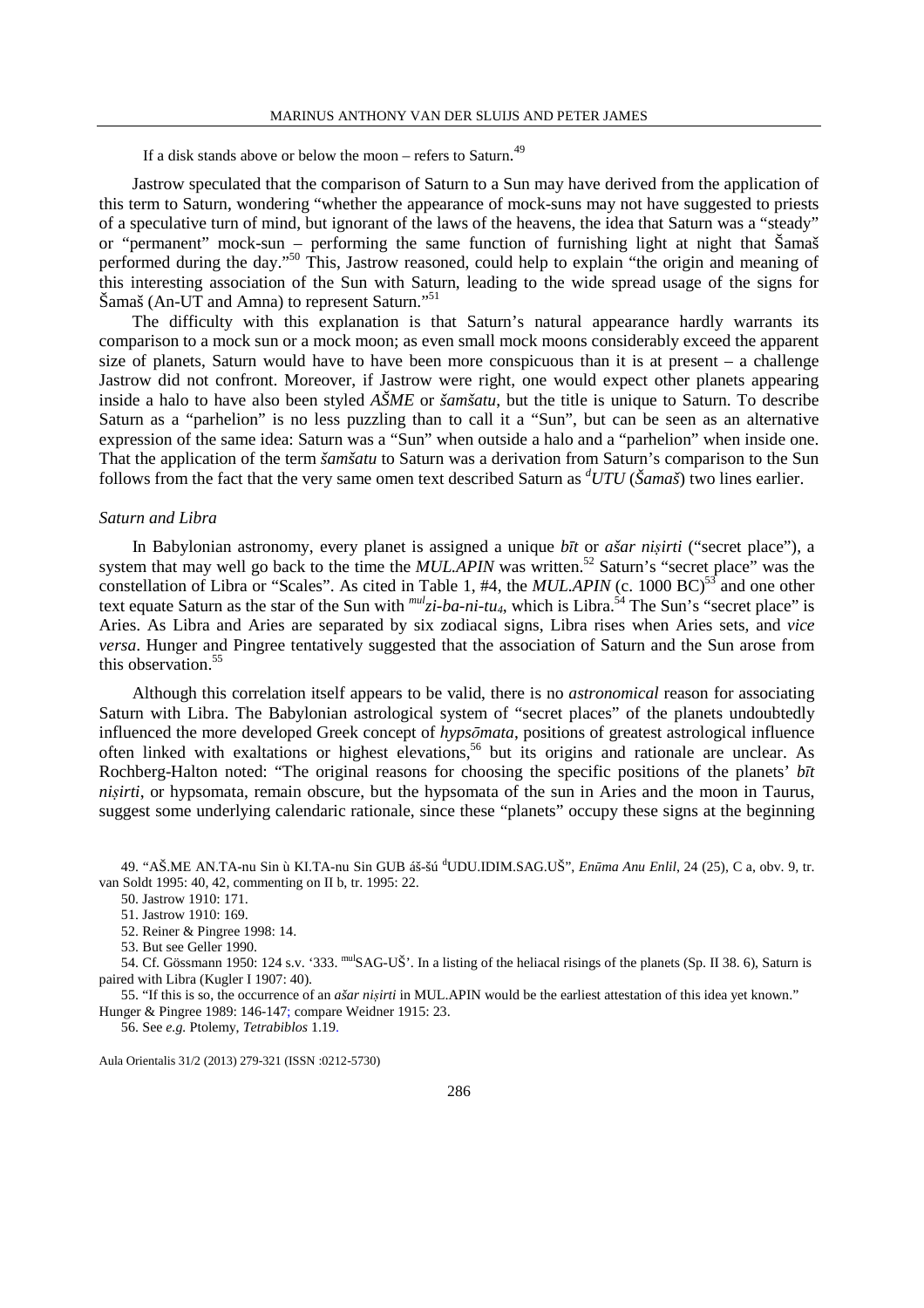of the year."<sup>57</sup> Thus it may be precisely *because* Saturn was regarded as the Sun's counterpart that its "secret place" was identified with the constellation opposite that of the Sun; the reasoning employed by Hunger and Pingree here may well be inverted. Parpola viewed "the fact that Saturn had its hypsoma or "house" in the constellation Libra, the cosmic scales of life and death where the sun stayed during the autumnal equinox" as a secondary, and not a primary, "link between Saturn and the sun".<sup>58</sup> Moreover, as Koch-Westenholz notes, while the concept of a *hypsōma* is first attested in cuneiform sources from the 7th century BC, the association of Saturn and the Sun "is certainly older and far more entrenched in the tradition than warranted by such arcane speculations".<sup>59</sup>

### *Saturn's steadiness*

Another point touched on by Jastrow is the idea that Saturn's solar aspect was inspired by the steadiness of its apparent course through the ecliptic. Jastrow hypothesised that the Babylonian priests conceived

… the idea that Saturn was a "steady" or "permanent" mock-sun – performing the same function of furnishing light at night that Šamaš performed during the day. Being inferior in strength to Šamaš, it was natural that his light should be considerably weaker, but such light as the night had was supposed to be due to the "lieutenant" of the great orb of the day – to the brilliant planet, uninterruptedly conspicuous for an extensive and continuous period in the heavens.<sup>60</sup>

The same solution was offered by Gössmann<sup>61</sup> and, more recently, Parpola: "Saturn's association with the sun naturally had its basis in the planet's slow and steady motion".<sup>62</sup> Depending on atmospheric conditions, Saturn can be visible for between 10 to 11 months a year. $63$  As the Roman poet Hyginus correctly remarked, Saturn, "the star of the Sun" (*Solis stella*), "is seen to be carried constantly through the twelve signs  $\ldots$  every year being invisible for neither less than thirty days nor more than forty."<sup>64</sup>

Saturn could be said to be the steadiest of all naked-eye planets for three observational reasons: its retrograde intervals (at 138 days) last the longest; these (at 36%) represent the highest percentage of the synodic periods for each planet (see below); and their spatial extent (at  $6.8^\circ$ ) is the smallest.<sup>65</sup> These

57. Rochberg-Halton 1988b: 57. The *hypsōmata* may have signified the presumed positions of the planets at the time of creation or the beginning of a chronological era. Conman (2006-2009) fingers the Egyptian decans as the starting point.

58. Parpola II 1983: 343.

59. Koch-Westenholz 1995: 123.

60. Jastrow 1910: 171, cf. 170; Jensen 1890: 114.

61. Gössmann (1950: 124 s.v. '333. mulSAG-UŠ'): "Saturn ist der 'beständige', weil er unter den Planeten am wenigsten Anomalien aufweist … Aus diesem Grunde wurde er auch Sonne genannt, und zwar Nachtsonne im Gegensatz zur Tagessonne …"

62. Parpola II 1983: 343. It is a mystery why Brown (2000: 69) decided that "Parpola's suggestion that the Sun and Saturn were associated because of the latter's steady motion can be ignored."

63. According to Price (2000: 307), Saturn, during each of its synodic cycles, is visible for  $360-18 = 342$  days and invisible (due to close proximity to the Sun) for the remaining 36 days. This means that, for a solar year, Saturn is visible at a minimum of 365-36 = 329 days and at a maximum of 342 days, i. e., c. 10.9 to 11.4 months.

64. Tr. van der Sluijs. Hyginus, *Poetical Astronomy* 4.18 (626-631), ed. Viré 1992: 156: "*… hic per duodecim signa assidue ferri videtur … quotannis non apparere non minus dies triginta nec amplius quadraginta.*" Boll (1911: 374, n. 1) observed: "… um so einleuchtender ist es, dass jenes assidue (»beständig« …) Uebersetzung des babylonischen Kaimānu ist, durch griechische Vermittlung". The "stars of the Sun itself" (*solis ipsius sideribus*), with which Saturn is associated in the same passage, may have referred to Libra, as discussed above.

65. Price 2000: 140, Table 7.1.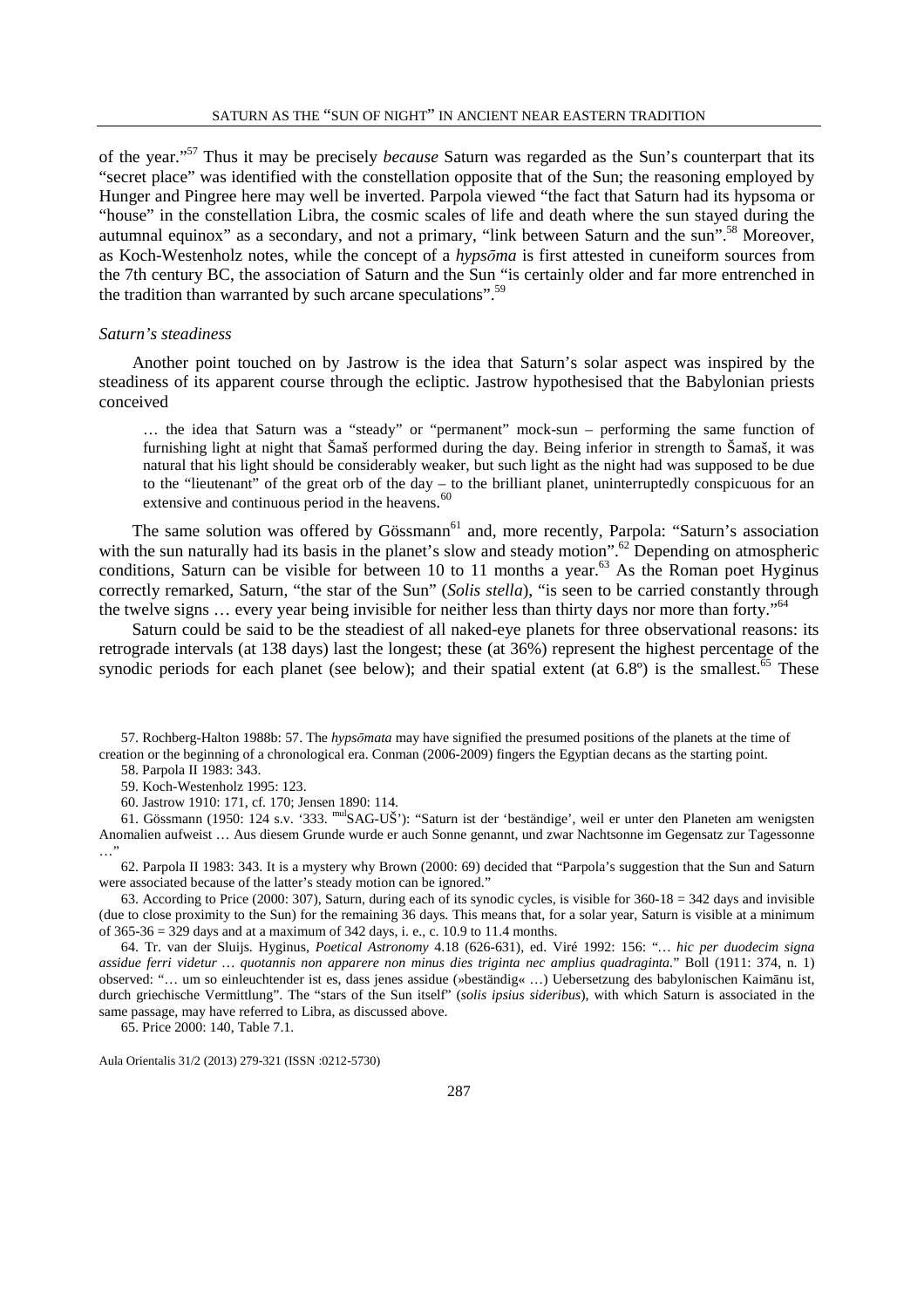effects are all due to the fact that Saturn's orbital period is the longest of all naked-eye planets, so that the planet's apparent motion against the fixed stars is the slowest.

Its comparatively steadfast course, including the long stationary phases preceding its retrogradations, fits well with the meaning of the planet's proper Babylonian name, *Kayamānu*, which was derived from *kânu*, "to be firmly in place / to be stationary (said of planets)" or, perhaps a better reading in some contexts, "to remain qualitatively constant".<sup>66</sup> Thus Brown: "... Saturn is associated with the name 'the steady, constant planet' because it moves more slowly than any other planet against the background stars."<sup>67</sup>

One Babylonian text describes the Sun as *kayamānu* or "steady" in the sky:

*i-šá-ru ina* AN*-e ka-aja-ma-nu at-ta*

O Just One, you are steady in the sky …<sup>68</sup>

The Babylonians will certainly have noticed that the comparatively stable pattern of Saturn's orbit, of all the planets, most closely approximates the path of the Sun: neither the Sun nor Saturn go through a cycle of waning and waxing phases, as the Moon and Venus do; neither are restricted to the eastern and western parts of the twilight sky, as Venus and Mercury are; neither are prone to relatively frequent and wild retrogradations in mid-course, as Mercury, Venus and Mars are given to do.

To the Babylonian mind, a connection between Saturn and Sun might have been reinforced by their joint association with the concept of *kittu* or "righteousness", metaphorically linked with the idea of steadiness and hence reliability. Not only was the sobriquet *kayamānu* etymologically related to *kittu*, but the latter title was used for the Sun as well as Saturn. As Parpola spelled out: "… Saturn's name *kajamānu* 'the steady one', derived from the root *kūn*, provided an etymological connection with *kittu* 'truth, justice' and hence an association with Šamaš, the protector of justice in heaven and earth."<sup>69</sup> (For Saturn, see the table above, #3.)

Moreover, if Saturn was linked to the Sun for the regularity and steadiness of its path, a similar line of reasoning could explain why the Babylonians, followed by Indian astronomers, regarded Mercury as the counterpart or the "son" of the Moon.<sup>70</sup> Changing direction every 98 days, Mercury can be seen as the epitome of mobility among the planets, akin to the Moon's fast pace. This might indicate that the comparison of Saturn and the Sun based on their motion was part of a system.

<sup>66.</sup> Civil *et al.* 1971: 160 s. v. "kânu".

<sup>67.</sup> Brown 2000: 69, cf. 64; Reiner 1995: 3. Hindu lexicographers likewise referred to Saturn as *Śani*, "prob. "slowmoving" (Monier-Williams 1960: 1051 s.v. "Śani"), *Sthira*, "firm, hard, solid …; fixed, immovable, motionless, still, calm …; firm, not wavering or tottering, steady …; … constant, steadfast …" (1960: 1264 s.v. "Sthirá"), *manda*, "slow, tardy" (1960: 787-788 s.v. "Manda"), and *Mṛidú*, "slow (gait)" (1960: 830 s.v. "Mridú").

<sup>68. 4</sup> *R* 28, 1: 8, cf. Parpola II 1983: 343, n. 636 = Jensen 1890: 115.

<sup>69.</sup> Parpola II 1983: 343, n. 636; cf. Jensen 1890: 115; Weidner 1915: 23.

<sup>70.</sup> Reiner & Pingree 1998: 12: "The substitution of Saturn for the Sun and of Mercury for the Moon reminds one of the Indian tradition, appearing first in the Sanskrit saṃhitās or omen collections that were strongly influenced by Mesopotamian sources, that Saturn is the son of the Sun and Mercury the son of the Moon (for the Indians also Mars is the son of Earth)." Cf. Hunger & Pingree 1989: 147. *E.g.*: "… Mercury is named … Bodhana, and Chandraputra (the son of the Moon) … Saturn is named … Suryaputra (the son of the Sun) …", Varāhamihira, *Bṛhad-Jātaka* 2.2, tr. Vijnanananda 1912: 38. A possible Babylonian attestation of this double association is: "If Venus wears the Sun's crown – she becomes very bright, Saturn stands in front of her / If Venus wears the Moon's crown – she is very small, Mercury? stands in front of her …" (*Enūma Anu Enlil*: K. 148. 15-16, trs. Reiner & Pingree 1998: 58-59, cf. 33-34.).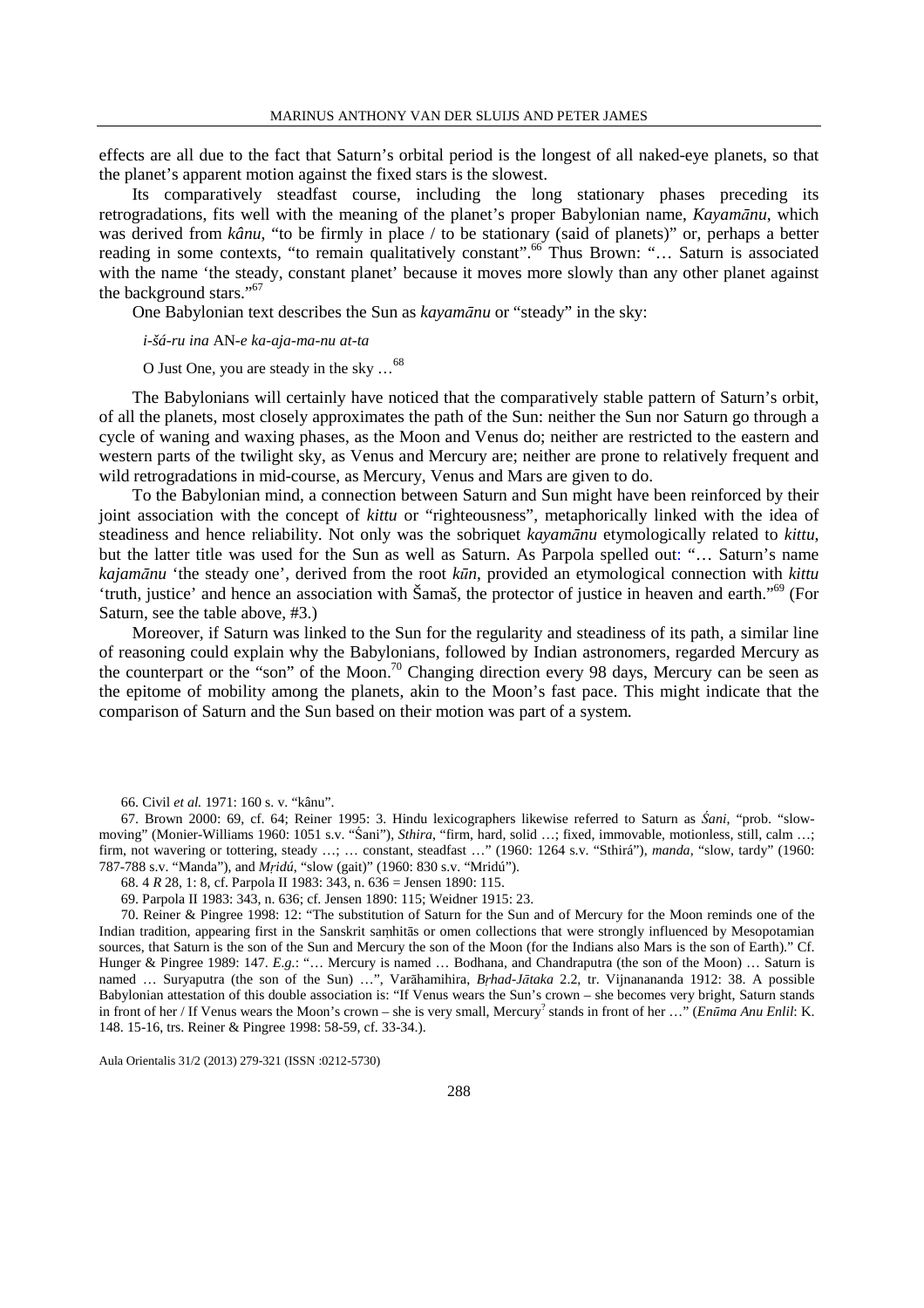#### *Saturn's synodic period*

Somewhat surprisingly, scholars appear to have overlooked a precise characteristic that would have strongly reinforced a perceived connection between the "steadiness" of Saturn and the Sun.

The synodic period of a planet is the time required for it to reappear at the same point in the sky relative to the Sun (though not to the fixed stars) from an Earth-bound perspective. Babylonian astronomers were aware of what we call the synodic cycles of the planets, which they conceived as successions of periods of visibility and invisibility. So profound was the interest in these periods that it may have coloured the ancient myth of *Inanna's Descent*, in which Venus' invisibility is represented in terms of the goddess' sojourn in the Netherworld.<sup>71</sup>

The *MUL.APIN* offers a list of the periods of invisibility for each of the planets, followed by one for the periods of visibility. Significantly, the statement for Saturn mentions its association with the Sun in the same breath:

DIŠ <sup>mul</sup>UDU.IDIM.SAG.UŠ ina <sup>d</sup>UTU.ŠÚ.A TÙM-ma 20 u<sub>4</sub>-mi ina AN-e uḥ-ḥa-ram-ma ina KASKAL dUTU IGI.LÁ ... DIŠ <sup>mul</sup>UDU.IDIM.SAG.UŠ KIMIN <sup>mul</sup>zi-ba-ni-tu<sub>4</sub> MUL <sup>d</sup>UTU ina <sup>d</sup>UTU.È IGI.LÁ-ma MU 1 KAM ina AN-e GUB-ma ina <sup>d</sup>UTU.ŠÚ.A TÙM ...

Kajamānu ina ereb Šamši itabbalma 20 ūmī ina šamê uḥḥaramma ina ḥarrān Šamši innammar ... Kajamānu KIMIN Zibanītu kakkab Šamaš ina ṣīt Šamši innamarma šanat ina šamê izzazma ina ereb Šamši itabbal …

Saturn disappears in the West, remains (invisible) in the sky for 20 days, and becomes visible in the path of the sun. ... Saturn, also called the Scales (or) star of the Sun, becomes visible in the East, stands in the sky for one year, and disappears in the West.<sup>72</sup>

As the *MUL.APIN* used an idealised year-length of 360 days,<sup>73</sup> its Saturn-cycle totals 380 days. This is remarkably close to the actual figure of 378.1 days.<sup>74</sup> Moreover, of all the planets known to the ancients, the synodic period of Saturn approximates the annual cycle of the Sun most closely.<sup>75</sup> The similarity to the solar year would have been most striking at an early time when astronomers had not yet conceived of planetary courses in terms of circular orbits and still regarded planetary retrogradations as real, physical turnings in the sky.

It is relatively easy to see that the daily rising and setting of the Sun is comparable to the daily rising and setting of Saturn – along with all other celestial bodies. At an archaic stage of astronomical speculation, long before Greek philosophers posited the concept of orbits, the synodic period of a planet would have been the next larger discernible cycle of a planet after the diurnal. This was then compared to the year as the next larger cycle in the Sun's movement.

The synodic period of an outer planet will, historically, have been discovered before its "orbital" period, as the latter requires a longer period of observation. Again, with respect to the outer planets, the orbital (or "sidereal") period is the next larger cycle after the synodic. Hence while Saturn's synodic period is just over a year, the return of the planet to the same position with respect to a given

71. See *e.g.* Heimpel 1982: 59-60; Cooley 2008b: 164 & n. 14.

72. *MUL.APIN*, 2. i. 53, 64-65, trs. Hunger & Pingree 1989: 83, 86, cf. 148. Jupiter's course, too, is stated to equal a year, 2. i. 60.

73. Hunger & Pingree 1989: 139.

74. Hunger & Pingree 1989: 149; 1999: 74.

75. The second closest figure to that of the Sun is Jupiter's synodic period at 399 days.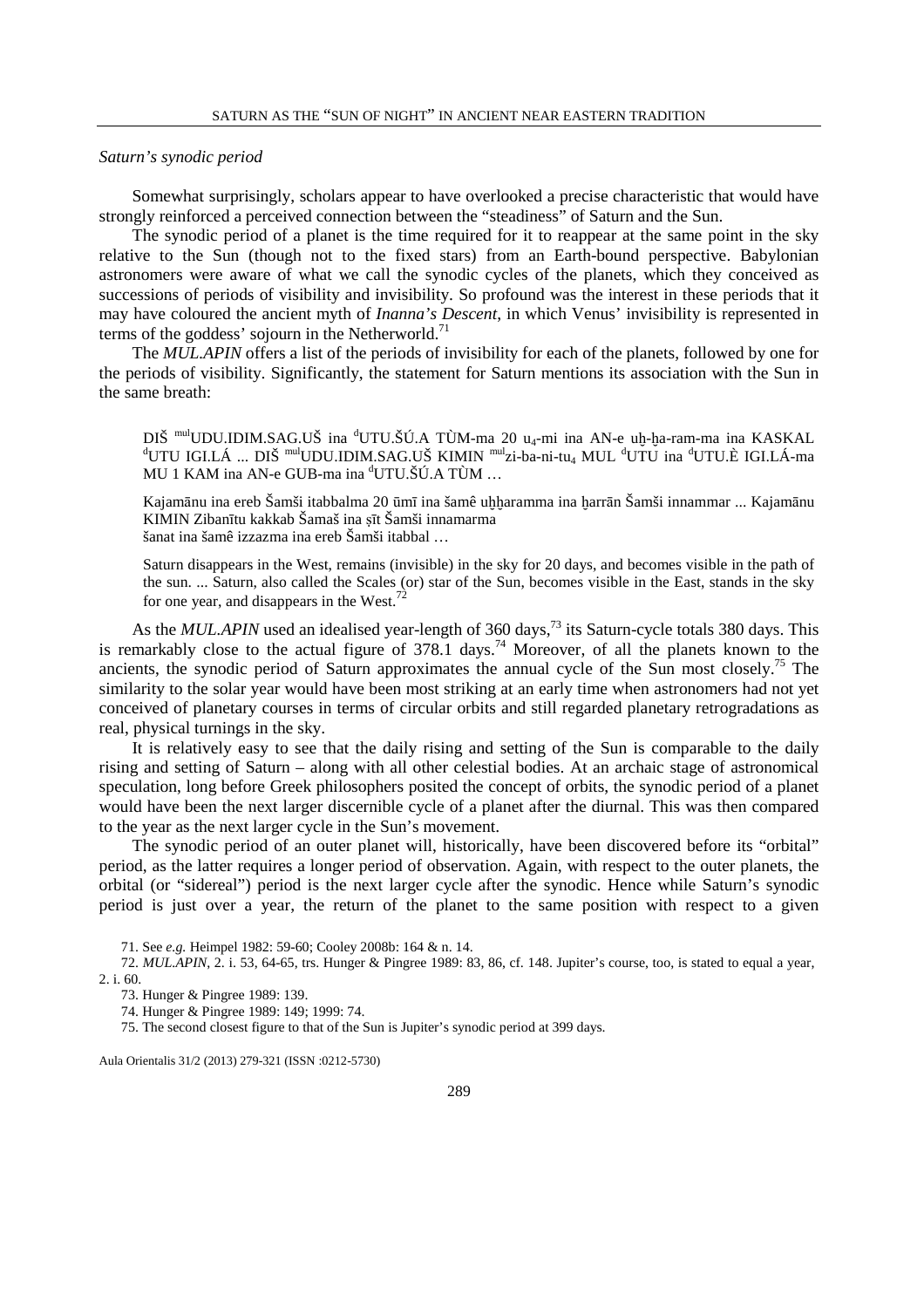constellation (its orbital period) is 29.6 years. It was only after the Greek introduction of the concept of orbits that a physical model was supplied for these observations and "orbital" periods became explicable in geometrical terms (albeit from a geocentric perspective, necessitating the awkward device of epicycles). Finally, with the advent of a heliocentric model, the synodic period of a planet could verifiably be reduced to a mere artefact of the earth's revolution around the Sun.<sup>76</sup>

The periodicity of planets – synodic or orbital – was clearly a matter of concern to other ancient cultures as well. The question of the earliest knowledge of orbital periods is, surprisingly, rarely raised. The oldest source credited with any figures was the Greek scientist Eudoxus of Cnidus (mid-4th century BC), apparently lacking any Babylonian precursors. Accordingly, it is not generally thought that the Egyptians were aware that the orbital period of Saturn is 30 years, but the attractive conjecture has long been made that there was a connection between the planet and the *heb sed* ("tail festival").<sup>77</sup> This was a royal jubilee, on which occasion the pharaoh would wear his ceremonial bull's tail as a symbol of kingship.<sup>78</sup> Saturn was known as *Ḥeru-(pɜ)-kɜ-(pet)* or "Horus (the) Bull (of heaven)".<sup>79</sup> As a bull, Saturn seems to have been seen as a celestial embodiment of kingship, perhaps akin to the nostalgic perception of Kronos/Saturn as the exemplary king in the classical world.<sup>80</sup> The *ḥeb sed* was associated with a cycle of 30 years,<sup>81</sup> either marking the 30th regnal year of a long-lived monarch or, as Petrie preferred, a fixed astronomical cycle that was independent from regnal periods; Petrie offered instances which in his opinion "show absolutely that the cycle was not a regnal feast but an astronomical one of regular recurrence."<sup>82</sup>

As seen, knowledge of a planet's orbital period presupposes familiarity with its synodic period. Eudoxus cited figures for the orbital and synodic periods of the planets, giving the orbital periods of Saturn and Jupiter as 30 and 12 years respectively, and the same synodic period for both: nearly 13 months.<sup>83</sup> He may have acquired this information wholesale from Egypt, for Seneca stated that "Eudoxus" was the first one to bring knowledge of these [planetary] orbits from Egypt into Greece."<sup>84</sup> Nineteenth-

76. The logical inconsistency that Saturn's synodic period is measured relative to the Sun while the solar year is measured relative to the fixed stars would have been recognised at a later, Hellenistic time, when the respective types of orbits were clearly distinguished.

77. Letronne 1840: 33; Sellers 1992: 235; cf. Kelley & Milone 2005: 261.

78. Morris 2010: 212.

79. *e.g.*, on the southern panel of the ceiling of the tomb of Senmut, Theban tomb number 353, in Clagett 1995: 114, 226; Neugebauer & Parker 1969: 175, 178; Plate 60; DeYoung 2000: 506. From at least the 18th dynasty, the epithet "Strong Bull" was regularly included in the Horus name of the pharaohs. On the astronomical ceiling of Senmut, Saturn is called the "Mother of the Bull of Heaven", in deference to the gender of the reigning monarch, Hatshepsut, Belmonte & Shaltout 2009: 328.

80. Versnel 1993-1994: 95. It may not be coincidental that a Babylonian glossator co-opted the solar epithet "MUL *šar-ri*" ("star of the king") for the planet Saturn, as seen above, note 12. Compare the rare solar epithet *LUGAL DINGIRMEŠ* ("*King of the gods*"), K. 583 = ABL 5, l. 18 (670 BC), ed. Parpola I 1970: 112-113), analogous to the king as a "mundane sun" (Parpola II 1983: 130), and K. 42, rev. 4, cited in note 10: "If Venus in month X comes close to the Sun: a great king, variant: a king [of the universe] will come to shame – Venus [comes close to] Saturn".

81. On the Rosetta Decree, hieroglyphic version, line 2, Ptolemy V was accorded the title *neb ḥeb sed* ('lord of the *ḥeb sed*'), translated in the accompanying Greek as *kyríou triakontaetērídōn* ("lord of the thirty-year festivals") – see Budge 1904, I: 170, 185; II: 100-101.

82. Petrie 1896: 33; cf. Frankfort 1948: 79, 366.

83. Eudoxus, apud Simplicius, *Commentary on Aristotle's On the Sky* 222a40-222b9, ed. Heiberg 1894: 495-496. Although Simplicius wrote in the 6th century AD, the accuracy of the figures he reported for Eudoxus is vouchsafed by his reliance (via Sosigenes) on Eudemus (fl. 330 BC), a student of Aristotle – see Heath 1913: 6. The 30-year orbit for Saturn is also confirmed in a papyrus *On the Art of Eudoxus* of the 2nd century BC (see appendix 1).

84. Seneca, *Natural Questions* 7.3.2, tr. Corcoran 1972: 233. Strabo stated that both Eudoxus and Plato spent a number of years in Heliopolis and claimed to have been shown the houses of the priests with whom they studied: "… these priests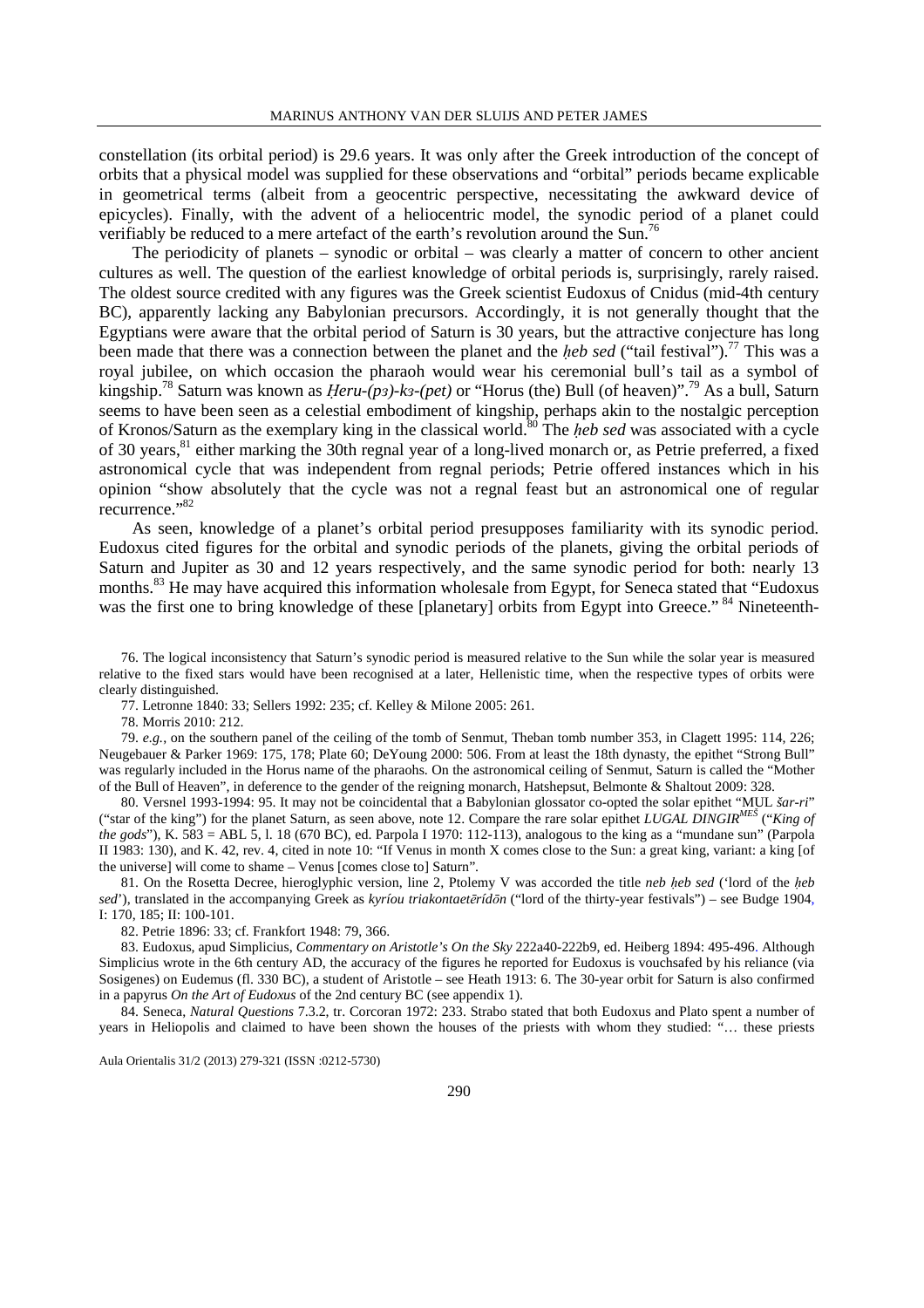century scholars such as Lewis and Rawlinson had no compunction in thinking that Eudoxus received both his orbital and synodic figures from Egypt.<sup>85</sup> Here we deplore the cynicism of Neugebauer who wrote: "I see no good reason to deny the possibility of his travels to Egypt. It seems to me certain, however, that there was nothing to learn from the Egyptians themselves ...<sup>86</sup> More recently, DeYoung countered Neugebauer's minimalist attitude: "… the fact that the ancient Egyptians did not apply mathematics to their astronomy should not be taken to indicate a lack of interest in or study of the movements of the heavenly bodies."<sup>87</sup>

In China, the *Chǔ Bóshū* (silk manuscript) testifies to awareness of Jupiter's synodic period (given as 395 days) during the 4th to 3rd century BC. The Chinese designation of Jupiter as "year star"  $(Su\lambda x\bar{I}nq)$  from at least the 2nd century BC onwards<sup>88</sup> may have been based on this, as Jupiter's synodic period, at 398.88 days, is the second closest to that of the Sun.

The Central-American Maya of the Classic period (c. AD 250–900) were aware of the synodic periods of the outer planets and Venus.<sup>89</sup> Interestingly, historians of astronomy Kelley and Milone observed that a possible Saturnian deity among the Maya played a "role as pseudo Sun"; as to the motivation for this, they proposed that it "may refer to the Saturnian synodic period of 378 days, closest of the anciently known planetary periods … to the tropical year."<sup>90</sup> Assuming Kelley and Milone are correct, the Mayan tradition counts as a striking conceptual parallel to the thinking which seems to underlie the Babylonian association of Sun and Saturn.

#### *Saturn's colour*

A final factor that could have played a role in the ancient association of Saturn with the Sun is its colour. It is known that, in Babylonian star lore, "Jupiter could signify the moon in what seems a contrived parallel to Saturn signifying the sun."<sup>91</sup> If the correspondence between Jupiter and the Moon was rooted in the conspicuous whiteness of both bodies, Saturn – as the only one of the naked-eye planets with a reasonably consistent yellow colour<sup>92</sup> – might naturally invite comparison with the Sun. Indeed, whereas the Babylonians variously linked the Moon with Mercury, for its agility, and with Jupiter, for its whiteness, the Sun would seem to agree with Saturn in respect of both its motion and colour. What colour do ancient sources attribute to Saturn? We start with an overview of Saturn's colour in classical sources and then proceed to the more surprising Babylonian material.

In Greek myth, the deity Kronos was believed to have ruled the "golden race" (*chrýseon génos*) of a past age, as first recorded by the 8th-century BC poet Hesiod.<sup>93</sup> From the Hellenistic period onwards, of course, Saturn was viewed as this god's planet. As gold would, of course, suit the yellowish colour of

excelled in their knowledge of the heavenly bodies, albeit secretive and slow to impart it …", Strabo, *Geography* 17.1.29, tr. Jones 1967: 82-85.

85. Lewis 1862: 156-157; Rawlinson 1881: 300-301.

86. Neugebauer 1957: 151.

- 87. DeYoung 2000: 475; cf. Lull & Belmonte 2006: 374.
- 88. Kelley & Milone 2005: 36 table 2. 7, 315, 328; Harper 1999: 836.
- 89. Milbrath 1999: 219-223, 235, 240-244.
- 90. Kelley & Milone 2005: 362.
- 91. Koch-Westenholz 1995: 121; also Jeremias 1913: 96.

92. Venus' colour is occasionally reported as yellow (Bezold 1916: 141; Plato, *Republic* 10.14 (617A); *scholia Basileensia* (9th century AD) on Germanicus Caesar, *Aratus' Phenomena*, ed. Breysig 1867: 103; Ptolemy, *Tetrabiblos* 2.9), but white or blue is a far more common description, as discussed below.

93. Hesiod, *Works and Days* 109-120.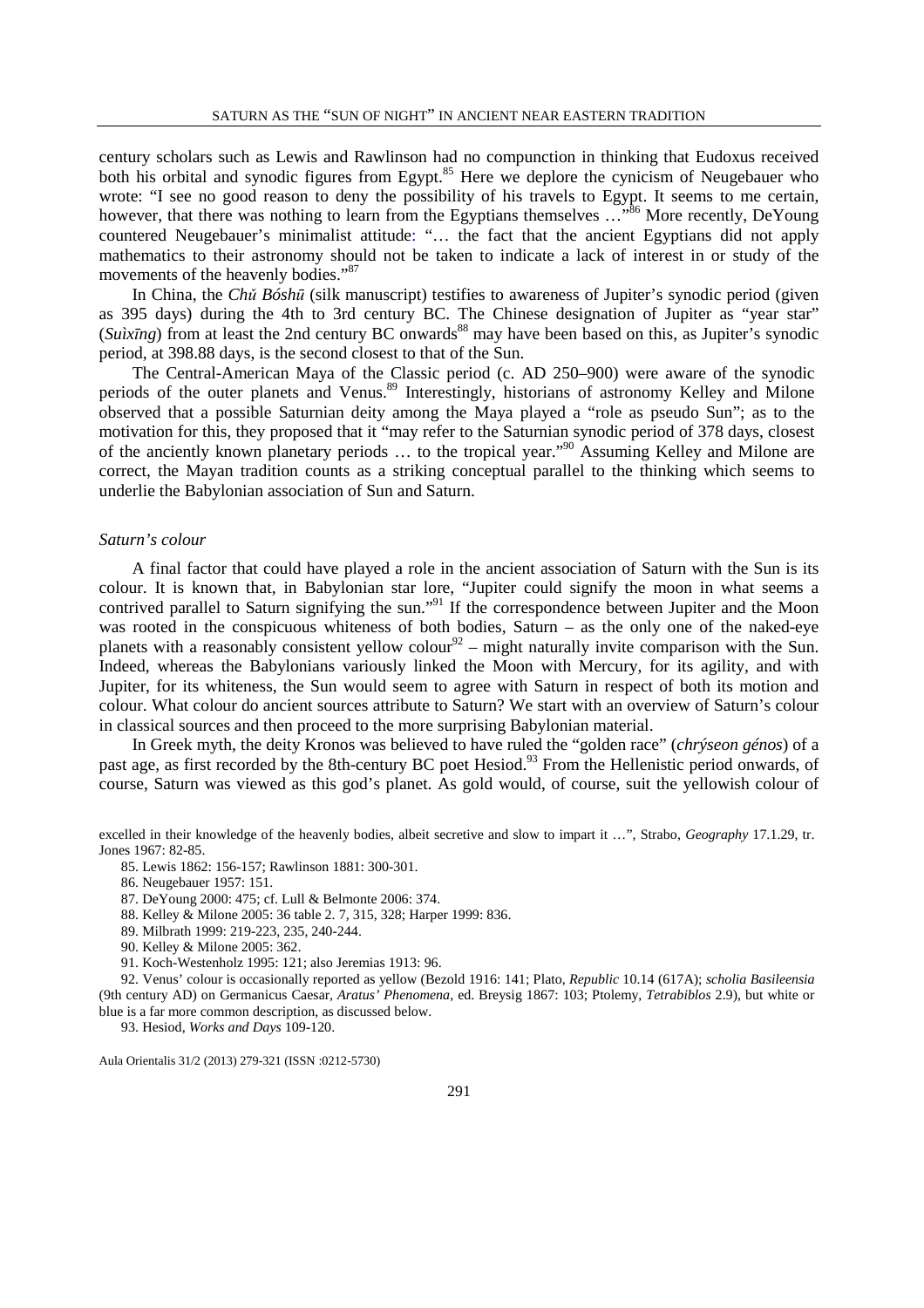Saturn, it is tempting to speculate that Hesiod's Kronos already bore a relationship to Saturn, just as the succeeding "silver race" of Zeus might be paired to Jupiter. However, it is unclear whether an association of Kronos with the planet Saturn could go back this early.

To date, this leaves Plato as the earliest classical source to link Saturn with yellow. In a cryptic portrayal of the universe, Plato called the second and fifth of the cosmic circles (counting inwards from the outermost, heavenly, circle) "more yellow" (*xanthóteros*) than the others.<sup>94</sup> Strictly speaking, this term applied not to the planet *per se*, but to the circles. The context demands that these circles belonged to Saturn and Mercury respectively. In a possibly Carthaginian tale, as related by Plutarch, Kronos inhabits a cave glowing with golden light on a far western isle; an astronomical aspect to the tale is clear from the description of the expeditions sent to the island every thirty years, when the planet Saturn – called *Nyktouros* ("Night-watchman") – entered the constellation Taurus.<sup>95</sup> Vettius Valens (2nd century AD) noted that Saturn was "like castor" (*kastorízon*).<sup>96</sup> Although a 17th-century French classicist, Claudius Salmasius, associated this with the black glandular secretions of beavers,  $\frac{97}{4}$  a likelier referent is the oil of the castor plant, widely known for its medicinal properties in antiquity,<sup>98</sup> which has a saffron colour.<sup>99</sup> Ptolemy cited two astrological colours for Saturn: "greenish yellow, pale" (*hypochlōros*) <sup>100</sup> and "black" (*mélas*).<sup>101</sup> A related passage states that those born under Saturn can have skin that is "honeycoloured" (*melichrōs*).<sup>102</sup> Apparently borrowing from Ptolemy, the 6th-century Byzantine antiquarian John Lydus gave exactly the same two colours, *hypochlōros* and *mélas*. 103

The yellow colour of Saturn (Kronos) also seems to have prompted its association with a particular type of comet known as the *diskeús*, in what seems to have been a Hellenistic experiment to link individual planets with classes of comet: "The 'discus', called Kronos, round and colored like Kronos, both being golden [*electron*]. Around its circumference it pours forth its beams."<sup>104</sup>

94. Plato, *Republic* 10.14 (617A).

95. Related by a 'stranger' to Sulla, apud Plutarch, *Moralia*: *The Face on the Moon* 26 (941C), tr. Cherniss 1984: 184-185. See Bos (1989: 24, n. 19) on Kronos as a planet in this tale, as indicated by the mention of a 30-year interval for the expeditions allegedly made to the island in the west where he slept. The annual sacrifice of "thirty effigies made in the likeness of men" in the early Roman cult of the god Saturn (Dionysius of Halicarnassus, *Roman Antiquities* 1.38.3, tr. Cary 1937: 122-125) similarly suggests a relation to the planet.

96. Vettius Valens, *Anthologies* 1.1, tr. Bara 1989: 28-29; compare Porphyry, *Introduction to Ptolemy's Tetrabiblos*, in Salmasius 1648: 621.

97. *Porphyrius intelligit tincturam nigram castorinarum vestium. … Hodieque nigricantis in colore luminis proprium genus castorinum vocamus.* (Salmasius 1648: 622).

98. See, *e.g.*, Dawson 1929; Manniche 1989: 142-143.

99. Bara 1989: 29, n. 8.

100. Liddell & Scott 1996: 1902 s.v. 'ὑπόχλωρος'. Robbins' translation "livid" (1971: 192-193) is less clear.

101. Ptolemy*, Tetrabiblos* 2.9.

102. Ptolemy, *Tetrabiblos* 3.11. Misleadingly, Robbins (1971: 308-309) offered "dark-skinned". The translation of Ashmand (1822: 155) as "yellowish" is superior.

103. Lydus, *On Divination* 9a, ed. Wachsmuth 1897: 20-21; for a discussion, see Williams 2008: 298-299. Useful information from other classical writings is rare. Pliny's *candidus* (*Natural History* 2.16 (79)) is best translated not as a colour as such, but as "bright" (Lewis & Short 1955: 277), as it appears in a list which is otherwise clearly based on Latin translations of the Greek astronomical names for the planets, *e.g. Phaenon* ("shining") for Saturn and *Pyroeis* ('fiery') for Mars, given by Pliny as *igneus*. Pseudo-Manetho (*Apotelesmatics* 4. 188, ed. Koechly 1858: 69) referred to purple rays emanating from the planet. For planetary colours in general, see the helpful table in Boll 1916: 20.

104. Petosiris (late 4th century BC), Fr. 10, apud Hephaestio of Thebes (c. 380 AD), *Apotelesmatics* 1.24.9, ed. Pingree 1973: 75, trs. Irby-Massie & Keyser 2002: 90. Cf. Avienus, apud Servius Auctus, *Commentary on Virgil's Aeneid* 10.272; Campester, apud Lydus, *On Divination* 15a, ed. Wachsmuth 1897: 44. Compare Keyser 1994. Stothers' (2009: 34, n. 19) opinion that the *disceus* in Pliny (*Natural History*, 2. 22 (89)) must be a meteoric bolide must be rejected, as Pliny explicitly states that it and related phenomena last no shorter than 7 days.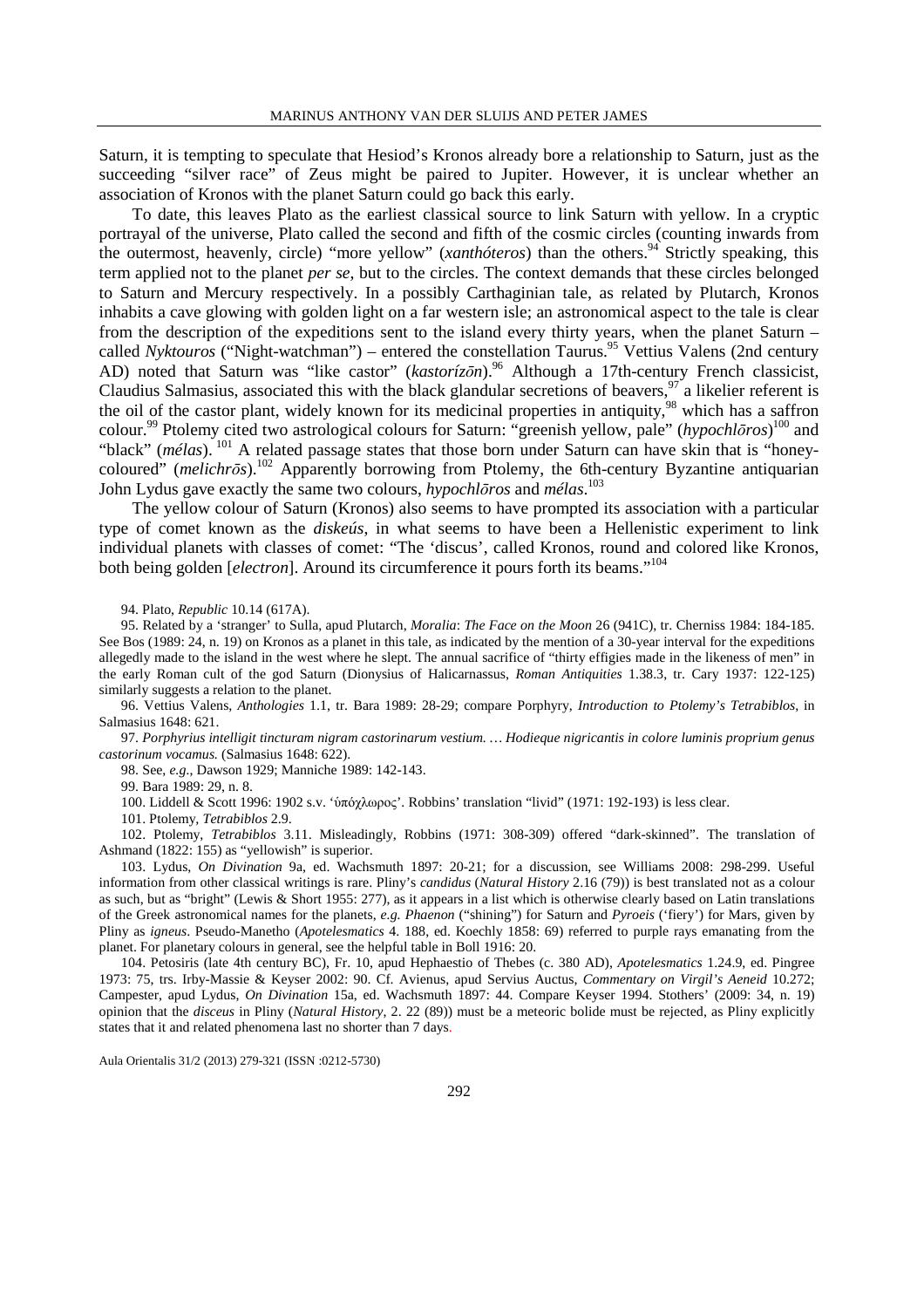Remarkably, a comparison of the yellowness of Saturn to that of the Sun is never explicitly stated in any ancient source, though the idea is possibly approached by Hyginus, who, in describing Saturn as "the star of the Sun", said that it is "large of body, as well as fiery in colour ..."<sup>105</sup> Even then, in the same passage he described Saturn's "fiery" colour as similar to that of the star on the right shoulder of the constellation Orion, Betelgeuse, which is conspicuous for its red or orange-red colour.

With respect to Mesopotamia, evidence linking the planet Saturn to a yellow colour remains elusive. To the best of our knowledge, no text states this directly, but there may be an association via the obscure deity En.me.šár.ra ("Lord of all the *me*"). First, while his constellation was <sup>k</sup>ŠU.GI, that is Perseus with a portion of Taurus north of the Hyades,<sup>106</sup> there is a possibility that En.me.šár.ra was also identified with Saturn.<sup>107</sup> In a late text that appears to form part of a drama performed at the annual *Akītu* festival, Marduk addresses En.me.šár.ra with the title *kai(a)mānu*, <sup>108</sup> a familiar sobriquet of Saturn, as seen. In addition, a star list identifies <sup>d</sup>*En-me-šár-ra* with <sup>mul</sup>LU.LIM, the "deer-star",<sup>109</sup> while a mid-7th century Neo-Assyrian lexical text listing the seven traditional planets equates <sup>mul</sup>LU.LIM with <sup>d</sup>UDU.IDIM.SAG.UŠ (kayamānu), the planet Saturn.<sup>110</sup> And according to an earlier (Kassite) list, the god En.me.šár.ra corresponds to the metal "gold".<sup>111</sup> On the other hand, En.me.šár.ra may simply have been a form of the Sun-god during his sojourn in the netherworld – *kayamānu*, as seen, was also an epithet of the Sun; the Sun is commonly associated with gold; and in the same Kassite list it is the metal lead which is associated with Ninurta, <sup>112</sup> who is Saturn, as seen. Other texts emphasise En.me.šár.ra's chthonic function as a lord of Arallû,<sup>113</sup> a "netherworld" where gold was thought to be in abundance,<sup>114</sup> while the Sun-god, Šamaš, was himself seen as the supreme judge of the dead, perhaps on the understanding that when he was not visible in the sky he had travelled beneath the earth into the netherworld.<sup>115</sup> Summing up, the argument that En.mešár.ra represented Saturn in its "golden" aspect is circuitous at best.

Otherwise, according to one passage in the *MUL.APIN*, Saturn's colours are Sumerian "BE-ma SA<sup>5</sup> BE-ma UD", Akkadian *šumma sām šumma peṣi*, that is, "either red or white".<sup>116</sup> *Peṣi* may also mean "pale"; $^{117}$  accordingly, Hunger and Pingree suggested regarding this passage: "... it appears simply that the brighter a star the redder it appeared, the darker the paler. It has no connection with the association of one color with each planet ..."<sup>118</sup>

105. Tr. van der Sluijs. Hyginus, *Poetical Astronomy* 4.18 (624-629), ed. Viré 1992: 156: *Solis stella … corpore est magno, colore autem igneo, similis eius stellae quae est in humero dextro Orionis … Hanc stellam nonnulli Saturni esse dixerunt …* 106. Weidner 1938: 397.

107. Compare Pinches 1908: 78-79. The identification was assumed rather than documented in de Santillana & von Dechend 1969: 266-267.

108. Pinches 1908: 77-83; Langdon 1914: 35, n. 4, col. 1. 12 and 36, n. 4. Compare Pallis 1926-1927: 258-260.

109. 5 *R* 46, obv. 21, in Civil *et al.* 1973: 241 s.v. "lulīmu". For the tablet, compare de Meis & Hunger 1995-1996.

110. K. 4386 = *An-ta-gál*, G. 303-309 = 2 *R* 48. 48-52, ed. Cavigneaux *et al.* 1985: 229; ed. Kugler I 1907: 9; Civil *et al.* 1973: 241 s.v. "lulīmu". Weidner (1938) identified mulLU.LIM as the constellation Andromeda, adjacent to <sup>k</sup>ŠU.GI.

111. CBS 6060 obv. 10 and duplicates, ed. Livingstone 1986: 176-177.

112. CBS 6060 obv. 13 and duplicates, ed. Livingstone 1986: 176-177.

113. Langdon 1914: 34, 35, n. 4; Ebeling 1938.

114. For Arallû as a "mountain of gold", see Horowitz 1998: 284.

115. See Heimpel 1986.

116. *MUL.APIN*, 2. i. 65, trs. Hunger & Pingree 1989: 86

117. Biggs *et al*. 2005: 328 s.v. "peṣû".

118. Hunger & Pingree 1989: 150.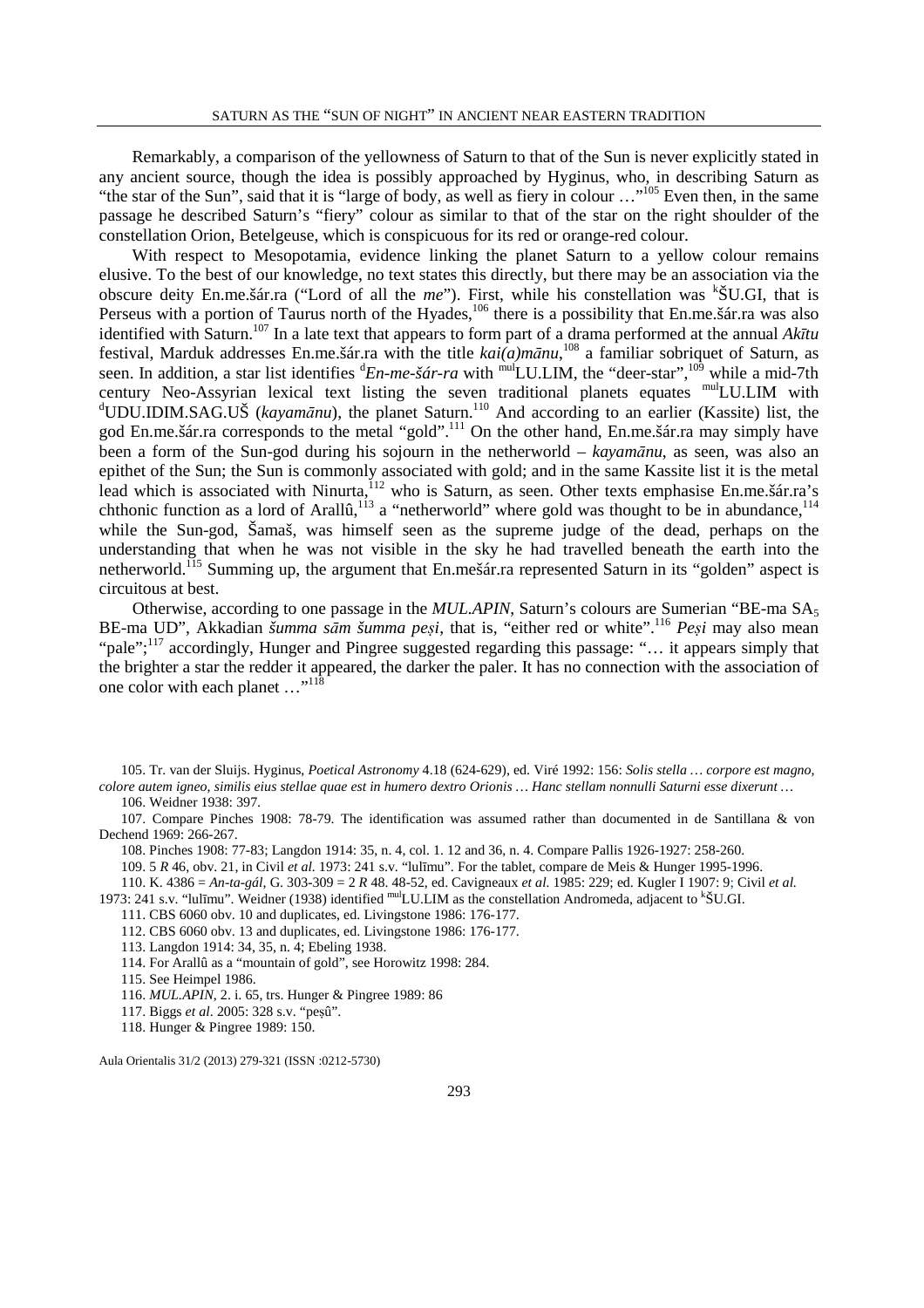As for Saturn's standard colour, this is almost invariably *black* – both in Babylonian sources and derivative astrological traditions in the Hellenistic world, medieval Judaism and India.<sup>119</sup> In Babylonian astronomy, as in its successors, each of the planets was associated with such a "canonical" colour: the Sun with gold, the Moon with silver, Mercury with pale red or brown, Venus with blue or green, Mars with red, Jupiter with white, and Saturn with black.<sup>120</sup> This is especially clear in the following passage:

The white star is Jupiter, the Red Star is Mars, the Green star is Venus, the Black star is Saturn, variant: Mercury.<sup>121</sup>

Two further examples of Babylonian texts explicitly styling Saturn as black were given in Table 1, #3.

If Saturn was most commonly associated with black, rather than any brighter colour, it follows that it was not that colour that prompted an association with the Sun in the Babylonian mind, barring the exceptional case of solar eclipses, discussed below.

Of the factors reviewed above, the "steadiness" of Saturn and its synodic period emerge as the most likely to have inspired a comparison with the Sun. This leaves the outstanding question of why the yellowish planet Saturn was paradoxically portrayed as black.

### "BLACK" SATURN: THOUGHT EXPERIMENTS

The 17th-century scholar Salmasius argued that Kronos / Chronos was black as Time obscures everything.<sup>122</sup> This argument is clearly an elaboration of the classical word-play involving Kronos and Chronos, dealt with above.

Parpola's pithy explanation that "Saturn was a "black" star through his identification with Ninurta<sup>"123</sup> needs clarification. Presumably, Parpola's argument was based on Ninurta's association with lead, noted above, as astrologers widely identified lead as the metal of Saturn.<sup>124</sup> Alternatively, Parpola may have taken his cue from the idea that in the art of the 9th century BC, *Ṣalmu* has been thought to refer to Ninurta.<sup>125</sup> In Table 1, #3, the association of Saturn with the Sun is explained folketymologically by a pun "based on the homophony of *ṣalmu* 'black' and *ṣalmu* 'statue'",<sup>126</sup> the latter

119. Bezold 1916: 139-144; Gössmann 1950: 28 s.v. "mulGIG2", 124 s.v. "333. mulSAG-UŠ"; Brown 2000: 57; K. 148. 10, trs. Reiner & Pingree 1998: 12, 58-59, 248-249; Eilers 1976: 93. The Sumerian terms used for Saturn as a black star are mul*gíg*, "dark star", and mul*MI*. Classical sources are Ptolemy, *Tetrabiblos*, 2. 9; Nigidius Figulus, apud Lucan, *On the Civil War* 1.651- 657 (see Getty 1941: 17); and Firmicus Maternus, *Mathesis* 1.2.1. For the Jewish tradition, see Maimonides, *Commentary on the Mišnā:'Aboda Zara* 3.1. In Sanskrit texts, the planet Saturn is called *ásita*, "dark-coloured, black" (Monier-Williams 1960: 120 s.v. "*ásita*") as well as *kāla*, "black, of a dark colour, dark-blue" (1960: 277 s.v. "*kāla*"), while its *avatar*, Śani, was "represented as of a black colour or dressed in dark-coloured clothes", 1960: 1051 s.v. "**Śani**". Perhaps the Chinese association of Saturn with the element of earth, as expressed in the designation *Tŭxīng* or 'earth star' for the planet, also reflects the planet's black colour.

120. James & van der Sluijs 2008: 67-68.

121. K. 2346. 54, in Reiner & Pingree 1998: 249; cf. Brown 2000: 143.

122. Salmasius (1648: 620): "Saturni stella nigra est, quia χρόνου, temporis, signum est. Res enim longo tempore obscuratæ in apertum tandem prodeunt." The idea is echoed in Shanzer 1986: 102.

123. Parpola II 1983: 343, n. 636; cf. Williams 2008: 299.

124. Apart from the above-mentioned Kassite correspondences tablet, see Celsus, apud Origen, *Against Celsus* 6. 22; Proclus, *Commentary on Plato's Timaeus* 1.43.6; Firmicus Maternus, *Mathesis* 1.10.14; Martianus Capella, *The Marriage of Philology and Mercury* 1 (14, 16); further Shanzer 1986: 96.

125. *e.g.*, Black & Green 2004: 142-143 s.v. "Ninurta", 186 s.v. "winged disc".

126. Parpola II 1983: 343; cf. Brown 2000: 69; Jensen 1890: 115.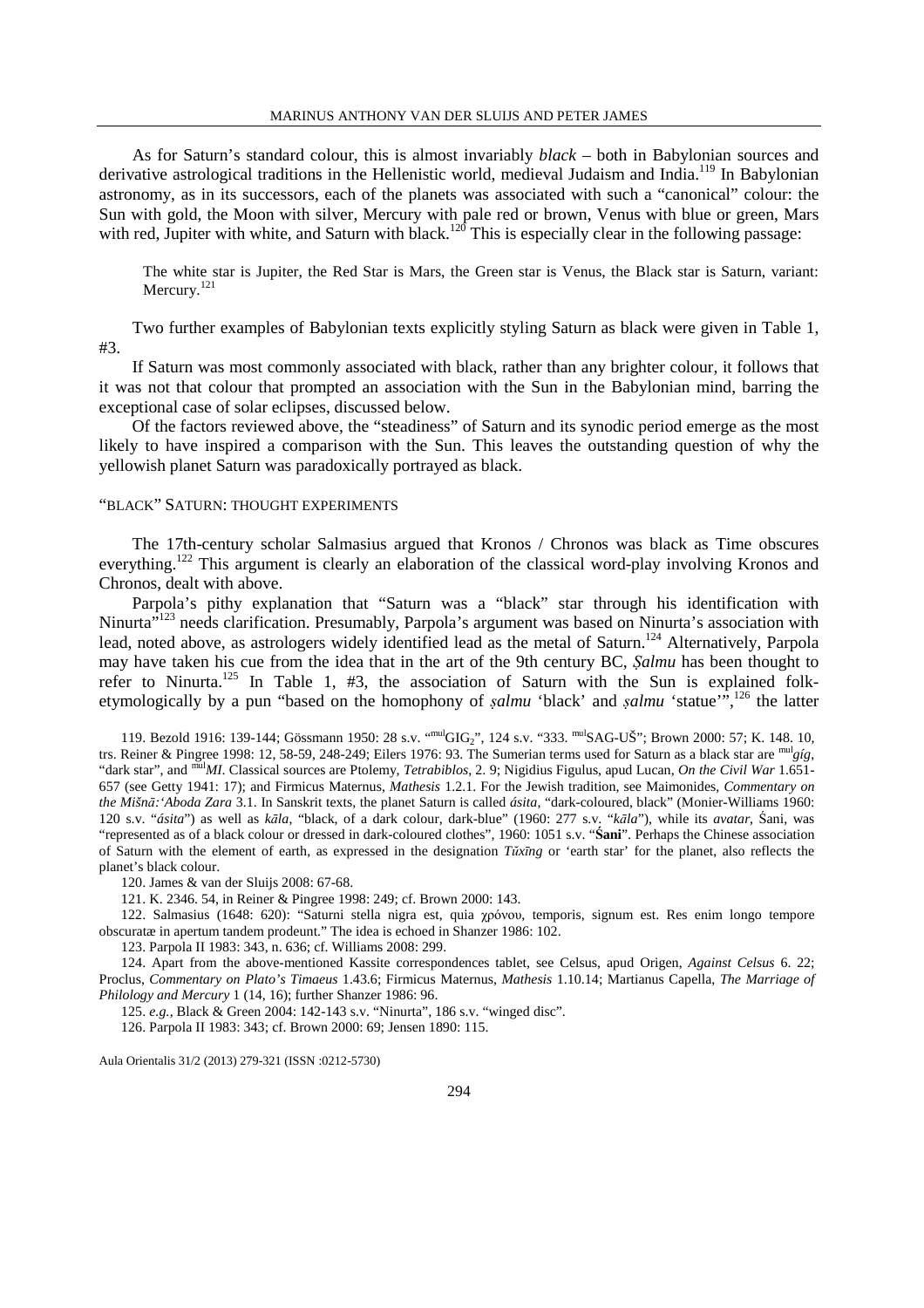term also being an acknowledged epithet of the Sun or even of the symbol of the winged disk.<sup>127</sup> Be that as it may, these word-plays only worked because Saturn's black colour was presupposed; it did not derive from them – black hardly suggests a solar quality.

We have considered a variety of other hypotheses. In theory, ancient observers may have perceived a parallel between the yellow and black colours associated with Saturn and the transformation of the Sun into a pitch-black body as seen during solar eclipses, be they total or annular. The fleeting darkness experienced during a solar eclipse, superstitiously interpreted as a "miniature night", may have suggested that the Sun at such times was showing its nocturnal face. At a time when people were still divided about the whereabouts of the Sun at night, observations of Saturn may have been interpreted as glimpses of the Sun on its way from the west back to the east. While a tempting speculation, it is completely unsupported by any ancient testimony and other possibilities remain to be explored.

Second, it might be suggested that Saturn was associated with black because, in classical mythology, the god Kronos/Saturn was thought to have been banished to some dark cosmic extremity<sup>128</sup> – be it the depths of Tartaros, the dark underworld bereft of the Sun's rays;<sup>129</sup> islands at the edge of the world,<sup>130</sup> thought by some to be in the far west where the Sun sets;<sup>131</sup> in the midnight land of the southern hemisphere;<sup>132</sup> or the outermost planetary sphere, furthest from the Earth.<sup>133</sup> However, while these motifs may provide fascinating insights into ancient Graeco-Roman cosmological traditions, they have no bearing on Babylonian beliefs; no similar stories were related about the god Ninurta. Besides, inhabiting a dark place does not necessarily imply being dark oneself.

As another thought experiment, if the Babylonians regarded Saturn as a nocturnal counterpart to the Sun, they might have conceived it as black so as to match the darkness of the night and contrast it with the brightness produced by the "Sun of day". Yet this is an *argumentum e silentio*, never spelled out in any of the sources. It would only work if Saturn's natural appearance did suggest a dark component, just as the light of day does match the bright white or yellow colour of the Sun. The same objection applies to Winckler's idea that Saturn's dark colour represented winter, when the Sun is "dead".<sup>134</sup>

Alternatively, starting from the inauspicious, even evil, influence of Saturn in classical astrology, Pannekoek opined that "the colour attributed to the stars and planets by Roman authors often indicates their astrological, rather than their physical, character; thus was Saturn referred to as 'black'."<sup>135</sup> Supposing this were true, would the same apply to Babylonian astrology? According to the latter, Saturn and Mars were malefic planets, contrasting with the benefic Jupiter and Venus and the ambiguous Mercury.<sup>136</sup> This system dictated the order for the planets typically followed in Seleucid literature.<sup>137</sup>

127. Black & Green 2004: 159 s.v. "Ṣalmu".

128. See Gantz 1993: 44-47.

129. Homer, *Iliad* 8.478-481; 14.204, 274; 15.225; Hesiod, *Theogony* 721-733; Ovid, *Metamorphoses* 1.113-114.

130. Hesiod, *Works and Days* 169-174; Pindar, *Olympian Ode* 2.70

131. Plutarch, *Moralia*: *The Face on the Moon*, 941A-B, F. For Saturn as a great ruler of the west, especially Italy, see Cicero, *On the Nature of the Gods* 3.17 (44); Virgil, *Georgics* 2.173; *Aeneid* 1.569; 8.314-329, 357-358; Dionysius of Halicarnassus, *Roman Antiquities* 1.34-38; Diodorus, *Historical Library* 5.66. 5; Clement of Alexandria, *Exhortation* 2.26; Arnobius, *Against the Nations* 4.25; Tertullian, *To the Nations* 2.12; and confirmation in Cook 1925: 554, n. 3.

132. Manilius, *Astronomy* 2.929-937. This place was identified with Tartaros by Crates of Mallos (2nd century BC), apud Stephanus of Byzantium, *Ethnica*, s.v. 'Tártaros'. Compare also Virgil, *Georgics* 1.231-251.

133. Cicero, *On the Nature of the Gods* 2.25, cf. 2.20.

134. Winckler 1901: 247.

135. Pannekoek 1961: 157.

136. Rochberg-Halton 1988a.

137. Rochberg-Halton 1988a: 323-325; cf. Neugebauer 1957: 169. As Rochberg-Halton (1988a: 328) observed, "the bare traces [of the schema] … are already found in apodoses of *Enūma Anu Enlil* and its Old Babylonian forerunners."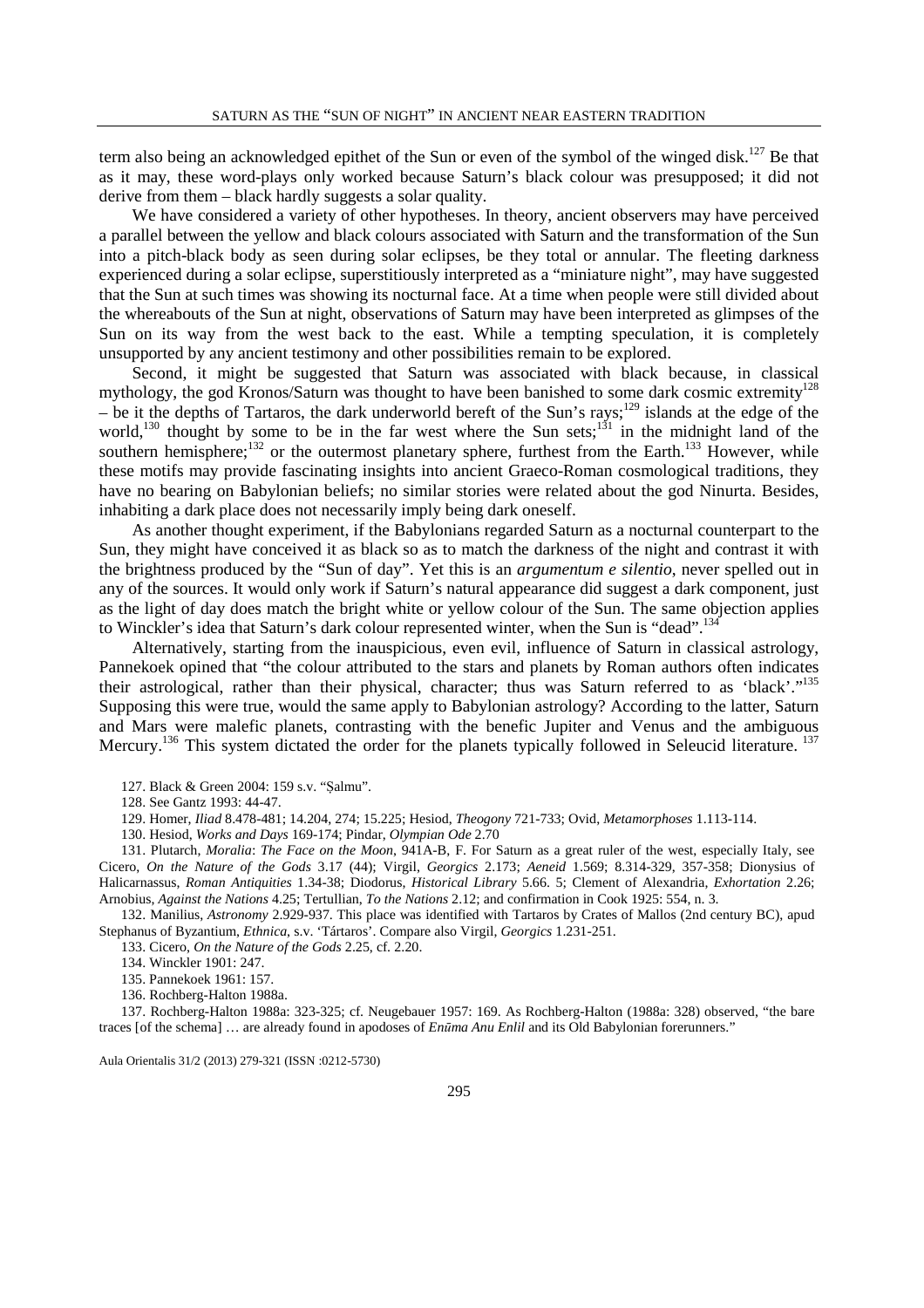This is amply illustrated by a Seleucid text which gives the following order of planets, with accompanying glosses: Jupiter ("favourable") – Venus ("calm") – Mercury ("heroic") – Mars ("ambiguous") – Saturn ("dark, disturbed", where "dark" translates *MI.MI*).<sup>138</sup> So does Saturn's putative black colour relate to its astrological maleficence? As we discussed briefly elsewhere, it may be significant that the most auspicious planets Jupiter and Venus are the two brightest, and the malefic Saturn the dimmest.<sup>139</sup> At the very least, therefore, one might suspect a correlation between relative brightness and ethical disposition, with the evil planet Saturn usually being assigned the darkest colour possible.<sup>140</sup> Achilles (3rd century AD) described Saturn, called *Phaínōn*, as *amaurótatos*, the "dimmest" or "faintest" of the planets. $141$  In similar vein, Brown suggested:

The simplest explanation for Mercury and Saturn's association with blackness is that they are the dimmest of the planets … the association between Saturn and "black" may be *observational* for it is the dimmest planet  $\ldots$ <sup>142</sup>

Whether expressed in terms of auspiciousness or brightness, the argument seems unsatisfactory, as it flouts the underlying logic that can be seen in the Babylonian choice of colour for all other planets – where, clearly, colour has dictated the choice. The earliest documented examples come from the texts dated to the 8th-7th centuries BC, which systematically describe the Sun as gold, the Moon as silver, Mars as red and Jupiter as white – just as they appear. Though less clear from the sources, our understanding is that Mercury was associated with pale red (brown, according to the medieval scholars of Harran in northwestern Mesopotamia), and the planet can appear orange-brown in colour.<sup>143</sup> The "green" colour ascribed to Venus can be read as green or blue, as there was no distinction between these colours in the Sumerian and Akkadian languages.<sup>144</sup> The apparent difference between this and the generally white appearance of Venus is a subject we will return to below.

If anything, Saturn's associations with "evil" or the underworld would seem to have derived from its darkness, not the other way around. However, just how Saturn's blackness could have been intended as a natural colour remained mysterious.

As it happens, the planet Saturn exhibits a combination of colours, with dark grey and brown clouds forming belts or bands around an otherwise yellow atmosphere. But this, of course, is as we see it with the aid of telescopes and satellites. Even though pre-Galilean naked-eye observations of Jupiter's moons have been claimed and have been calculated as theoretically possible,<sup>145</sup> and even allowing the possibility of ancient telescopes (the lenses were certainly available,<sup>146</sup> while Temple has made a compelling case at least for ancient Greek knowledge of the telescope<sup>147</sup>), it seems very unlikely that the

138. Tr. Rochberg-Halton 1988a: 325.

139. James & van der Sluijs 2008: 72.

140. With respect to Saturn, see Jeremias 1929: 177: "Die Farbenbezeichnung, die der Wirklichkeit des ganz weiß leuchtenden Sterns widerspricht, könnte andeuten, daß man dabei an Unglück dachte."

141. Achilles, *Excerpts from the Introduction* 17 (136 / 956), ed. Maass 1898: 43; cf. Liddell & Scott 1996: 78 s.v. "ἀµαυρός".

142. Brown 2000: 68-69.

143. See James & van der Sluijs 2008: 66-68.

144. Landsberger 1967: esp. 139.

145. Frazier 1982.

146. James & Thorpe 1994: 157-163, 628.

147. Temple 2000: esp. 121-168; see especially Strabo, *Geography* 3.1.6 for a reference to distant objects increasing in apparent size when seen through "tubes".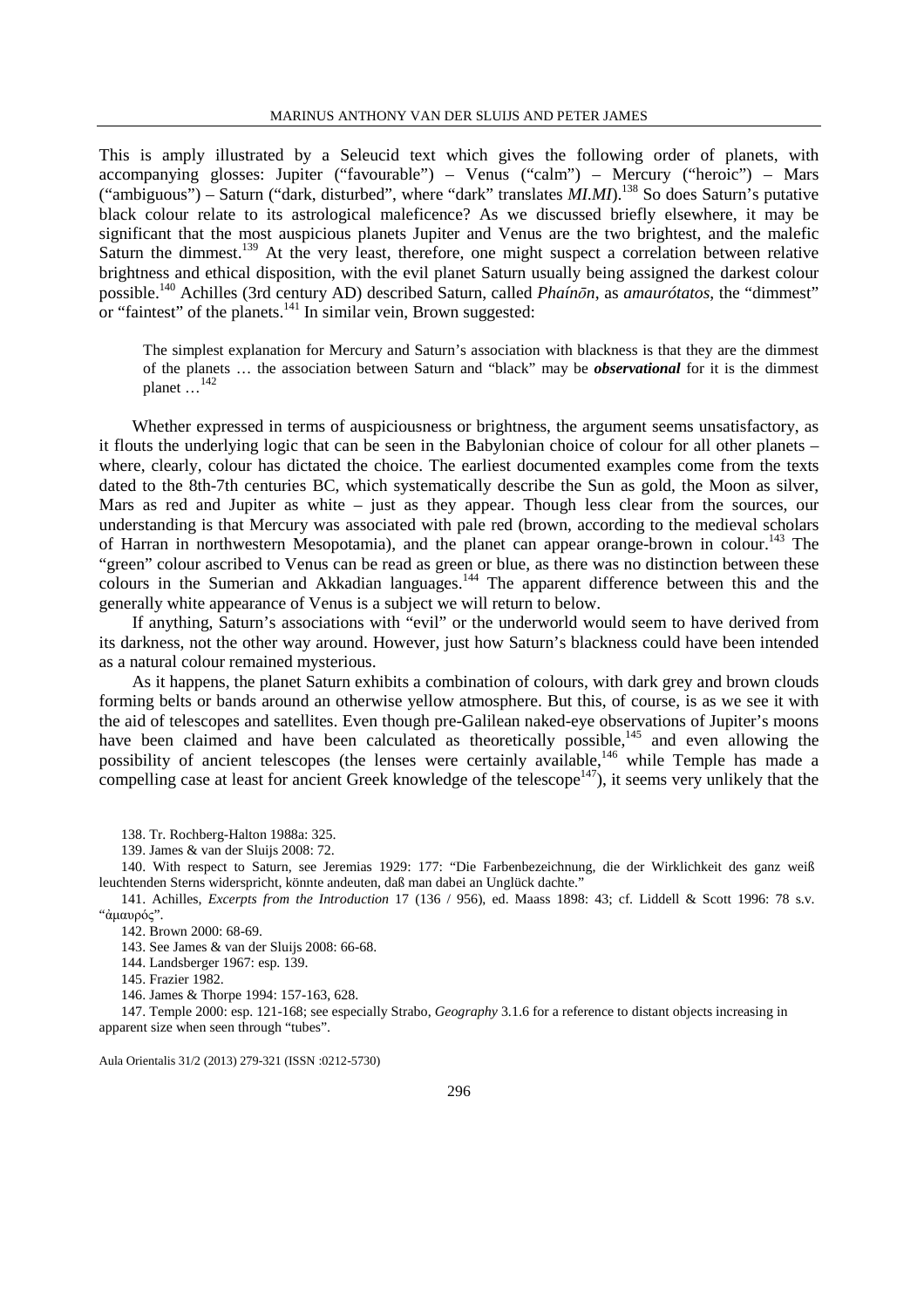mixture of dark bands and yellow background in Saturn's atmosphere could have been seen clearly enough in antiquity to prompt its description as being either black or yellow.

A further hypothesis, which we published in *The Observatory*,<sup>148</sup> involved the enormous Phoebe Ring discovered around Saturn in 2009.<sup>149</sup> With a radius of between 128 and 207 times that of Saturn, a vertical thickness 40 times Saturn's radius and an inclination of about 27 degrees with respect to the main ring plane, it incorporates Saturn's moon Phoebe, from which its dust is thought to derive through impacts. Some 100 times larger in diameter than the nearest rings inside it, at opposition it is estimated to "span the width of two full moons' worth of sky, one on either side of Saturn." As visualised, a ring of light surrounds a gigantic black space, within which the planet itself appears only as a small dot of brightness at the centre. Though the ring is presently invisible from a terrestrial standpoint, were anything like this to have been visible from the Earth in the ancient past, an explanation would readily offer itself of why ancient observers regarded Saturn as black: perceiving the ring as the perimeter of the planet, the "body" of the object would appear to be black. A scenario such as this seemed the only possible way that Saturn could have appeared "black" to an observer against the background of the night sky. This would require that the amount of dust in the Phoebe ring was considerably higher in the recent past due to an episode of cometary or asteroidal impact activity. If so, could sunlight have reflected off the particles in a process akin to the zodiacal light, producing a ring, at least partially, as seen from the Earth? We left the question open, as it would take an astrophysicist to perform the necessary mathematics.

### HELIACAL COLOURS OF PLANETS

The first astronomer to comment on the Phoebe Ring scenario was Richard Stothers, of the Goddard Institute for Space Studies, who in private correspondence and then in a letter to *The Observatory*, 150 suggested an attractive alternative. Atmospheric-optical factors appear to offer a much simpler solution. The apparent colours of planets – as well as stars – as seen from the earth are a function of the body's intrinsic colours, modulated optically by the intervening portion of the earth's atmosphere. As the atmosphere is thicker closer to the horizon, objects observed at lower altitudes tend to acquire a darker hue than at higher elevation. Pliny was aware of this when he wrote: "The colours of the planets vary with their altitudes ..."<sup>151</sup> This pertains especially to the *heliacal* risings and settings of planets and stars, defined as the moments when these bodies are first and last visible within their cycles, following or preceding their phases of invisibility. Stothers notes the effect on Saturn: "A rather faint object like Saturn (two magnitudes fainter than the brightest star Sirius) appears dim gray when seen through the thick layers of the atmosphere near the horizon. This is because the human eye cannot distinguish colours at low light levels. Thus the choice of "yellow" or "black" by the Babylonians would have come down strongly in favour of 'black' as the dominant colour of Saturn."<sup>152</sup>

In all likelihood, the notion of heliacal colours offers the key to the problem of Saturn's traditional blackness in astrology. It is known that Babylonian astronomers accorded special significance to heliacal phenomena. For example, a Middle Babylonian *Prayer to the Gods of the Night* from Boğazköy lists a

148. James & van der Sluijs 2010.

149. Verbiscer *et al*. 2009.

152. Stothers 2011: 254.

<sup>150.</sup> Stothers 2011.

<sup>151.</sup> Pliny, *Natural History* 2.16 (79), tr. Rackham 1979: 222-223.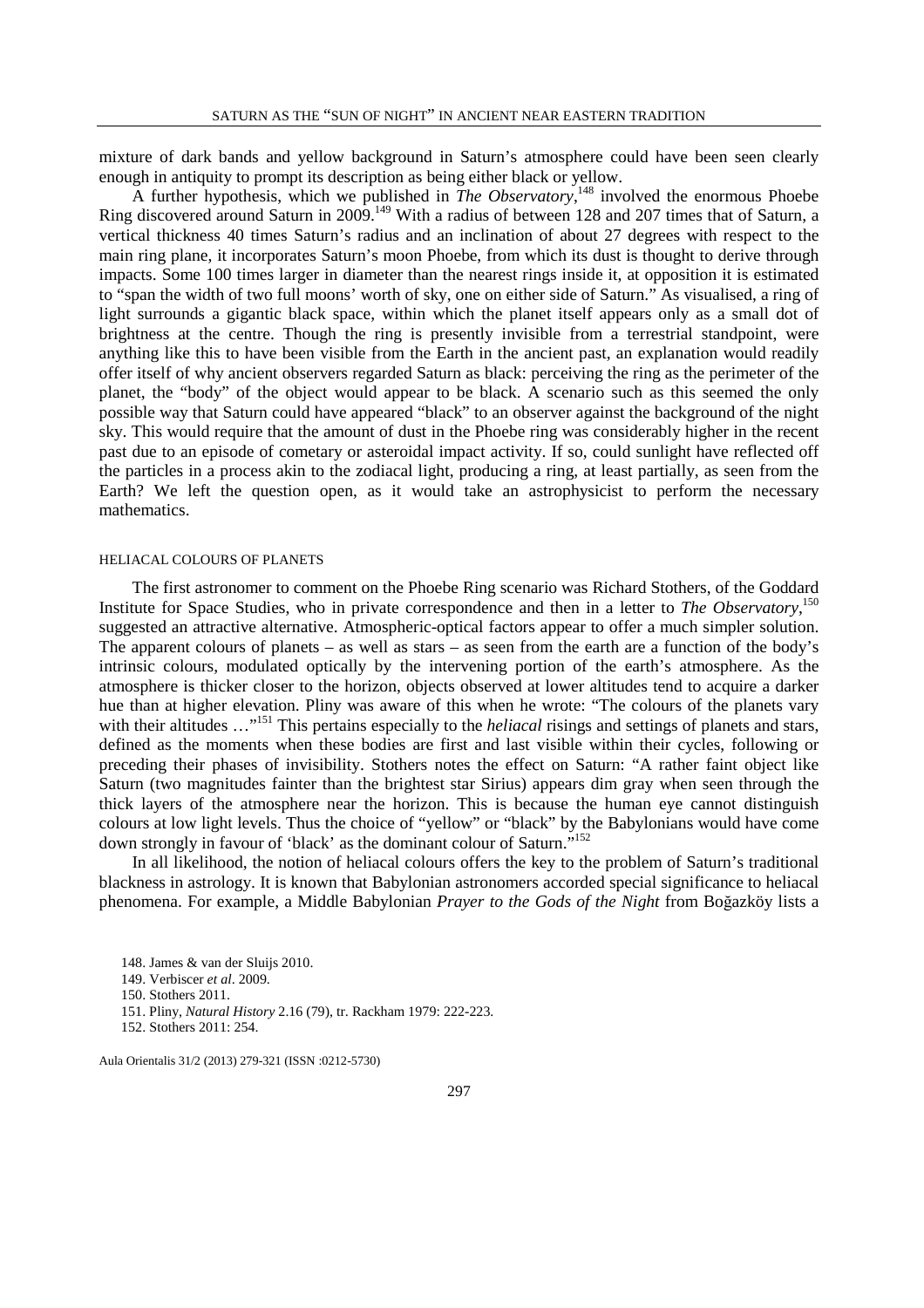number of stars in the sequence of their heliacal risings.<sup>153</sup> The *MUL.APIN* lists the heliacal risings of some 36 stars and constellations;<sup>154</sup> it specifically recommends observation and veneration of the planetgods at their heliacal risings:

[These are the gods (?) who] keep changing their positions and their glow

[and] touch [the stars of the sky]; on the day their stars become visible, you observe their risings, their glow,

[their ...], where they become visible, and the wind that blows: on the day they become visible, you present offerings to them …<sup>155</sup>

An astronomical text of the 7th century BC gives three names for Jupiter (styled the star of Marduk), according to the planet's altitude in the sky: at its heliacal rising, it is called "Šulpae"; when two  $(?)$  hours high, SAG.ME.GAR; and when at the zenith Nibiru.<sup>156</sup>

Given this, the door is opened to a lexical approach to the question of Saturn's "blackness". The Sumerian word *gíg* and its notation *MI* are usually translated as "black" or "dark",<sup>157</sup> while a term for "grey" appears not to be known.<sup>158</sup> Likewise, Akkadian *ṣalmu* is translated as "black (as a natural color)" or "dark (as a morbid or otherwise abnormal discoloration)",<sup>159</sup> but no words meaning specifically "grey" are identified in this language.<sup>160</sup> It is common for the meanings "black" and "dark" to be combined into a single lexeme; additional examples are Greek *mélas* and Sanskrit *kāla*. <sup>161</sup> Yet whereas "black" denotes a colour, "dark" describes a degree of brightness. In contexts concerned with colours, "dark" must be discounted as a legitimate translation, except when it means a dark colour, such as black or grey. It is conceivable that in some of these contexts the Sumerian and Akkadian words for "black" were employed to fill the semantic gap for "grey". Applied to the subject at hand, "grey" would be a realistic description of Saturn's low-altitude appearance to the unaided eye, as noted by Stothers.<sup>162</sup>

In some astronomical contexts, it is hard to ascertain whether the word *MI*, usually translated as "black", was intended to mean "dark" or "grey"; examples include the following references to Venus and a lunar halo:

Venus is . . . with white and black. Venus – her rear  $(?)$  is [...] white and black.<sup>163</sup> If the moon is surrounded by a black halo …<sup>164</sup>

153. KUB 4. 47.

154. *MUL.APIN*, I ii 36 - iii 12; II i 25-37, eds. Hunger & Pingree 1989: 40-47, 77-80.

155. *MUL.APIN*, II i 40-43, eds. Hunger & Pingree 1989: 80-81.

156. Langdon 1930-1931: 173. For Šulpae as heliacal Jupiter and SAG.ME.GAR, see Brown 2000: 55, 58; Reiner 1995: 4 n. 9; Gössmann 1950: 125 s. v. "334. mulSAG-ME-GAR". Schott (1936) discussed such titles for Jupiter.

157. Halloran s.v. "gíg, gíg, gi<sub>6</sub>, ge<sub>6</sub>, gi<sub>6</sub>, ge<sub>6</sub>, mi, mé, ku<sub>10</sub>"; anon. 1974-: s.v. "MI", "giggi".

158. J. Halloran, pers. comm. 7 January 2010.

159. Gelb *et al.* 1962: 77-78 s.v. "ṣalmu".

160. The closest candidate is *šībtu*, "grey hair", but this is exclusively used for people.

161. Liddell & Scott 1996: 1095-1096 s.v. "µέλᾱς"; Monier-Williams 1960: 277 s.v. "*kāla*".

162. It is doubtful that Greek *mélas* may have also meant "grey". Greek had two other terms: *pólios*, most commonly applied to grey-haired people, and *phaiós*, used more generally. Neither is known to have been used for the planet Saturn.

163. K. 9493, 14´, 16´, trs. Reiner & Pingree 1998: 19, cf. 192-193. Compare VAT 10218, trs. Reiner & Pingree 1998: 95, for a parallel in a reconstructed passage.

164. *Enūma Anu Enlil*: 82-5-22, 89, obv. 10, tr. Hunger 1992: 286.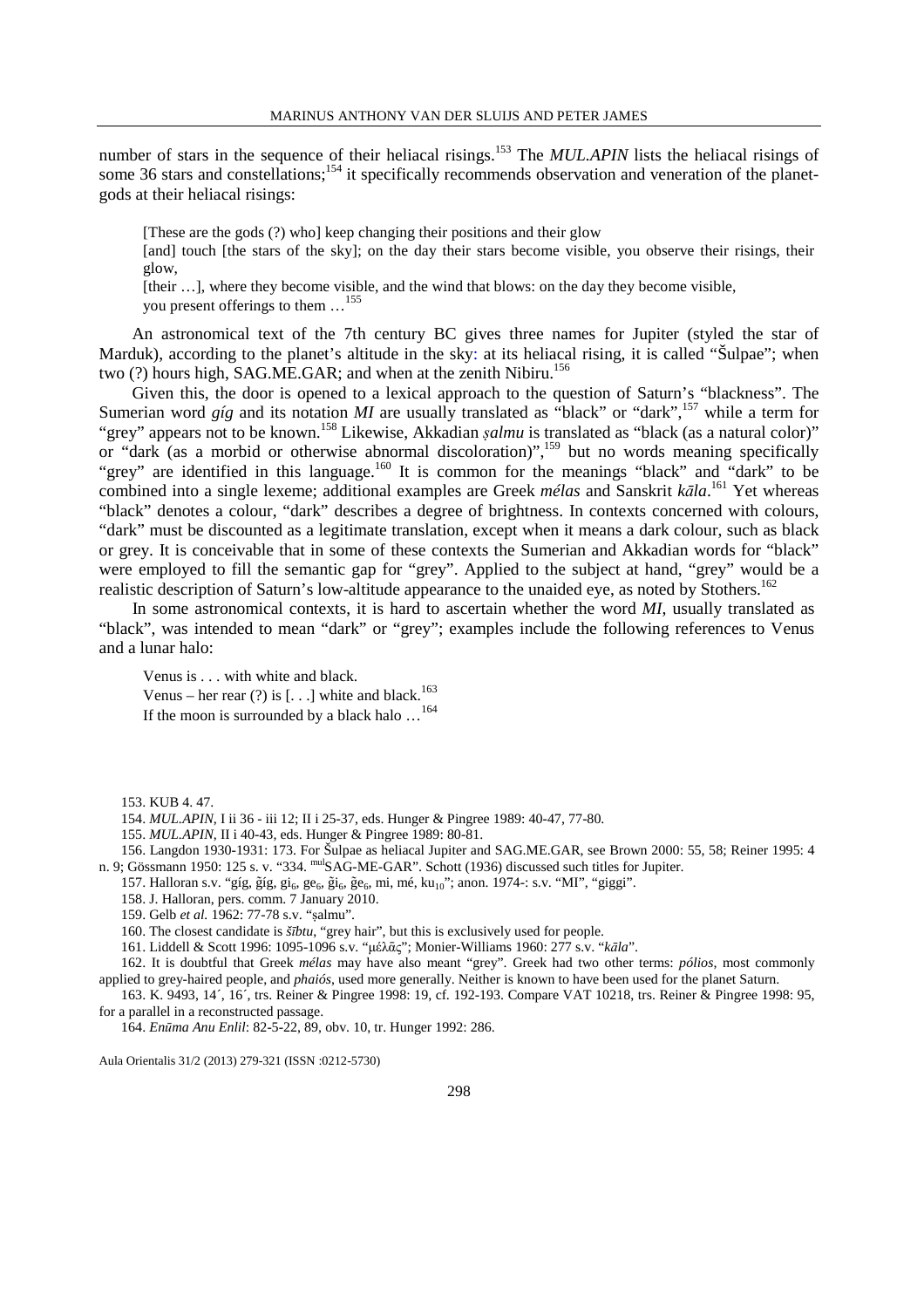In the last instance, Thompson was almost certainly correct in translating "dark" halo.<sup>165</sup> Yet in other cases, the context leaves little doubt that actual colours were intended; hence, "black" must refer to "grey". For example:

Venus is . . . with black, variant red, green, black, green.<sup>166</sup>

As a parallel, a Hindu astronomical treatise characterises Saturn as alternately variegated, yellow, red, blue and *ásita* ("dark-coloured, black") – and two translators render the latter word as respectively "ash-coloured (i.e. grey)" and "ashy".<sup>167</sup> As Greek and possibly also Hindu tradition apparently understood Saturn's natural colour as genuinely black, spawning the astronomical conundrum of a black Saturn, it may be surmised that the occasional Babylonian interpretation "grey" for terms for "black" has been "lost in translation"; it will have been a subtlety early translators failed to spot.

Reading the term "black" for Saturn as "grey" sheds fresh light on a number of related questions. It would mesh with the common astrological association of Saturn with lead, which is grey rather than black in colour. The concept of a "grey Saturn" could have fed into the classical image of Kronos or Saturn as an old man with grey hair<sup>168</sup> and a slow pace reminiscent of the ponderosity of lead<sup>169</sup> – especially compared to the planets below him, the apparent velocity of which may have suggested the greater vigour one would expect of his son Zeus (Jupiter) and grandchildren Ares (Mars), Aphrodite (Venus) and Hermes (Mercury).<sup>170</sup> And if the "black" colour attributed to Saturn was due to its observation in heliacal positions, the question arises whether the canonical colours of the other planets, as listed above, also relate to heliacal phases.

Intriguingly, the same explanation can apply just as well to Venus and Mercury as to Saturn. As noted earlier, a "green" colour was ascribed to Venus – there is evidence for a blue-green Venus from both inside and outside Mesopotamia,<sup>171</sup> as well as a red one.<sup>172</sup> While Venus generally appears white, in heliacal positions it often shifts from white to yellow or red, sometimes accompanied by a green or blue flash.<sup>173</sup> Thus, as Reiner and Pingree realised, variations in the colour of Venus, as reported in Babylonian omen texts, are probably due to "the refraction of Venus' light into green and red components when it is near the horizon".<sup>174</sup>

- 169. *e.g.*, Martianus Capella *The Marriage of Philology and Mercury* 1 (70). See Klibansky, Panofsky & Saxl 1964: 144.
	- 170. See Klibansky, Panofsky & Saxl 1964: 136.

171. James & van der Sluijs 2008: 68.

172. From at least the Ur III period, Inanna, the goddess of Venus, was also called Ninsianna, which may be translated as "Red lady of heaven" and refers to the goddess in the evening sky, Heimpel 1982: 60-61. For a possible Babylonian report of Venus remaining red even at its zenith, see Bjorkman 1973: 122-123; Bezold 1916: 144-145. The Absaroka people (of Montana) styled Venus *Ihkawaaláaxe* ("Crazy Star"), because of "its erratic cycle coupled with its varying brightness and color: red, white, green, and blue." (McCleary 1997: 44). And the Chamacoco (of Paraguay) attributed "a red sparkle" to Venus (*yo'hle*), Métraux 1943: 118.

173. *e.g.*, Evershed 1923: "The striking thing about the setting of Venus was the sudden appearance of a reflected image moving upwards to meet the descending image, and the instantaneous and conspicuous change of colour from dull red to green at the moment of meeting of the two images." Evershed's observation of a mirage effect accompanying this shift in colour may explain the mention of 'crowns' (*aga*) of various colours in Babylonian omen texts – see *e.g.* Reiner & Pingree 1998: 42-43, 58-59, 64-65 and below.

174. Reiner & Pingree 1998: 19.

<sup>165.</sup> Thompson 1900: lvii.

<sup>166.</sup> Reiner & Pingree 1998: 19.

<sup>167.</sup> Varāhamihira (505-587 AD), *Bṛhat Saṁhitā* 1.10.20-21, tr. Bhat 1981: 120; tr. Iyer 1884: 66.

<sup>168.</sup> Lucian, *Saturnalia* 1.5, using the term *poliòn* for "grey-haired". The theme may also have drawn on the proto-Phoenician perception of El as aged, bearded and the "father of years" – see Pettazzoni 1978: 90.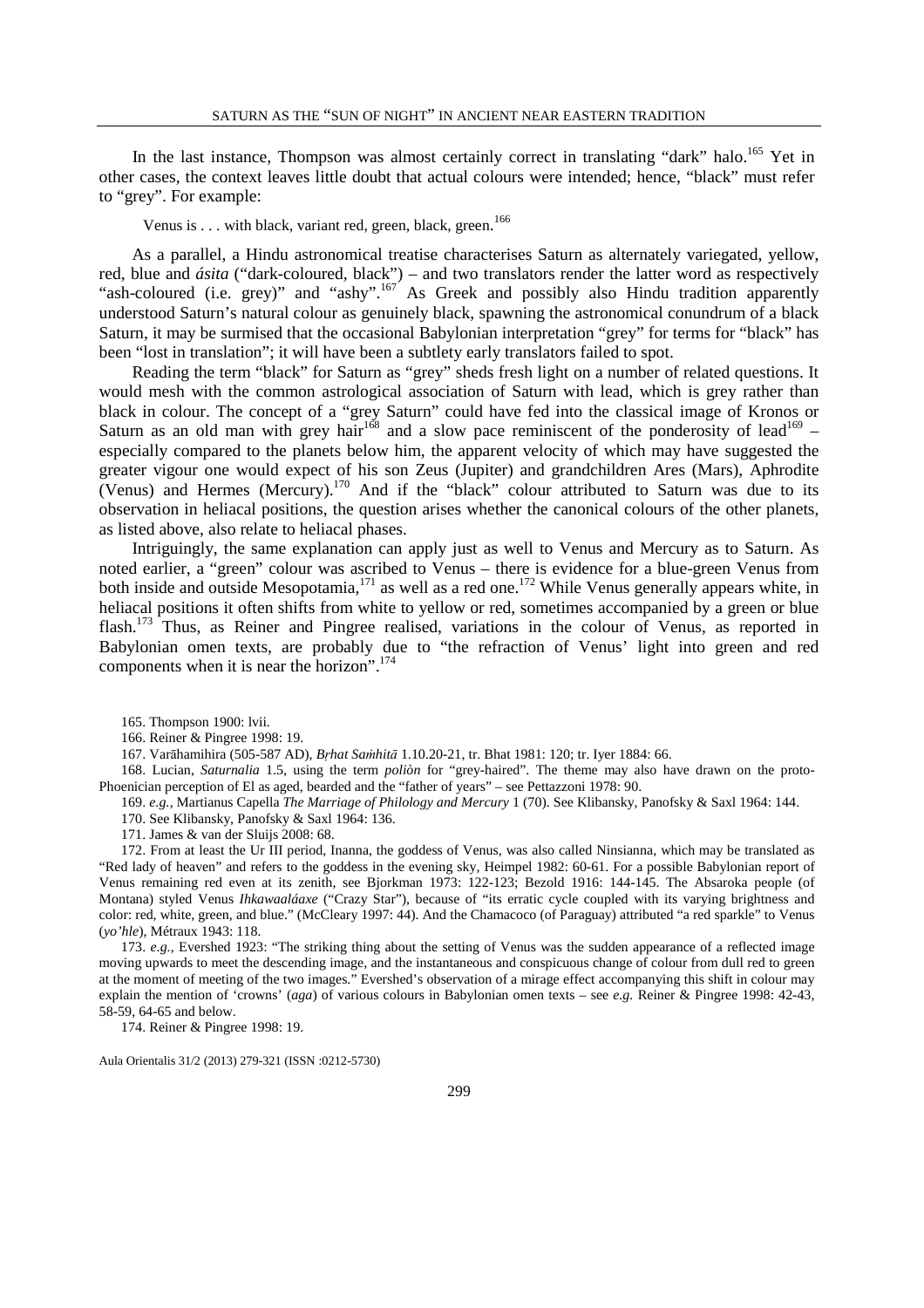Due to its orbit, Mercury never appears to be very far from the Sun; hence it is only visible to the naked eye when it is low on the horizon, in the twilight just before sunrise or just after sunset. Thus, while it lacks the intrinsic red colour of a planet like Mars (due to the iron oxide dust on its surface), often appearing dull white in colour, it is fairly common for it to appear orange brown, pinkish or red<sup>175</sup> for the same reason that sunrises and sunsets typically take on this hue – the longer path of the Sun's light through the atmosphere scatters shorter wavelengths and leaves the longer wavelengths, orange and red, dominant. This would explain why Mercury is described as "red" in the canonical colours passage cited above.<sup>176</sup> A variant of the same text gives "black" for Mercury, as seen. If, as in the case of Saturn we read this as "grey", the darker colour observed would simply be due to similar atmopheric conditions. In this sense both of the colours recorded for Mercury are 'heliacal' as the planet is only visible when close to the horizon.

For Jupiter the matter is less straightforward. Jupiter's standard colour is white, as seen, yet Mesopotamian astrologers often reported it – as SAG.ME.GAR – to be red (SA<sub>5</sub>) at its appearance,<sup>177</sup> with three passages explicitly locating the planet "where the sun shines forth", i.e., the east.<sup>178</sup> Further, a Middle Assyrian "astrolabe" states: "The red star, which stands at the rising of the south-wind after the gods of the night have finished their duties and divides the heavens, this star is Neberu, Marduk."<sup>179</sup> As in both cases a heliacal position is clearly indicated, the use of the labels SAG.ME.GAR and Nibiru is at variance with their non-heliacal definitions in the 7th-century tablet cited above. Other texts in which Nibiru is said to have "lit" up also suggest, as Brown notes, "its rising and proximity to the horizon".<sup>180</sup> Much later sources also attribute other colours to Jupiter than white, but unfortunately they do not relate these to any specific positions. Vettius Valens (2nd century AD) described Jupiter as 'grey or rather white' (*phaiòs kaì mallon leukòs*).<sup>181</sup> Echoing this, Rhetorius (6th/7th century AD) qualified Jupiter as *phaiós*.<sup>182</sup> Medieval Harranian scholars described the planet as green.<sup>183</sup>

In addressing reports of this kind, the variability of atmospheric refraction must always be borne in mind. The heliacal colours of astronomical bodies, as seen, are a function of the amount of dust in the earth's atmosphere, which varies over time. A higher concentration of dust may result from cometary activity or volcanic eruptions, the latter well known to have dramatic effects on sunsets and the colour of Moon and Sun.<sup>184</sup> This would result in a greater incidence of "heliacal" colours, even if the planets were at higher altitudes. Moreover, dust levels closer to the surface of the earth vary in the course of a day, albeit with different outcomes in different locales: "At some places the sunset sky is more beautiful than the sunrise, and at other places the reverse. This depends on where clouds tend to lie … In any location the local weather pattern has much to do with whether the sunset or sunrise is brilliant."<sup>185</sup> For example,

175. *e.g.*, Dunlop 2006: 148.

176. During the total solar eclipse observed in Spain on 28 May 1900, Mercury was reported as being "bright red gold" and "red golden brown" (see Botley 1983).

177. Assyrian examples are reports of Issar-šumu-ereš (K. 750. 11-12), Bulluṭu (K. 742. 1-5), Bamaya (K. 871. 3-7) and an anonymous person (K. 1317. 3-4), ed. Hunger 1992: 6 #4, 73 #115, 100 #170, 118 #211. A Babylonian example is a report of Ašaredu the Older (K. 1394. 5), ed. 1992: 185 #326. See further Bezold 1916: 144; Gössmann 1950: 126 s. v. "334. mulSAG-ME-GAR"; Brown 2000: 60; and *Enūma Anu Enlil*: *Ištar*, 17. 10-11, ed. Virolleaud 1909: 21.

178. Cf. Hunger & Pingree 1999: 126-127.

179. KAV 218 B ii 29-32, tr. Horowitz 1998: 159.

180. Brown 2000: 58.

181. Tr. van der Sluijs. Vettius Valens, *Anthologies* 1.4, ed. Bara 1989: 28-29.

182. Rhetorius, *On the Nature of the Planets*, ed. Boll 1908: 216, l. 9.

183. James & van der Sluijs 2008: 66.

184. For comets: Bailey *et al.* 1994: 512, 517. For volcanoes: Meinel & Meinel 1983.

185. Meinel & Meinel 1983: 34-35.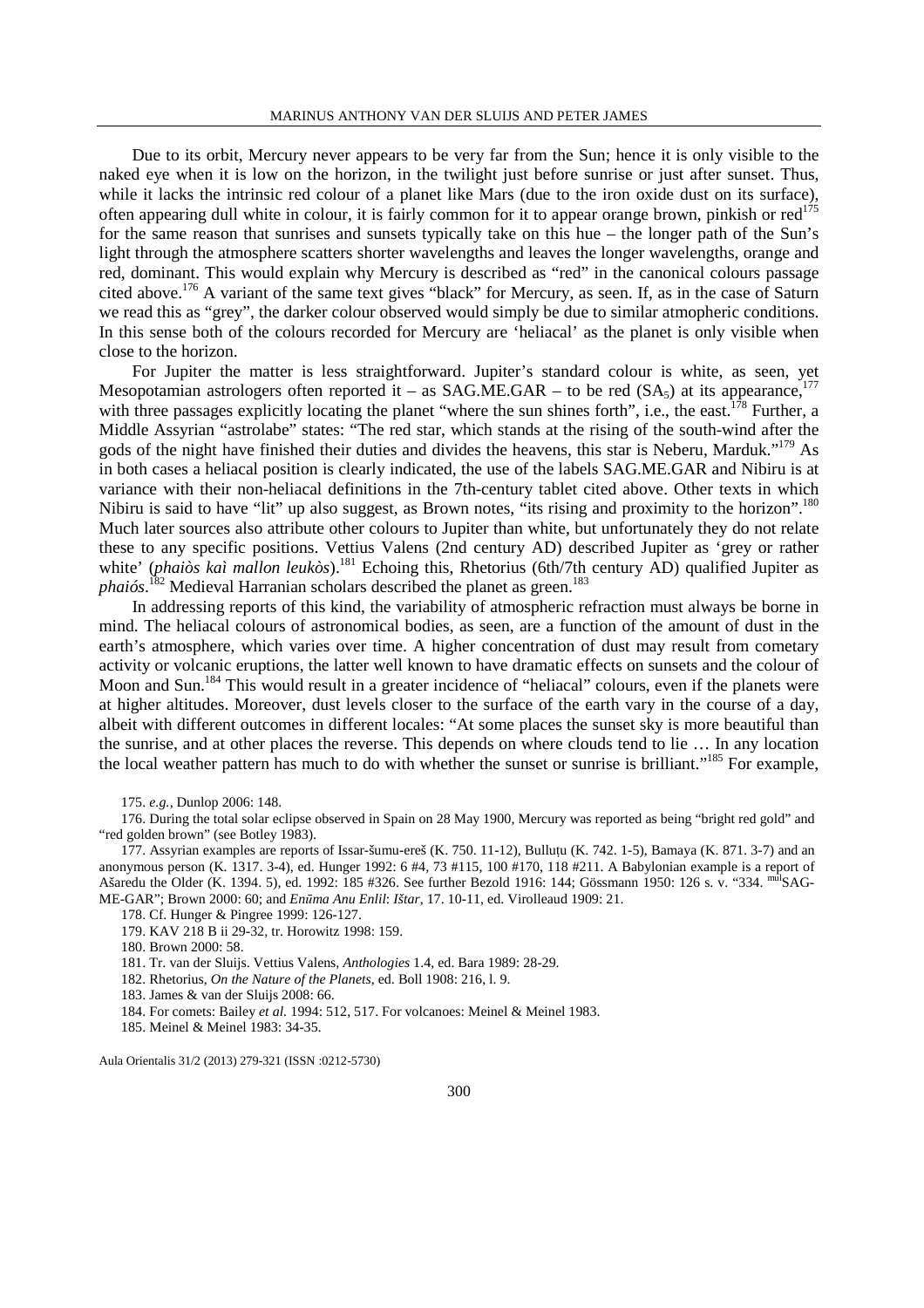do the Babylonian observations reveal a closer association of a red Jupiter with either mornings or evenings? If they do, the planet's canonical colour may have been based on that associated with the other part of the day.

For Saturn, a difference between morning and evening appearances seems discernible in Ptolemy's intimation, seen above, that when Saturn is in the east it gives his "subjects" honey-coloured skin, and when setting black. Some intriguing parallels to this colour dichotomy occur in omen texts which explain the "crowns" of different colours worn by Venus by the close presence of other planets. In one, two crowns, one of which is black (*MI*), the other renders her "very bright" (*ì-ba-ìl*), are explained by the proximity of Saturn:

If Venus wears a black crown [Saturln stands in front of her ...

…

If Venus wears the Sun's crown – she becomes very bright, Saturn stands in front of her  $\ldots^{186}$ 

This can be related to another text in which the bright, Sun-like crown is associated with the east:

[If Venus wears the crown of the Sun: ...] ... she rises in the East, Saturn stands in front of her.<sup>187</sup>

Completing the parallel with Ptolemy, one Assyrian astrological report records that Saturn appeared "faint" (*unnut*) and with a "fallen" (*maqtu*) radiance, as "the star of the Westland" (MUL *šá* KUR-MAR.TU).<sup>188</sup>

Granted this, one wonders if the classical theme of "Saturn in the far west" may have been intrinsic to the god's *mythos*, rather than being a reflection of the westward expansion of cultural horizons, as others suggested.<sup>189</sup> The two colours of the planet Saturn may relate to the paradoxical duality of Kronos/Saturn in Greek myth, commented upon by various scholars.<sup>190</sup> The question then arises whether it was the appearance of Saturn that inspired the myth of an aged former king of heaven retreated to a dark extremity of the cosmos or, conversely, a myth of that type was linked with the planet. This is a complex problem best reserved for a separate discussion.

Intriguingly, at least one medieval alchemist seems to have been well aware of Saturn's shift from "lead" to "gold", co-opting it for the common alchemical purpose of transmuting metals from "low" to "high", from the "basest" of elements to the "purest" – with the aid of the "philosophers' stone". The obscure Dutch alchemist John Isaac Holland (possibly 15th century AD) stated that "there is no higher nor greater Secret than in *Saturn*", which is "a black thing", "for internally it is good Gold, herein all Philosophers agree, and it wants nothing else, but that first you remove what is superfluous in it, that is, its impurity, and make it clean, and then that you turn its inside outwards, which is its redness, then will it be good Gold …" Explaining that this is accomplished by the extraction of Mercury from "Saturn", which is evidently lead, Isaac indirectly compared Saturn to *Sol*, the Sun: "… this *Mercury* or

186. *Enūma Anu Enlil*, K. 148. 10, 15, trs. Reiner & Pingree 1998: 58-59.

187. VAT 10218, 19, eds. Reiner & Pingree 1998: 43.

188. Šapiku of Borsippa (Sm 366 + 80-7-19.371), recto 9-11a, ed. Hunger 1992: 271 #491. See Cooley 2008a: 183 for a mythological dimension to the terminology used in this passage.

189. *e.g.*, Versnel 1993-1994: 97: "As the geographical horizon expanded, Kronos moved ever further to the West, where he was identified with similar deities, such as Saturnus. Eventually we find him on a Utopian island west of Britannia, where he is represented as either asleep or in chains.'

190. *e.g.*, Klibansky, Panofsky & Saxl 1964: 134-135; Rose 1964: 43-44; Versnel 1993-1994: 97-98.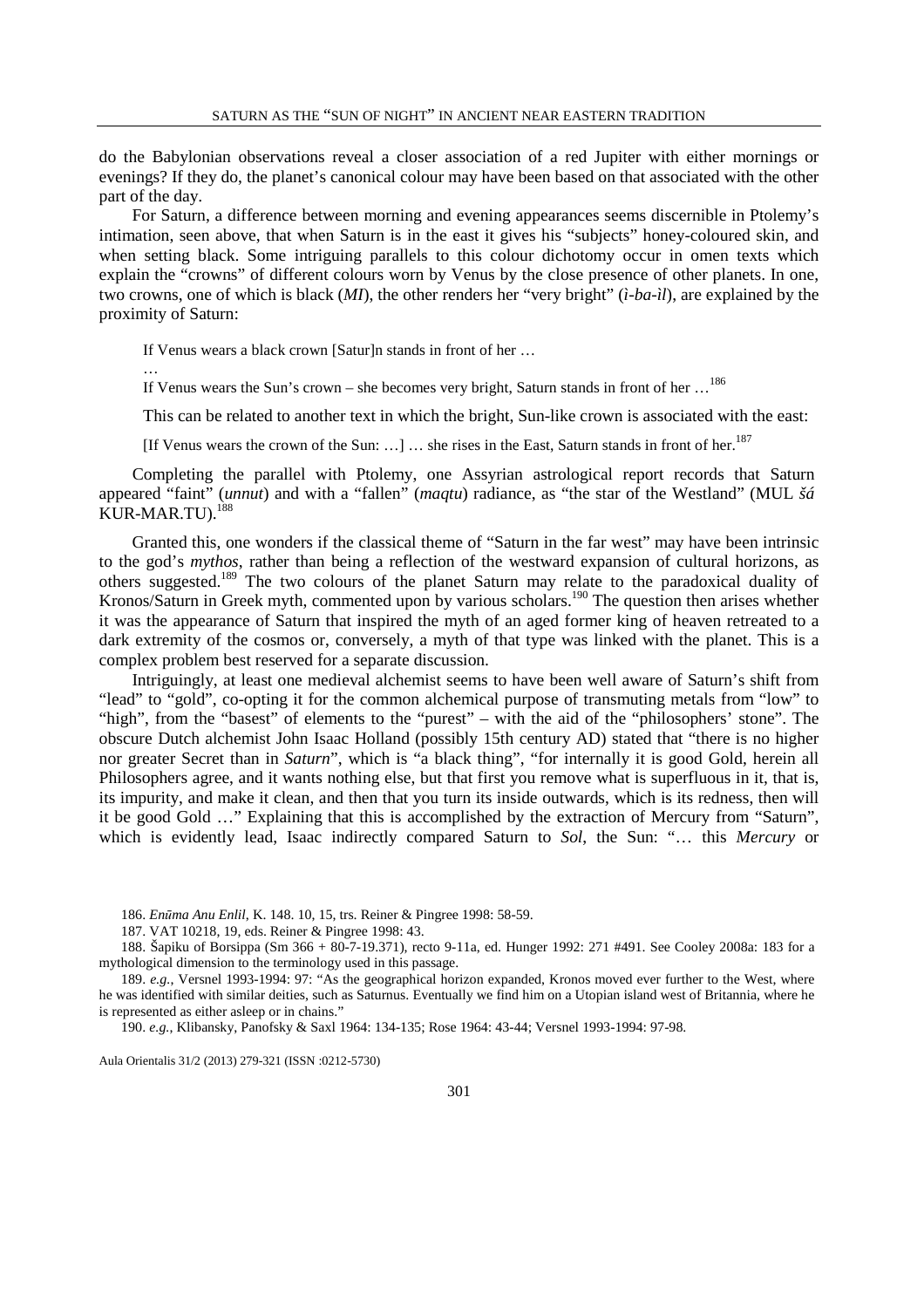Quintessence of *Saturn* is as good in all works as the *Mercury* of *Sol*, they are both alike good, and herein all Philosophers agree."<sup>191</sup>

#### CONCLUDING REMARKS

To sum up, the planet Saturn was widely associated with the Sun in many cultures of the Old World, including Babylonia, the Graeco-Roman region, and India. No direct evidence for such an association is known from the Americas, the Far East, Africa or Oceania. Indeed, it is clear that both the classical and Hindu civilisations ultimately borrowed the Saturn-Sun link from Mesopotamia, where it is attested as early as the late 2nd millennium BC.

Through a wide-ranging review of its possible origins, we can exclude various hypotheses, some of which depend on Greek concepts, others on secondary associations: these include Saturn's elevated orbit, its association with time, the name of the West Semitic god El, a link with the constellation of Libra or with mock moons, and a folk-etymological play based on *kittu*, "righteousness". We conclude that only two explanations remain viable. One is Saturn's yellow colour, comparable to that of the Sun, yet such a comparison is unattested in extant Babylonian sources. This leaves the planet's steady course, coupled with its synodic period, as the most plausible explanation. Surprisingly, previous discussions seem to have completely overlooked the striking fact that Saturn's synodic period of 378.1 days closely approximates the solar year. It surely cannot be coincidence that the Babylonians, who were aware of the synodic period of the planets, associated Saturn with the Sun – especially as the association between Saturn and the Sun was first made at an early time when the orbital periods of the planets had not yet been worked out. Like the year, Saturn's synodic period therefore simply appeared to be the next larger cycle after its diurnal motion.

Once Babylonian scholars had made the link between Sun and Saturn, it is easy to see how secondary considerations, including the mutual association with justice and the constellation Libra, could have arisen.

Paradoxically, given its (often) yellow colour and the solar association, Saturn was described as "black" in Babylonian, classical and Hindu sources. Unconvincing explanations for this include a folketymological connection with the word *ṣalmu* or an association with the god Ninurta, a solar eclipse, the darkness of the night, some dark corner of the cosmos to which the deity of Saturn was exiled, the planet's astrological inauspiciousness and Saturn's Phoebe Ring. Instead, we propose a lexical solution to the problem, in that the Sumerian and Akkadian terms in this context meant "grey"– rather than "black" *per se*. Hindu and especially Greek astrologers may have inadvertently translated the word as "black". A "grey" colour suits Saturn's astrological association with lead and its later mythological link with old age. It also accords perfectly with the grey colour which Saturn can assume when viewed in heliacal positions. It would appear that the heliacal rising and settings of the planets were of particular importance to the Babylonians and possible colours in heliacal positions also match Babylonian descriptions of other planets: Venus as green-blue, Jupiter as red, grey or green, and Mercury as red or "black".

 A number of early 20th-century scholars wondered whether the Babylonian concept of Saturn as a nocturnal Sun was a reflex of an archaic belief that Saturn was the Sun itself surfacing in the night sky, at a greater distance – as an answer to the primitive question, "where does the Sun go when the day

<sup>191.</sup> Holland 1670: 185, 203, 216; compare the discussion in Schwabe 1951: 492.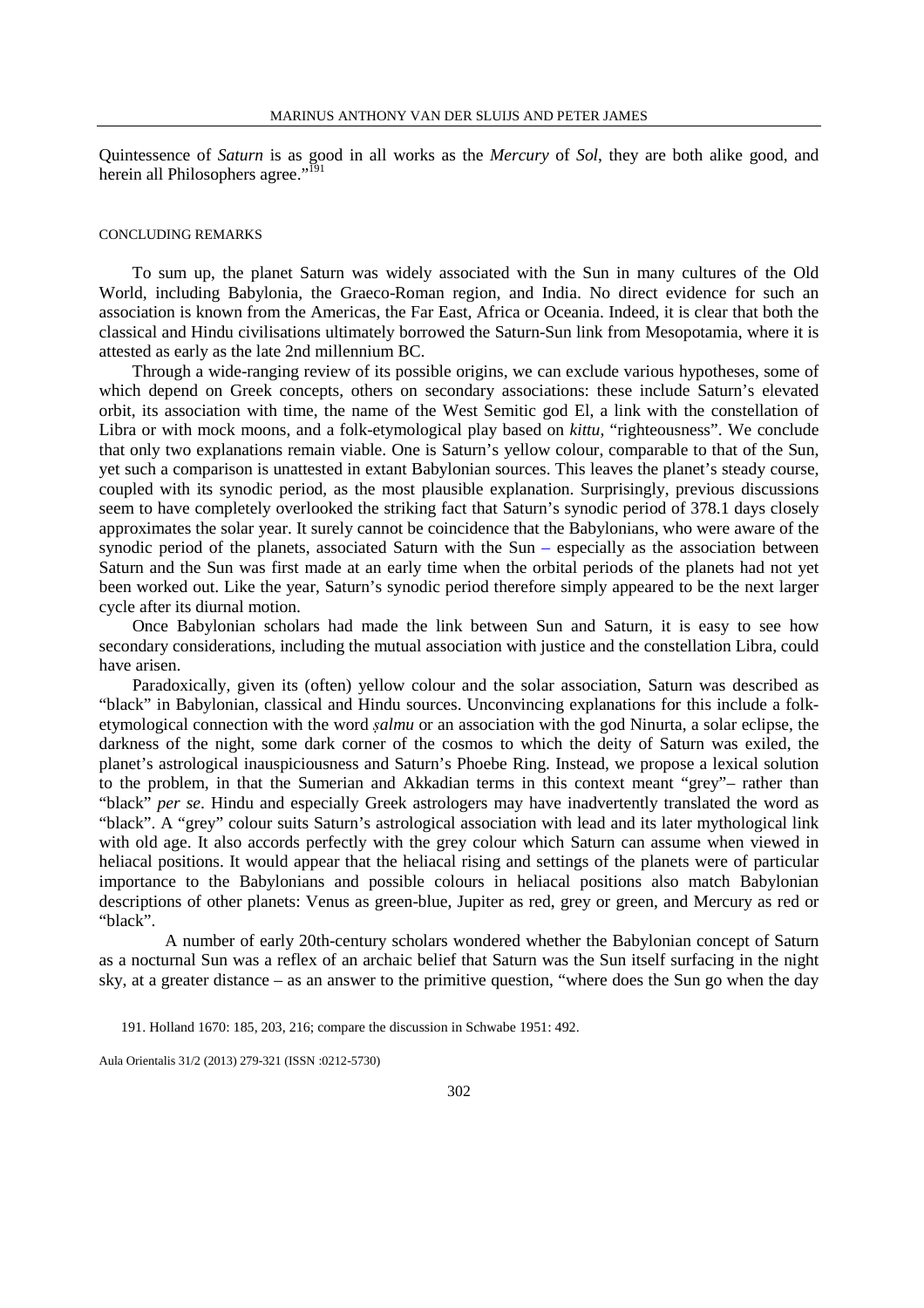has ended?"<sup>192</sup> The question may provide an important pointer in terms of the broader development of cosmological ideas in Mesopotamia. By c. 1000 BC, the Babylonians had developed the concept of seven planets as a set of bodies that moved counter to the fixed stars along the same "path", the ecliptic.<sup>193</sup> While some overlap in concepts is likely, it seems clear that an equation of Saturn and Sun must predate the "discovery" that there were "seven" planets, a grouping in which the Sun is physically distinct from Saturn. Once the latter step had been made, the impetus would have been in place to remove the question of Saturn's solar identity from the realm of practical observational astronomy. Thus, the archaic linkage of Saturn and Sun was necessarily relegated to astrology *per se*, drawing in secondary associations. It survived in classical and Hindu astrology, a vestigial, yet important and very longstanding artefact of a rudimentary stage in the history of planetary astronomy.

 One outstanding question is just why no Babylonian qualification of Saturn as yellow is found in any extant texts. Is this simply due to the fragmentary nature of the material at our disposal? Or is it conceivable that colours now associated with heliacal positions may have been observed more commonly during the 2nd millennium BC or earlier due to higher dust levels in the atmosphere? This question seems legitimate, as Babylonian texts similarly characterised Venus as blue-green rather than white or yellow, while Jupiter is typically white as expected. Interdisciplinary work with palaeoclimatologists will be required to shed further light on this matter.

### APPENDIX 1: A COLLOCATION OF *LOCI* FOR THE ASSOCIATION OF KRONOS AND HĒLIOS

- Anonymous, *On the Art of Eudoxus* (193-165 BC; papyrus Musée du Louvre, 1), 5. 20, ed. Blass 1887: 16, cf. 7 = Leptines, *Didascalia Caelestis* 14, tr. Tannery 1893: 287: "Phainon, l'étoile d'Hélios, (Saturne), parcourt le cercle du zodiaque en 30 ans."
- Diodorus of Sicily, *Library* 2.30.3, tr. Oldfather 1946: 448-451: "But above all in importance, they say, is the study of the influence of the five stars known as planets, which they call "Interpreters" when speaking of them as a group, but if referring to them singly, the one named Cronus by the Greeks, which is the most conspicuous and presages more events and such as are of greater importance than the others, they call the star of Helius …"
- Pseudo-Eratosthenes of Cyrene, *Catasterisms* 43, tr. Condos 1997: 167: "The second star is not large. It is called Phaethon ["radiant"] and is named for Helius."
- Ptolemy, *Tetrabiblos* 2.3 (64), tr. Robbins 1971: 138-139: "… for they [the inhabitants of the southern part of Greater Asia, from India to Mesopotamia; MAS] revere the star of Venus under the name of Isis, and that of Saturn as Mithras Helios."

192. Cumont 1912: 48; Kugler 1914, suppl. II, 196, n. 2; Bezold 1918: 6, 57; Boll 1919: 345. 193. James & van der Sluijs 2008: 66-67.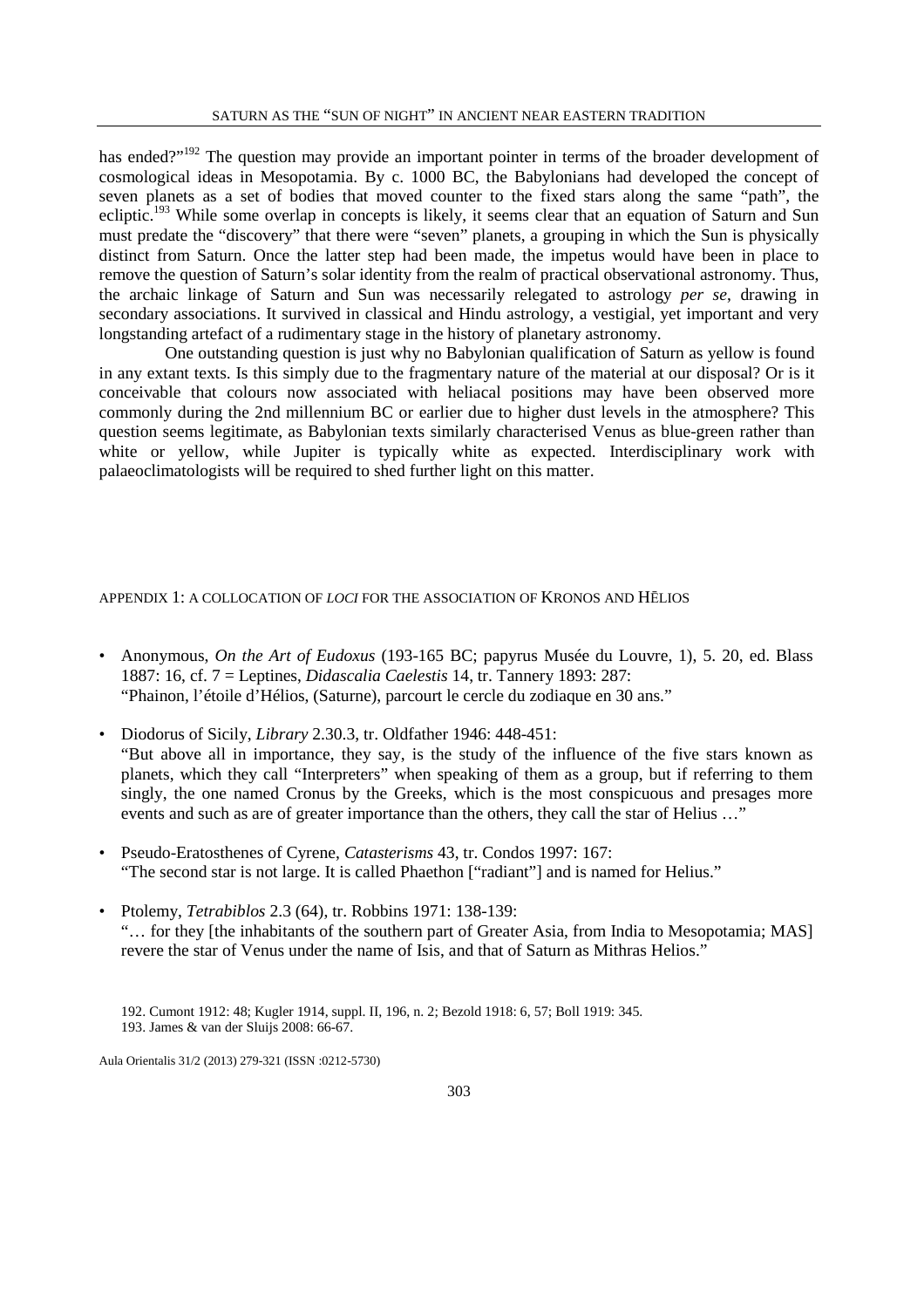- Hyginus, *Poetical Astronomy* 2.42.2, tr. Grant 1960: 228: "The second star is that of Sol; others say of Saturn. Eratosthenes claims that it is called Phaethon, from the son of Sol."
- Hyginus, *Poetical Astronomy* 4.18, tr. le Bœuffle 1983: 146: "L'astre du Soleil, nommé Phaéthon (le Splendide), est de grosseur importante et couleur de feu; il ressemble à l'étoile située sur l'épaule droite d'Orion. On le voit continuellement graviter à travers les douze signes. Parfois même il se montre avec les feux solaires, tantôt à quelques degrés sur le cercle. Pour quelques-uns, c'est l'astre de Saturne; il revient à son signe de départ en trente ans et chaque année il n'est invisible ni moins de trente jours ni plus de quarante."
- Theo of Smyrna, *Mathematics*, ed. Hiller 1878: 130-131: "… hòn hḗliós te phéretai kaì hē selḗnē kaì hoi loipoì plánētes, phaínōn te ho tou Krónou prosagoreuómenos, hōs dé tines Hēlíou, kaì phaéthōn ho tou Diós, éti dè pyróeis, hòn Áreōs kalousin, hoi dè Hērakléous, kaì phōsphóros, hón phasin Aphrodítēs, touton dè kaì heōsphóron kaì hésperon onomázousi, pròs dè toútois stílbōn, hòn kalousin Ermou."
- Pseudo-Manetho, *Apotelesmatics* (c. 400 AD?) 4.34, ed. Koechly 1858: 76: "Pamphaínōn d'astḕr hopót'àn polioio Krónoio Ēelíou seláessin an'ouranòn ēi isómoiros, tēníka phyoménōn brephéōn gennḗtora prōton mētéros eis Aídēn pémpsei nekyostólos Aida, ktḗmatá t'exolései patrṓia kaì polỳn ólbon."
- pseudo-Manetho, *Apotelesmatics* 1 (5). 327-333, ed. Koechly 1858: 97-98: "Pampháinōn d'astḕr kyanochrṓtoio Krónoio Ēelíou seláessin an'ouranòn ḕn isómoiros, tēníka phyoméōn brephéōn gennḗtora prōton mētéros eis Aídēn pémpsei nekyopólos Aisa, ktḗmatá t'ekbállei patrṓia kaì mégan ólbon, kaí te kasignḗtōn thánaton horóōsi proóntōn, kak pollōn thanátōn plouton mégan auxḗsousin."
- Servius, *Commentary on Virgil's Aeneid* 1.729, eds. Thilo & Hagen 1923: 203: "QVAM BELVS primus rex Assyriorum, ut supra diximus, quos constat Saturnum, quem et Solum dicunt, Iunonemque coluisse, quae numina etiam apud Afros postea culta sunt. unde et lingua Punica Bal deus dicitur. apud Assyrios autem Bel dicitur quadam sacrorum ratione et Saturnus et Sol."
- Macrobius, *Saturnalia* 1.22.8, tr. Davies 1969: 148: "And Saturn himself, the author of times and seasons (and therefore, by the change of a letter, called Κρόνος by the Greeks as though for χρόνος, time), must assuredly be understood to be the sun …"
- Nonnus, *Dionysiaca* 40.393, tr. Rouse 1940: 182-183: "Belos on the Euphrates, called Ammon in Libya, thou art Apis by the Nile, Arabian Cronos, Assyrian Zeus! … Be thou called Sarapis, the cloudless Zeus of Egypt; be thou Cronos, or Phaëthon of many names, or Mithras the Sun of Babylon, in Hellas Delphic Apollo; be thou Gamos …, … painquelling Paieon, or patterned Heaven; be thou called the Starclad …"
- Simplicius, *Commentary on Aristotle's On the Sky* 495.28, tr. Mueller 2005: 35: "Accordingly, he says that the second sphere completes <its circuit> in a year in the case of Mercury and the Morning Star, in two years in the case of Mars, in twelve years in the case of Jupiter, and in thirty in the case of Saturn (which earlier people called the star of Helios)."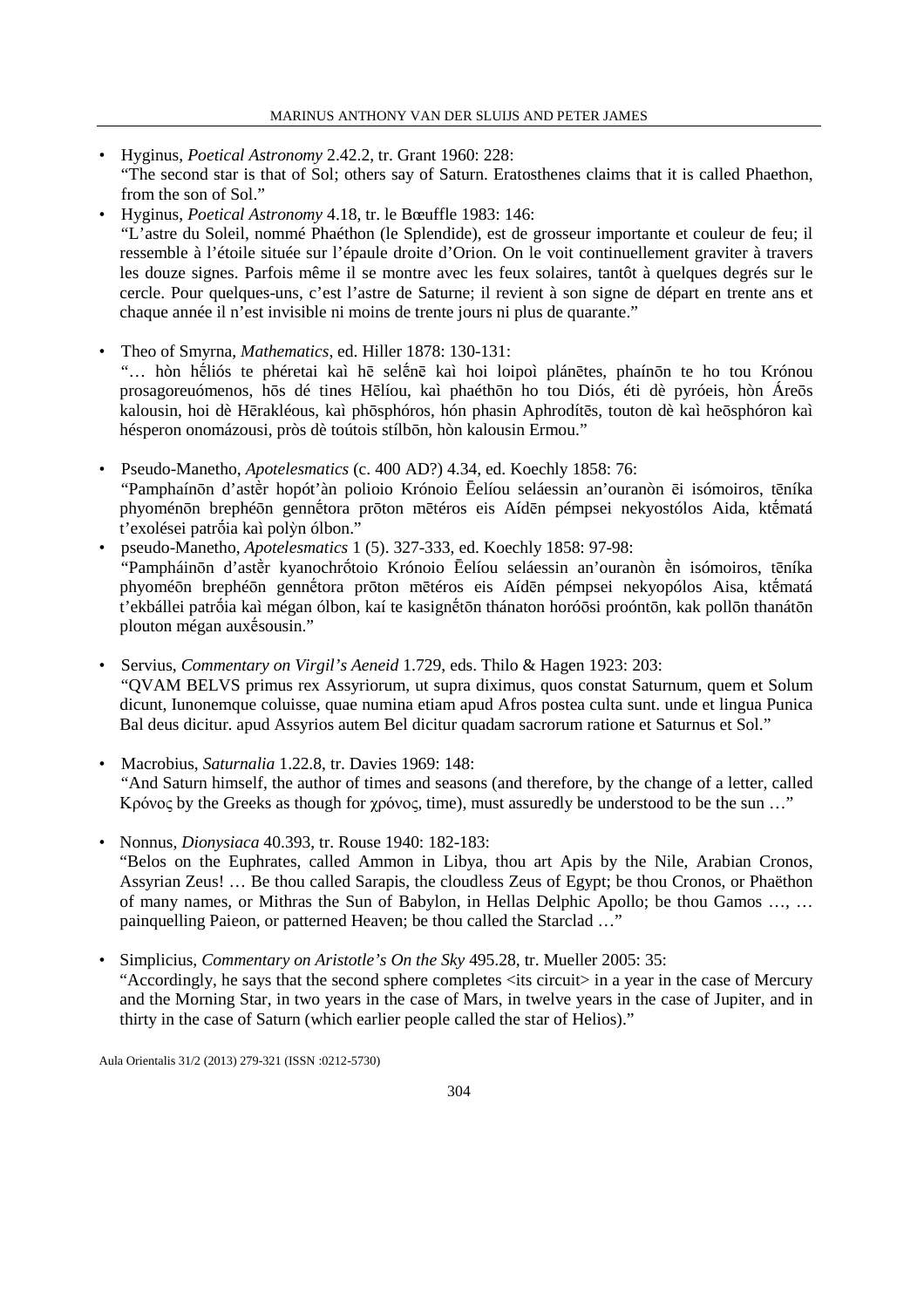- *Scholia Basileensia* (9th century AD) on Germanicus Caesar, *Aratus' Phenomena* 43.8-9, ed. dell'Era 1979: 370: "Secundus Phaethon, qui cognominatus dicitur ab Solis filio Phaethonte. Post fulminis ictum caelo receptus. Hanc stellam quidam Saturni dicunt."
- *Scholia Strozziana* (14th century AD) on Germanicus Caesar, *Aratus' Phenomena* 46.47-52, ed. dell'Era 1979: 231 "Saturni NAMQVE sidus, a quo se tarditatem accipere opinabantur, Phaethontem Solis ET CLYMENAE filium esse dixerunt et quia paternos cursus affectans sibi atque mundo concremationis detrimenta conflIXERIT, ab Ioue fulmine percussus in Eridanum deciderit FLVVIVM (SICVT HESIODVS REFERT) et a Sole patre inter sidera collocatus."

In the *Epinomis*, Teucer of Babylon, Ptolemy and pseudo-Cebes of Thebes, the names "Krónos" and "Hḗlios" vary between manuscripts and it is not always clear which variant was original:

- Pseudo-Plato, *Epinomis* 987C, tr. Lamb 1964: 470-471: "And now there remain three stars, of which one is distinguished from the others by its slowness, and some speak of it under the title of Saturn; the next after it in slowness is to be cited as Jupiter; and the next after this, as Mars, which has the ruddiest hue of all."
- Manuscript Parisinus 1807 is the only one offering *hēlíou*, where others have *Krónou*. Stallbaum (1860) preferred *Krónou*, but this was challenged by Bidez (1905) and others in the wake of cuneiform discoveries in Babylonian astronomy and astrology. Tarán (1975: 308-309) reverted to the view that *Krónou* was the original reading, essentially because *hēlíou* rested on only one manuscript tradition; because the name *Kronos* for the planet was in vogue as early as Aristotle; and because Aetius (*Placita Philosophorum* 2.15.4) as well as Alcinous (*Daidaskalikos* 14.7) cited Plato (presumably the *Epinomis*) as calling Saturn "Kronos". While these points are fair, even as an emendation *hēlíou* does not need to have been late. Perhaps the original text included either both terms (as proposed by Cumont, in Tarán 1975: 309, n. 738) or neither, if an astrological symbol was used to denote the planet (as touched on by Tarán).
- Teucer of Babylon (1st century AD?), *On the Twelve Signs*, apud Rhetorius (6th century AD), ed. Boll 1908: 203 and n.: "kaì pálin en tēi dexiai ptérygi ho kaloúmenos Protrygētḕs moíras ie´leptōn ls´, bóreios, megéthous g´, kráseōs Krónou kaì Hermou."
- *Hēliou* for *Krónou* in manuscripts Codex Berolinensis, 26, fol. 139, and Codex Vaticanus Gr. 191 (14th century), fol. 232ff.:
- Ptolemy, *Tetrabiblos* 2.3 (67), tr. Robbins 1971: 144-145 and n. 2: "Of the third quarter, which includes the northern part of Greater Asia, the other parts … are … governed by Saturn and Jupiter in oriental aspect. Therefore the inhabitants of these lands worship Jupiter and Saturn, have much riches and gold, and are cleanly and seemly in their living …"
- *Krónon* (earliest 15th century AD) in the manuscripts Parisinus Gr. 2425, Oxoniensis Laud Gr. 50, Norimbergensis Cent. V and Camerarius; *hḗlion* (earliest 13th century AD) in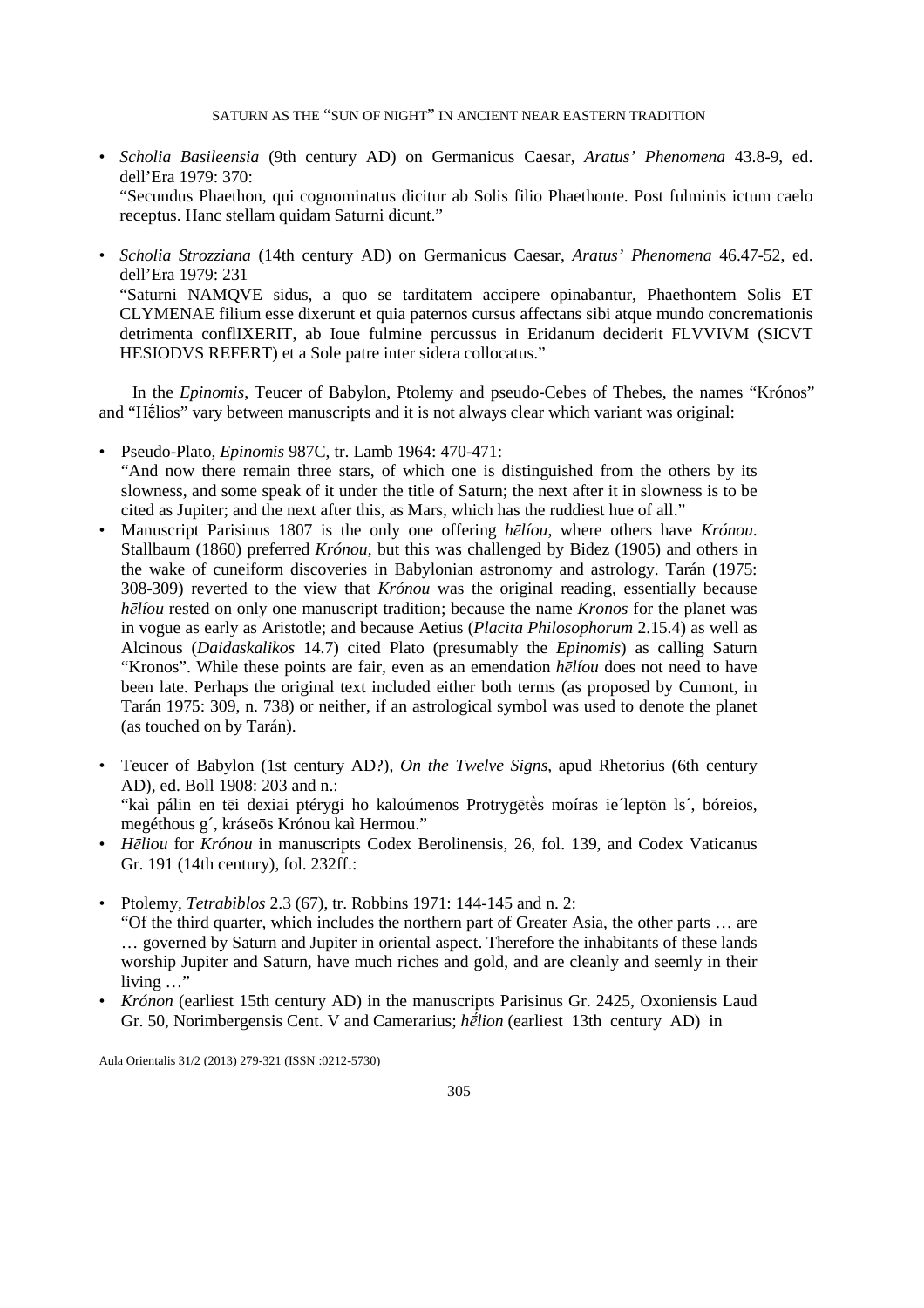Vaticanus Gr. 1038, Venetus Marcianus 314, Vaticanus Gr. 208, Parisinus Gr. 2509, Monacensis Gr. 419 and Vaticanus Gr. 1453.

- Pseudo-Cebes of Thebes (1st century AD?), *Tablet* 1, trs. Fitzgerald & White 1983: 60-61, with Boll 1919: 344: "We happened to be strolling in the temple of Cronus, looking at the many different votive offerings in it."
- For the word *Krónou*, one finds *hēlíou* in the margin in Codex Parisinus Gr. 1774 chart. (16th century) and in Codex Meibomianus (date unknown). The phrase *tou Krónou hierōi*, "in the temple of Cronus", does not require a planetary aspect and one should not rule out that, in these, *hēlíou* was a correction possibly prompted by the rarity of "emples of Krónos."

Two witnesses testify to a combined cult of Krónos and Hḗliós – an inscription at Beirut and a report of a double altar for the two at Olympia. The passages are:

• A stele (3rd century AD) discovered in 1869 behind the French cemetery at Beirut, ed. Ceccaldi 1872: 253-254, in Boll 1919: 342; compare Stephanus of Byzantium, *Ethnica*, s.v. "Bērytós":

"*KRONOU / ĒLIOU / BŌMOS*" or "altar of Kronos Helios."

• Anonymous, *Etymologicum Magnum* (c. 1150 AD) 1217 s.v. "Ηλις", ed. Gaisford 1967:  $426$ "*Prò tou Día ktḗsasthai tḕn Olympían parà tēs Gēs, autḕn pareilḗphesan Hēliós te kaì Krónos. Gnṓrisma dè tou ktḗmatos koinós esti bōmòs amphoin autoin en Olympíai.*"

According to Lydus, the Latin god Ianus was not only identified with Saturn, but, by Lutatius, also with Hḗlios, as it commands the two gates of west and east:

• Lutatius (fl. 100 BC), *Communis Historia*, apud Lydus, *On the Months* 4.2, ed. Wuensch 1898: 65; cf. 4: "*kaì en tēi kath'hēmas Philadelpheíai éti kaì nyn íchnos tēs archaiótētos sṓzetai. en gàr tēi hēmérai tōn Kalendōn próeisi eschēmatisménos autòs dēthen ho Ianòs en dimórphōi prosṓpōi, kaì Satournon autòn kalousin hoion Krónon. ho ge mḕn Loutátios Hḗlion parà tò hekatéras pýlēs árchein, anatolēs ísōs kaì dýseōs.*"

Finally, the astrological association of Saturn with the Sun may have been a contributing factor in the connection between Saturn and the *ourobóros* or tail-biting serpent, attested since the 4th century AD,<sup>194</sup> as the *ourobóros* had traditionally been an attribute of the Egyptian Sun god.<sup>195</sup>

<sup>194.</sup> e.g., Martianus Capella, *The Marriage of Philology and Mercury* 1 (70); Claudian, *On the Consulate of Stilicho* 2.424- 430.

<sup>195.</sup> van der Sluijs & Peratt 2009: 17-18.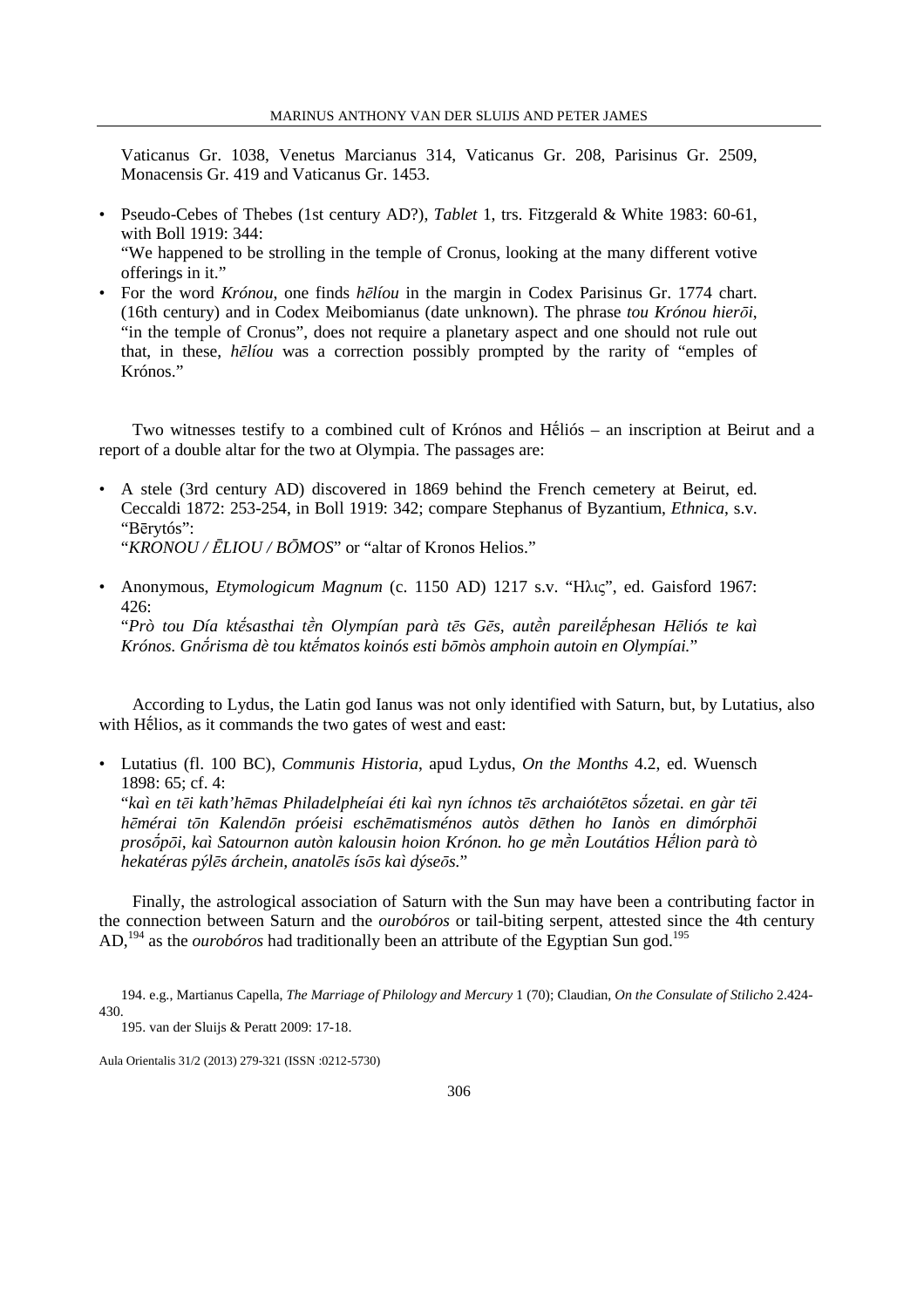#### APPENDIX 2: PHAETHON AS A "MOCK SUN" AND AS SATURN

A possible mythological dimension to Saturn's role as a "counter-sun" is furnished by the Greek myth of Phaethon, the son of Helios, who nearly destroyed the world with fire when he caused the solar chariot to crash down from the sky into the river Eridanus. Various passages indicate that Phaethon – or his soul – was eventually placed in the sky as a planet or asterism, but the sources disagree on the identity of Phaethon's "star". Hyginus credited Eratosthenes with the identification of Phaethon as the planet Saturn:

The second star is that of Sol; others say of Saturn. Eratosthenes claims that it is called Phaethon, from the son of Sol. Many have written about him how he foolishly drove his father's chariot and set fire to the earth. Because of this he was struck with a thunderbolt by Jove, and fell into the river Eridanus, and was conveyed by Sol to the constellations.<sup>196</sup>

This association of the demigod Phaethon with the planet Saturn is atypical in the sense that Hellenistic astronomers more commonly applied the name "Phaethon" to Jupiter and "Phaenon", which Hyginus reserved for Jupiter,<sup>197</sup> to Saturn.<sup>198</sup> How can this vexing nomenclature be explained?

The earliest mythological texts in the Greek world customarily applied the epithet *phaéthōn*, "radiant, shining", to the Sun, without any specific association with the demigod of that name.<sup>199</sup> Apparently, within the Greek language, the term *phaéthōn* was traditionally linked with the Sun. When Greek mythographers introduced the tragic character of that name into their tradition, they may have selected the name "Phaethon" not only because the hero's precursors in various Near Eastern sources bore names with the same meaning,<sup>200</sup> but also because of the solar connotation of the name. As a "mock" sun" *par excellence* and a denizen of the night sky, Greek astrologers must have understood Phaethon's name as a reference to Saturn.<sup>201</sup>

In addition, it must be significant that the poet Gaius Valerius Flaccus (1st century AD) characterised the charred remains of Phaethon and the chariot as *ater globus*, a "black ball" or a "dark globe". Slavitt rendered this term as a "charred cinder",<sup>202</sup> Dräger as "ein schwarzer Klumpen", <sup>203</sup>

196. Hyginus, *Poetical Astronomy* 2.42.2, tr. Grant 1960: 228.

197. Hyginus, *Poetical Astronomy* 2.42.1; cf. Heraclides of Pontus, Fr. 66b, ed. F. Wehrli, in Bos 1989: 80. Compare pseudo-Eratosthenes and the scholia on Germanicus in appendix 1. Cicero (*On the Nature of the Gods* 3.21; cf. Arnobius, *Against the Pagans* 4.14) mentioned a "Sun" who was the son of Jupiter.

198. Plato, apud Aetius, *Opinions of the Philosophers* 2.15; pseudo-Aristotle, *On the Cosmos* 2.23-26 (392a); Cicero, *On the Nature of the Gods* 2.20 (52); Philo, *Questions and Answers on Exodus* 2.75; Geminus, *Elements of Astronomy* 1; Martianus Capella, *The Marriage of Philology and Mercury* 8 (884, 886). Some manuscripts of Hyginus also swap the names *Phaenon* and *Phaethon*, so that the usual Hellenistic assignment of Phaethon to Jupiter and of Phaenon to Saturn is restored, but Phaethon or Jupiter occupies the highest orbit (le Bœuffle 1983: 178, n. 7). See further Condos 1997: 253, n. 4; Scherer 1953: 91; Roscher 1902-1909: 2523. Theo of Smyrna (*Mathematics*, ed. Hiller 1878: 130) identified Phaenon with Saturn as well as the Sun.

199. The title *ēélios phaéthōn* occurs in Homer, *Iliad* 11.735-736; *Odyssey* 5.479; 11.16; 19.441; 22.388; *Homeric Hymn to Helios* 31.2; Hesiod, *Theogony* 760. For a discussion, see van der Sluijs 2008: 227.

200. James & van der Sluijs 2012: add page number when known; van der Sluijs 2009: 269, 275-277; 2008: 244.

201. Compare: "… *φαέθων* ist ursprünglich wohl für den Saturn verwandt, weil er für Homer ein Epitheton der Sonne war, und die Sonne nach chaldäischem Glauben zu dem Planeten Saturn irgend welchen Bezug hatte …", von Wilamowitz-Möllendorff 1883: 421. According to Jastrow (1910: 176, n. 1), Hyginus co-opted the myth of Phaethon to account for the association of Saturn and the Sun.

202. "… Phaethon, fallen out of the runaway car he has driven / to land as a charred cinder in the Eridanus' waters …", Valerius Flaccus, *Argonautica* 5.471-478 (429-432), tr. Slavitt 1999: 100.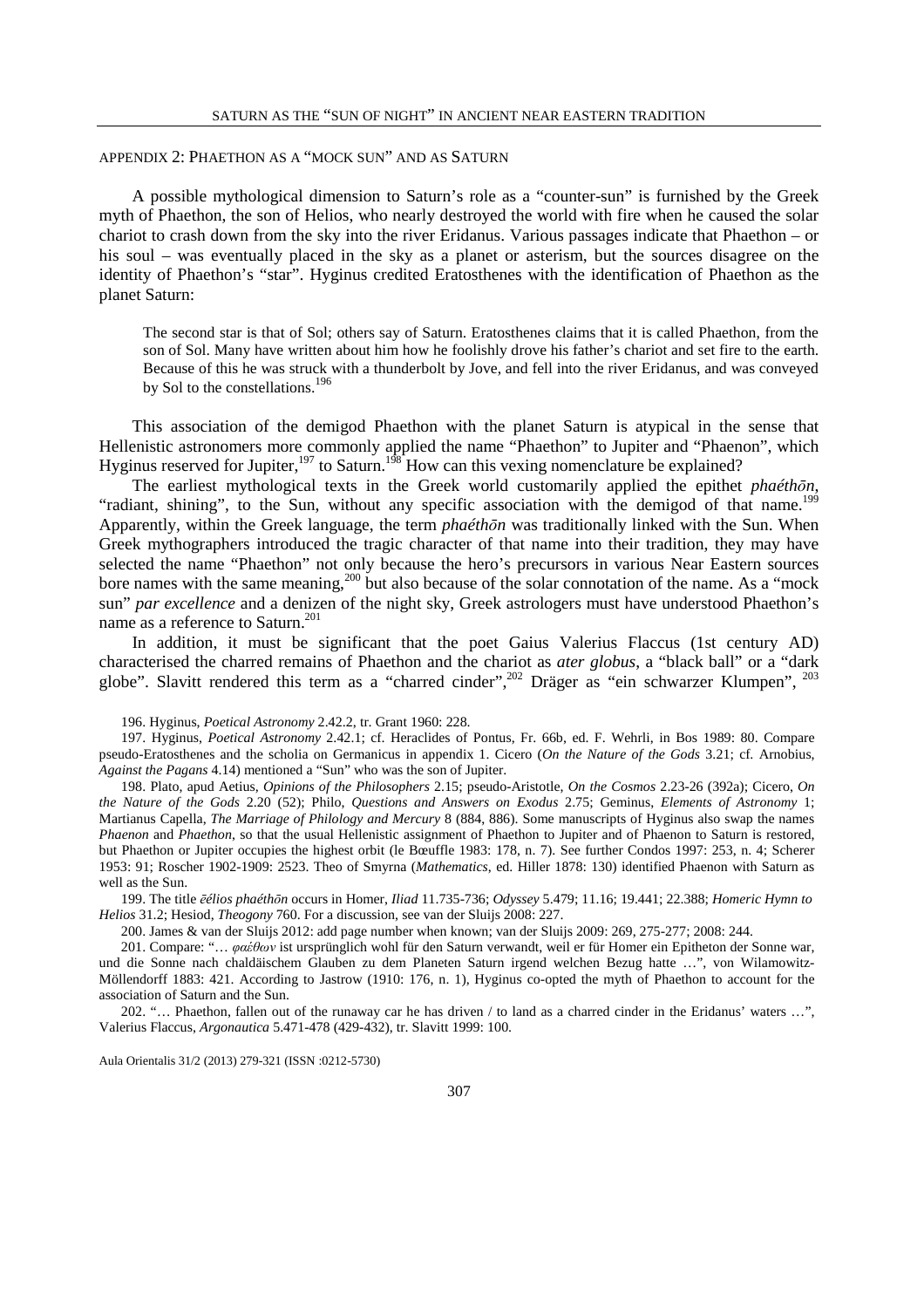language that is strongly suggestive of a meteorite.<sup>204</sup> As it is likely that, from an ancient point of view, "a black meteorite, or a black stone resembling a meteorite, was thought to be a piece of the 'Black Planet",<sup>205</sup> astrologers would have had another reason to associate Phaethon's charred corpse with the planet Saturn.

Pseudo-Eratosthenes' choice of Saturn as Phaethon's catasterism must have reflected this interpretation. On pseudo-Eratosthenes' scheme, this Saturnian "Phaethon" was regarded as the second highest planet, placed below "Phaenon" or Jupiter. It can be demonstrated that the sequence featuring Jupiter as the first planet, followed by Saturn and the remaining planets was archaic, historically preceding the familiar understanding of the planet Saturn as the highest one of the planets, orbiting above Jupiter, in both Babylonia and Egypt.<sup>206</sup> When astronomers eventually realised that Saturn's orbit is actually placed above that of Jupiter, a few may have swapped the designations *Phaenon* and *Phaethon* along with the relative positions of Saturn and Jupiter, while a majority retained the name "Phaethon" for the second planet, reinterpreting it as Jupiter and perhaps arguing that the mythical Phaethon was, after all, the *son* of the Sun.

Although it may never be possible to retrieve the arcane reasoning behind such arbitrary assignments of gods to planets, it seems that the mythical characters Kronos and Phaethon at some stage competed for an association with Saturn in the minds of Hellenistic-Roman scholars. Both were "fallen" or "failed" contenders for a form of cosmic dominion, while they shared a paradoxical association with both radiance and blackness. While Kronos was an attractive candidate for the planet because of his banishment to the periphery of the world, Phaethon more adequately illustrated Saturn's astrological role as a "fake Sun". And with the flexibility that typifies the mythographer, rationales were readily available for the god's emplacement either in the first or the second orbit below the fixed stars: whereas the first orbit might connote genealogical primacy (Kronos being the father of Zeus) or exile to the furthest reaches, the second orbit would have befitted a "fall" or, if placed below Saturn, Phaethon's origin as a *son* of the "Sun".

#### ACKNOWLEDGMENTS

Without the steady support of the Mainwaring Archive Foundation this article could not have been completed. We are also grateful to Richard Stothers, Keith Hutchison, Juan Antonio Belmonte, José Lull, Mark Geller, Mathieu Ossendrijver, Ev Cochrane, Hermann Hunger, Scott Mainwaring, Nikos Kokkinos and Jeffrey Cooley for supplying copies of articles, answering questions and offering suggestions.

<sup>203. &</sup>quot;… ein schwarzer Klumpen fiel in den erbebenden Strom des Eridanus …" Dräger 2003: 190-191; cf. Wijsman 1996: 209.

<sup>204.</sup> Kugler 1927: 38.

<sup>205.</sup> Lewy 1950: 348, associating the black stone of Mecca and the 'foundation stone' of Jerusalem with Saturn on these and other grounds.

<sup>206.</sup> James & van der Sluijs 2008: 69.

Aula Orientalis 31/2 (2013) 279-321 (ISSN :0212-5730)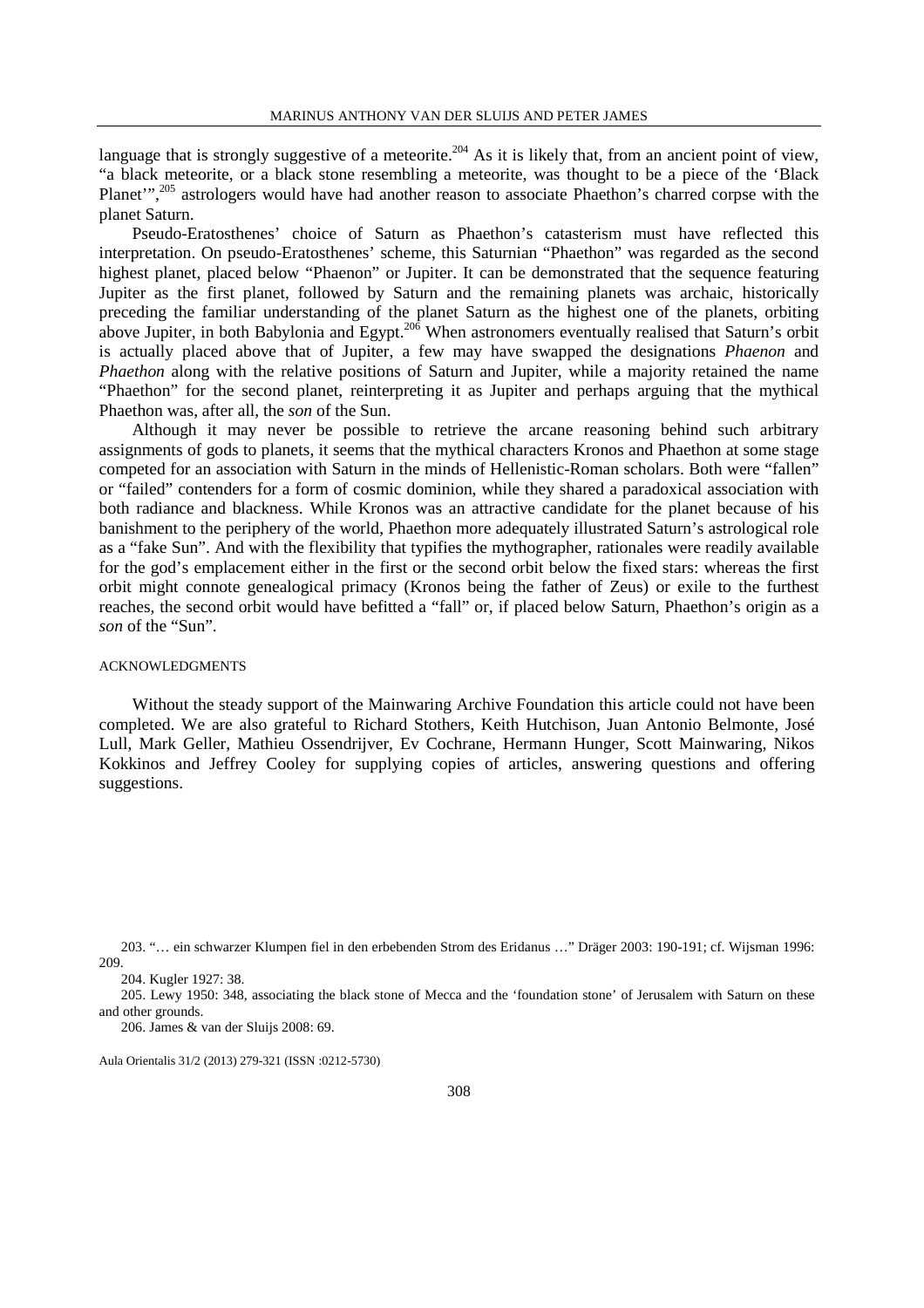# BIBLIOGRAPHY

| Adler, A. (ed.)        |                                                                                                                                                                                                                                                                                                                                 |
|------------------------|---------------------------------------------------------------------------------------------------------------------------------------------------------------------------------------------------------------------------------------------------------------------------------------------------------------------------------|
| 1935.                  | Svidae Lexicon 4 (Lexicographi Graeci 1; Leipzig: B. G. Teubner).                                                                                                                                                                                                                                                               |
| Anon. (eds.)           |                                                                                                                                                                                                                                                                                                                                 |
| 1974-                  | Pennsylvania Sumerian Dictionary, at                                                                                                                                                                                                                                                                                            |
|                        | http://psd.museum.upenn.edu/epsd/index.html                                                                                                                                                                                                                                                                                     |
| Arnaud, D.             |                                                                                                                                                                                                                                                                                                                                 |
| 1987.                  | Recherches au pays d'Aštata; Emar VI/4 (Mission Archéologique de Meskéné-Emar;<br>Paris: Éditions Recherche sur les Civilisations).                                                                                                                                                                                             |
| Ashmand, J. M. (tr.)   |                                                                                                                                                                                                                                                                                                                                 |
| 1822.                  | Ptolemy's Tetrabiblos (London: Davis and Dickson).                                                                                                                                                                                                                                                                              |
|                        | Bailey, M. E., Clube, S. V. M., Hahn, G., Napier, W. M. & Valsecchi, G. B.                                                                                                                                                                                                                                                      |
| 1994.                  | "Hazards due to Giant Comets: Climate and Short-Term Catastrophism", in T. Gehrels<br>(ed.), Hazards due to Comets and Asteroids (Tucson: University of Arizona Press),<br>479-533.                                                                                                                                             |
| Bara, J.-F. (tr.)      |                                                                                                                                                                                                                                                                                                                                 |
| 1989.                  | Vettius Valens d'Antioche: Anthologies, livre I; établissement, traduction et commentaire<br>(Études préliminaires aux religions orientales dans l'empire Romain 111; Leiden: E. J.<br>Brill).                                                                                                                                  |
| Beck, R.               |                                                                                                                                                                                                                                                                                                                                 |
| 1988.                  | Planetary Gods and Planetary Orders in the Mysteries of Mithras (Leiden: E. J. Brill,<br>1988).                                                                                                                                                                                                                                 |
| Beekes, R.             |                                                                                                                                                                                                                                                                                                                                 |
| 2010.                  | Etymological Dictionary of Greek 2 (Leiden Indo-European Etymological Dictionary<br>Series 10/2; Leiden: Brill).                                                                                                                                                                                                                |
|                        | Belmonte, J. A. & M. Shaltout                                                                                                                                                                                                                                                                                                   |
| 2009.                  | "Epilogue", in J. A. Belmonte & M. Shaltout (eds.), In Search of Cosmic Order: Selected<br><i>Essays on Egyptian Archaeoastronomy</i> (Cairo: Supreme Council of Antiquities), 325-338                                                                                                                                          |
| Bergsträsser, G. (tr.) |                                                                                                                                                                                                                                                                                                                                 |
| 1914.                  | Pseudogaleni in Hippocratis de Septimanis Commentarium ab Hunaino Q. F. Arabice<br>Versum (Corpvs Medicorvm Graecorvm 16.2.1; Leipzig: B. G. Teubner).                                                                                                                                                                          |
| Bezold, C.             |                                                                                                                                                                                                                                                                                                                                 |
| 1916.                  | "Die Angaben der babylonisch-assyrischen Keilinschriften", in F. Boll (ed.), Antike<br>Beobachtungen farbiger Sterne (Abhandlungen der Königlichen Bayerischen Akademie<br>der Wissenschaften: Philosophisch-philologische und historische Klasse 30.1; München:<br>Königlich Bayerischen Akademie der Wissenschaften), 97-147. |
| 1918                   | "Die Astrologie der Babylonier", in C. Bezold & F. Boll, Sternglaube und Sterndeutung;                                                                                                                                                                                                                                          |
|                        | die Geschichte und das Wesen der Astrologie (Aus Natur und Geisteswelt; Sammlung<br>wissenschaftlich-gemeinverständlicher Darstellungen 638; Leipzig: B. G. Teubner), 1-18.                                                                                                                                                     |
|                        | Bhat, M. Ramakrishna (tr.)                                                                                                                                                                                                                                                                                                      |
| 1981                   | Varāhamihira's Brhat Samhitā 1 (Delhi: Motilal Banarsidass).                                                                                                                                                                                                                                                                    |
| Bidez, J.              |                                                                                                                                                                                                                                                                                                                                 |
| 1905                   | "Κρόνου ου Ήλίου ἀστήρ (Epinomis 987C)?", Revue de philologie de littérature et<br>d'histoire anciennes 29, 319-320.                                                                                                                                                                                                            |
|                        |                                                                                                                                                                                                                                                                                                                                 |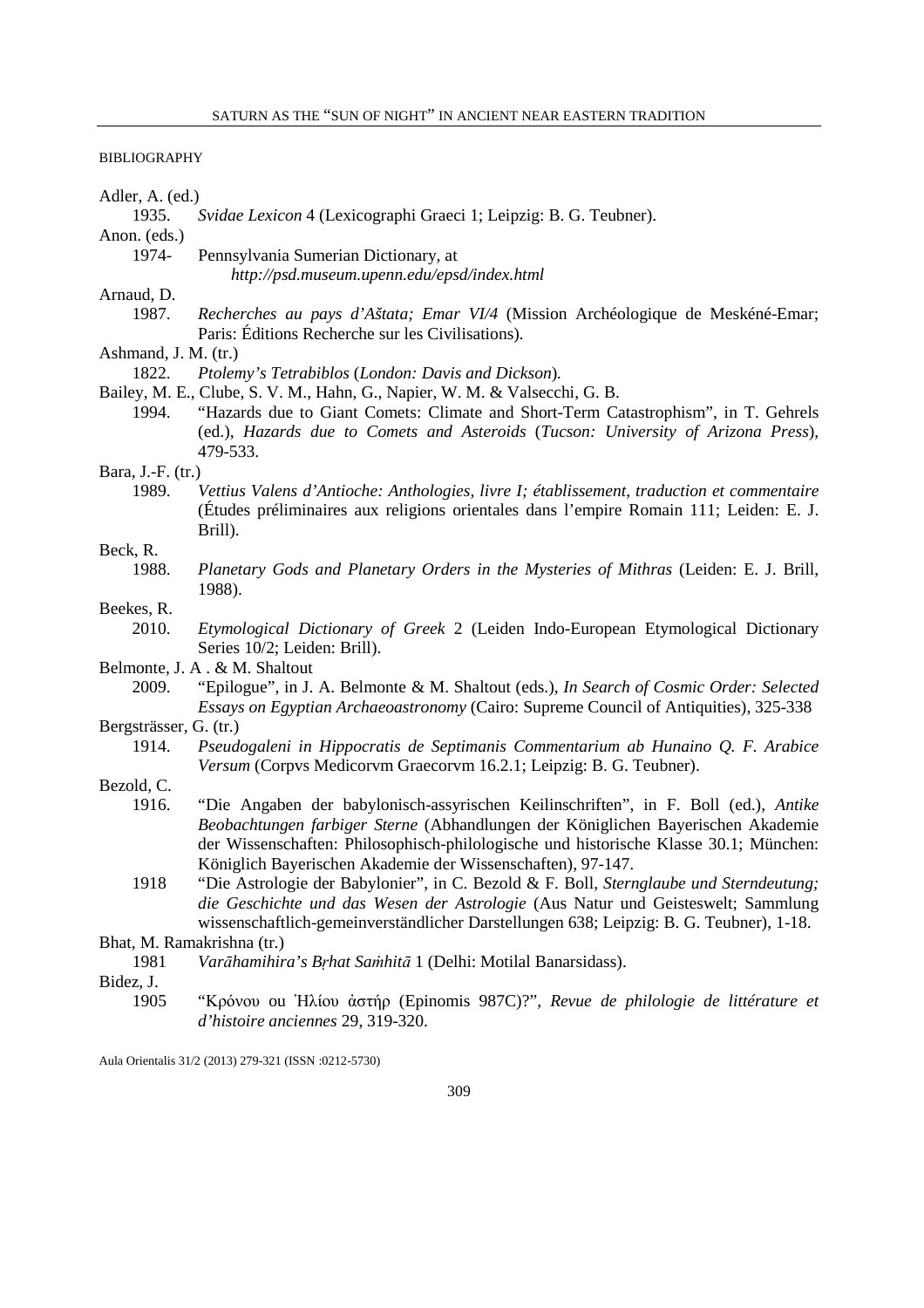|                     | Biggs, R. D., Brinkman, J. A., Civil, M., Farber, Gelb, I. J., Oppenheim, A. L., Reiner, E., Roth, M. T. &<br>Stolper, M. W.                                          |  |
|---------------------|-----------------------------------------------------------------------------------------------------------------------------------------------------------------------|--|
| 2005                | The Assyrian Dictionary of the Oriental Institute of the University of Chicago 12                                                                                     |  |
|                     | (Chicago: Oriental Institute).                                                                                                                                        |  |
| Bjorkman, J. K.     |                                                                                                                                                                       |  |
| 1973                | "Meteors and Meteorites in the Ancient Near East", Meteoritics 8, 91-130                                                                                              |  |
|                     | Black, J. & A. Green (eds.)                                                                                                                                           |  |
| 2004                | Gods, Demons and Symbols of Ancient Mesopotamia (London: British Museum Press).                                                                                       |  |
| Blass, F.           |                                                                                                                                                                       |  |
| 1887                | Eudoxi Ars Astronomica Qualis in Charta Aegyptiaca Superest (Kiel: Schmidt &<br>Klaunig).                                                                             |  |
| Boll, F.            |                                                                                                                                                                       |  |
| 1903                | Sphaera; neue Griechische Texte und Untersuchungen zur Geschichte der Sternbilder<br>(Leipzig: Teubner).                                                              |  |
| 1911                | "Zur babylonischen Planetenordnung", Zeitschrift für Assyriologie und verwandte Gebiete<br>25, 372-376.                                                               |  |
| 1916                | Antike Beobachtungen farbiger Sterne (Abhandlungen der Königlich Bayerischen<br>Akademie der Wissenschaften; philosophisch-philologische und historische Klasse 30.1; |  |
|                     | München: Verlag der Königlich Bayerischen Akademie der Wissenschaften).                                                                                               |  |
| 1919                | "Kronos-Helios", Archiv für Religionswissenschaft 19, 342-346.                                                                                                        |  |
| Boll, F. (ed.)      |                                                                                                                                                                       |  |
| 1908                | Codices Germanicos (Catalogus Codicum Astrologorum Graecorum 7; Bruxelles: Henric<br>Lamertin).                                                                       |  |
| Bos, A. P.          |                                                                                                                                                                       |  |
| 1989                | Cosmic and Meta-Cosmic Theology in Aristotle's Lost Dialogues (Leiden: Brill).                                                                                        |  |
| Botley, C. M.       |                                                                                                                                                                       |  |
| 1983                | "The Colour of Mercury", Journal of the British Astronomical Association 93.6, 275.                                                                                   |  |
| Bouché-Leclercq, A. |                                                                                                                                                                       |  |
| 1899                | L'Astrologie Grecque (Paris: Ernest Leroux).                                                                                                                          |  |
| Breysig, A. (ed.)   |                                                                                                                                                                       |  |
| 1867                | Germanici Caesaris Aratea cvm Scholiis (Berlin: G. Reimer).                                                                                                           |  |
|                     | Brinkman, J. A., Civil, M., Gelb, I. J., Oppenheim, A. L. & Reiner, E. (eds.)                                                                                         |  |
| 1989                | The Assyrian Dictionary of the Oriental Institute of Chicago 17.1 (Chicago: Oriental<br>Institute).                                                                   |  |
| Brown, D.           |                                                                                                                                                                       |  |
| 2000                | Mesopotamian Planetary Astronomy-Astrology (Cuneiform Monographs 18; Groningen:                                                                                       |  |
|                     | Styx Publications).                                                                                                                                                   |  |
| Budge, E. A. W.     |                                                                                                                                                                       |  |
| 1904                | The Decrees of Memphis and Canopus: The Rosetta Stone I-III (Books on Egypt and                                                                                       |  |
|                     | Chaldaea 17-19; London: Kegan Paul, Trench, Trübner & Co.).                                                                                                           |  |
| Cary, Ea. (tr.)     |                                                                                                                                                                       |  |
| 1937                | Dionysius of Halicarnassus; The Roman Antiquities; Books I-II (Loeb Classical Library<br>319; Cambridge, Massachusetts: Harvard University Press).                    |  |
|                     | Cavigneaux, A., Güterbock, H. G. & Roth, M. T. (eds.)                                                                                                                 |  |
|                     |                                                                                                                                                                       |  |
|                     |                                                                                                                                                                       |  |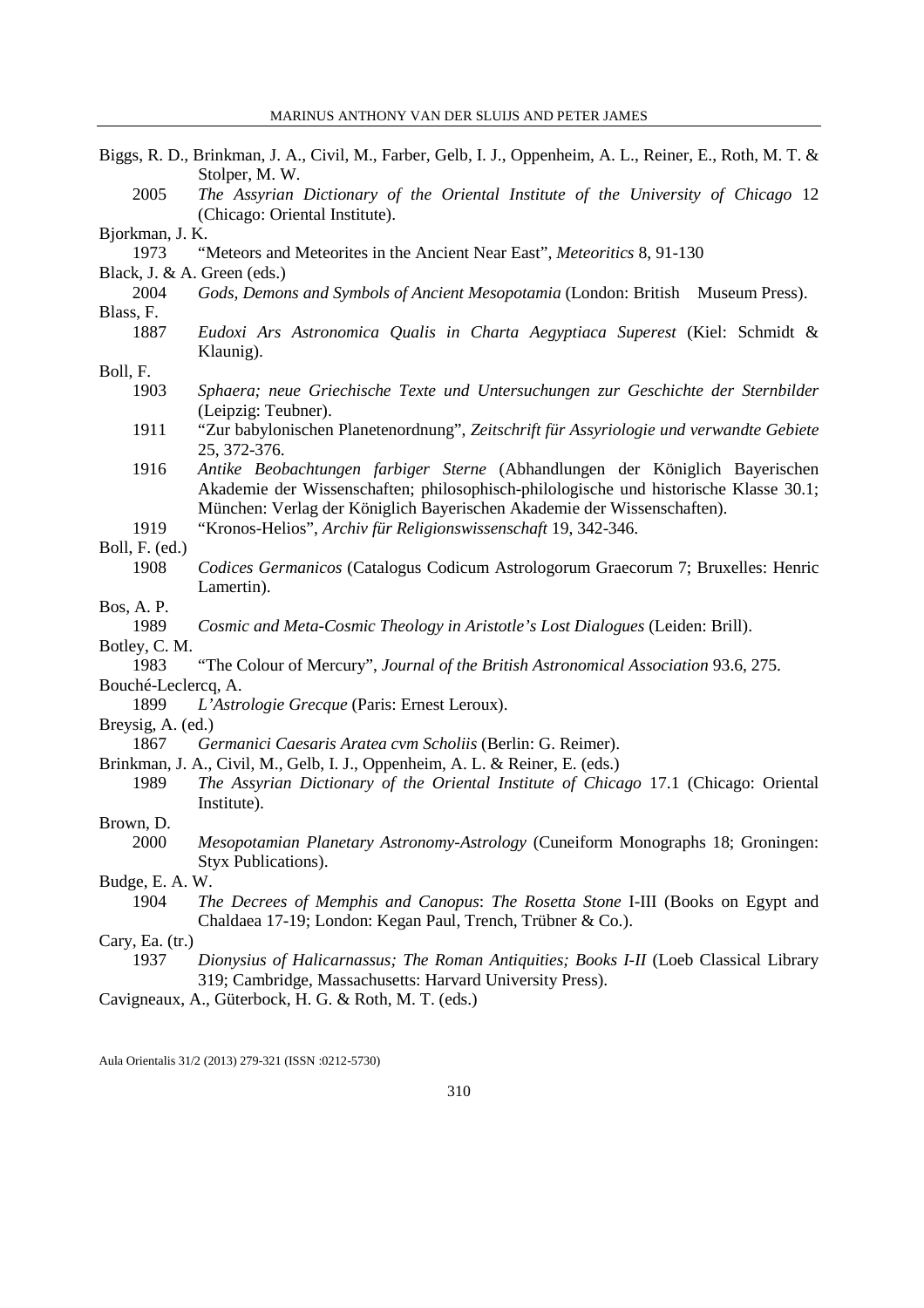| 1985                         | MSL XVII / The Series Erim-huš = anantu and An-ta-gál = šaqû (Materials for the<br>Sumerian Lexicon: A Reconstruction of Sumerian and Akkadian Lexical Lists 17; Rome: |
|------------------------------|------------------------------------------------------------------------------------------------------------------------------------------------------------------------|
|                              | Pontificium Institutum Biblicum).                                                                                                                                      |
| Ceccaldi, G. Colonna<br>1872 | "Stèle inédite de Beyrouth", Revue archéologique, 253-256.                                                                                                             |
|                              |                                                                                                                                                                        |
| Chantraine, P. (ed.)         |                                                                                                                                                                        |
| 1968-1980                    |                                                                                                                                                                        |
|                              | Dictionnaire étymologique de la langue Grecque; Histoire des mots 1-4 (Paris: Éditions<br>Klincksieck).                                                                |
|                              | Cherniss, H. & Helmbold, W. C. (trs.)                                                                                                                                  |
| 1984                         | Plutarch's Moralia 12 (Loeb Classical Library 406; Cambridge, Massachusetts: Harvard<br>University Press).                                                             |
|                              | Civil, M., Gelb, I. J., Oppenheim, A. L. & Reiner, E. (eds.)                                                                                                           |
| 1971                         | The Assyrian Dictionary of the Oriental Institute of the University of Chicago 8 (Chicago:<br>The Oriental Institute).                                                 |
| 1973                         | The Assyrian Dictionary of the Oriental Institute of the University of Chicago 9 (Chicago:<br>The Oriental Institute).                                                 |
| Clagett, M.                  |                                                                                                                                                                        |
| 1995                         | Ancient Egyptian Science; A Source Book II: Calendars, Clocks, and Astronomy<br>(Philadelphia: American Philosophical Society).                                        |
| Condos, Th.                  |                                                                                                                                                                        |
| 1997                         | Star Myths of the Greeks and Romans; A Sourcebook (Grand Rapids: Phanes).                                                                                              |
| Conman, J.                   |                                                                                                                                                                        |
| 2006-2009                    |                                                                                                                                                                        |
|                              | "The Egyptian Origins of Planetary Hypsomata", Discussions in Egyptology 64, 7-20.                                                                                     |
| Cook, A. B.                  |                                                                                                                                                                        |
| 1925                         | Zeus; A Study in Ancient Religion 2.1 (Cambridge: Cambridge University Press).                                                                                         |
| Cooley, J.L.                 |                                                                                                                                                                        |
| 2008a                        | "I Want to Dim the Brilliance of Šulpae!' Mesopotamian Celestial Divination and the<br>Poem of Erra and Išum", Iraq 70, 179-188.                                       |
| 2008b                        | "Inana and Šukaletuda: A Sumerian Astral Myth", Kaskal; Rivista di storia, ambienti e<br>culture del Vicino Oriente Antico 5, 161-172.                                 |
| Corcoran, Th. H. (tr.)       |                                                                                                                                                                        |
| 1972                         | Seneca: Naturales Quaestiones 2 (Loeb Classical Library 450; London: William<br>Heinemann).                                                                            |
| Cumont, F.                   |                                                                                                                                                                        |
| 1905                         | "El", in G. Wissowa (ed.), Paulys Real-Encyclopädie der classischen Altertums-<br>wissenschaft; Neue Bearbeitung 5 (Stuttgart: J. B. Metzler), 2217-2219.              |
| 1912                         | Astrology and Religion among the Greeks and Romans (New York: G. P. Putnam).                                                                                           |
| 1935                         | "Les noms des planètes et l'astrolatrie chez les Grecs", L'Antiquité Classique 4, 5-45.                                                                                |
| Davies, P. V. (tr.)          |                                                                                                                                                                        |
| 1969                         | Macrobius: The Saturnalia (Records of Civilization; Sources and Studies 79; New York:                                                                                  |
|                              | Columbia University Press).                                                                                                                                            |
| Dawson, W.R.                 |                                                                                                                                                                        |
| 1929                         | "Studies in Medical History: (a) The Origin of the Herbal. (b) Castor-Oil in Antiquity",<br>Aegyptus, 10. 1, 47-72.                                                    |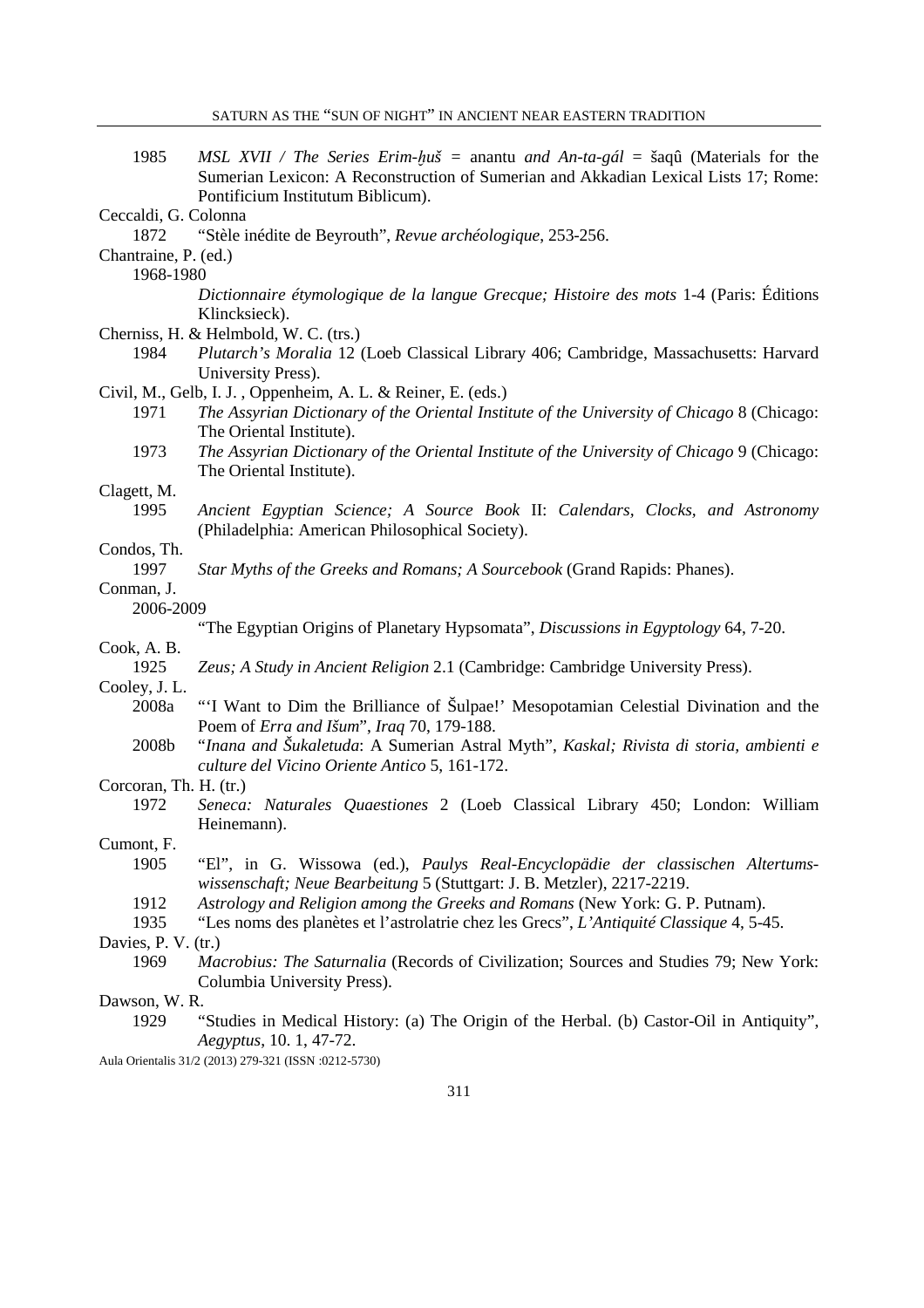| de Meis, S. & Hunger, H. |                                                                                                                                                                                                                             |  |
|--------------------------|-----------------------------------------------------------------------------------------------------------------------------------------------------------------------------------------------------------------------------|--|
| 1995-1996                |                                                                                                                                                                                                                             |  |
|                          | "Astronomical Dating of 'Observed' Events in the Star List V R 46", Archiv für<br>Orientforschung; Internationale Zeitschrift für die Wissenschaft vom Vorderen Orient 42-<br>43, 208-209                                   |  |
| dell'Era, A. (ed.)       |                                                                                                                                                                                                                             |  |
| 1979a                    | Una Miscellanea Astronomica Medievale: Gli Scholia Strozziana a Germanico (Atti della<br>Accademia Nazionale dei Lincei; Classe di Scienze Morali, Storiche e Filologiche 8.23.2;<br>Rome: Accademia Nazionale dei Lincei). |  |
| 1979b                    | Gli Scholia Basileensia a Germanico (Atti della Accademia Nazionale dei Lincei; Classe<br>di Scienze Morali, Storiche e Filologiche 8.23.4; Rome: Accademia Nazionale dei Lincei).                                          |  |
| DeYoung, G.              |                                                                                                                                                                                                                             |  |
| 2000                     | "Astronomy in Ancient Egypt", in H. Selin (ed.), Astronomy Across Cultures (Science<br>Across Cultures: The History of Non-Western Science 1; Dordrecht: Kluwer Academic<br>Publishers), 475-508.                           |  |
|                          | de Santillana, G. & von Dechend, H.                                                                                                                                                                                         |  |
| 1969                     | Hamlet's Mill; An Essay on Myth and the Frame of Time (London: Macmillan).                                                                                                                                                  |  |
| Dräger, P. (tr.)         |                                                                                                                                                                                                                             |  |
| 2003                     | C. Valerius Flaccus: Argonautica / Die Sendung der Argonauten; Lateinisch / Deutsch<br>(Studien zur klassischen Philologie 140; Frankfurt am Main: Peter Lang).                                                             |  |
| Dunlop, S.               |                                                                                                                                                                                                                             |  |
| 2006                     | <i>Practical Astronomy</i> (London: Philip's).                                                                                                                                                                              |  |
| Ebeling, E.              |                                                                                                                                                                                                                             |  |
| 1938                     | "Enmešarra", in E. Ebeling & B. Meissner (eds.), <i>Reallexikon der Assyriologie</i> 2 (Berlin:<br>Walter de Gruyter & Co.), 396-397.                                                                                       |  |
| Eilers, W.               |                                                                                                                                                                                                                             |  |
| 1976                     | Sinn und Herkunft der Planetennamen (Sitzungsberichte der bayerischen Akademie der<br>Wissenschaften: philosophisch-historische Klasse 5; München: Verlag der bayerischen<br>Akademie der Wissenschaften).                  |  |
| Eisler, R.               |                                                                                                                                                                                                                             |  |
| 1910                     | Weltenmantel und Himmelszelt; religionsgeschichtliche Untersuchungen zur Urgeschichte<br>des antiken Weltbildes 2 (München: C. H. Beck).                                                                                    |  |
| Evans, J.                |                                                                                                                                                                                                                             |  |
| 1998                     | The History & Practice of Ancient Astronomy (Oxford: Oxford University Press).                                                                                                                                              |  |
| Evershed, J.<br>1923     | "The Green Flash at Sunset", Nature 111 (2775), 13.                                                                                                                                                                         |  |
|                          | Fitzgerald, J. T. & White, L. M. (trs.)                                                                                                                                                                                     |  |
| 1983                     | <i>The Tabula of Cebes</i> (Texts and Translations 24; Graeco-Roman Religion Series 7; Chico,<br>California: Scholars Press).                                                                                               |  |
| Fontaine, J. (tr.)       |                                                                                                                                                                                                                             |  |
| 1960                     | Isidore de Seville; Traité de la nature (Bibliothèque de l'école des hautes études<br>hispaniques 28; Bordeaux: Féret et Fils).                                                                                             |  |
| Frankfort, H.            |                                                                                                                                                                                                                             |  |
| 1948                     | Kingship and the Gods (Chicago: University of Chicago Press).                                                                                                                                                               |  |
| Frazier, K.<br>1982      | "Pre-Galileo Sighting of Jovian Moon", Science News 121.4 (23 January), 59.                                                                                                                                                 |  |
|                          | Aula Orientalis 31/2 (2013) 279-321 (ISSN :0212-5730)                                                                                                                                                                       |  |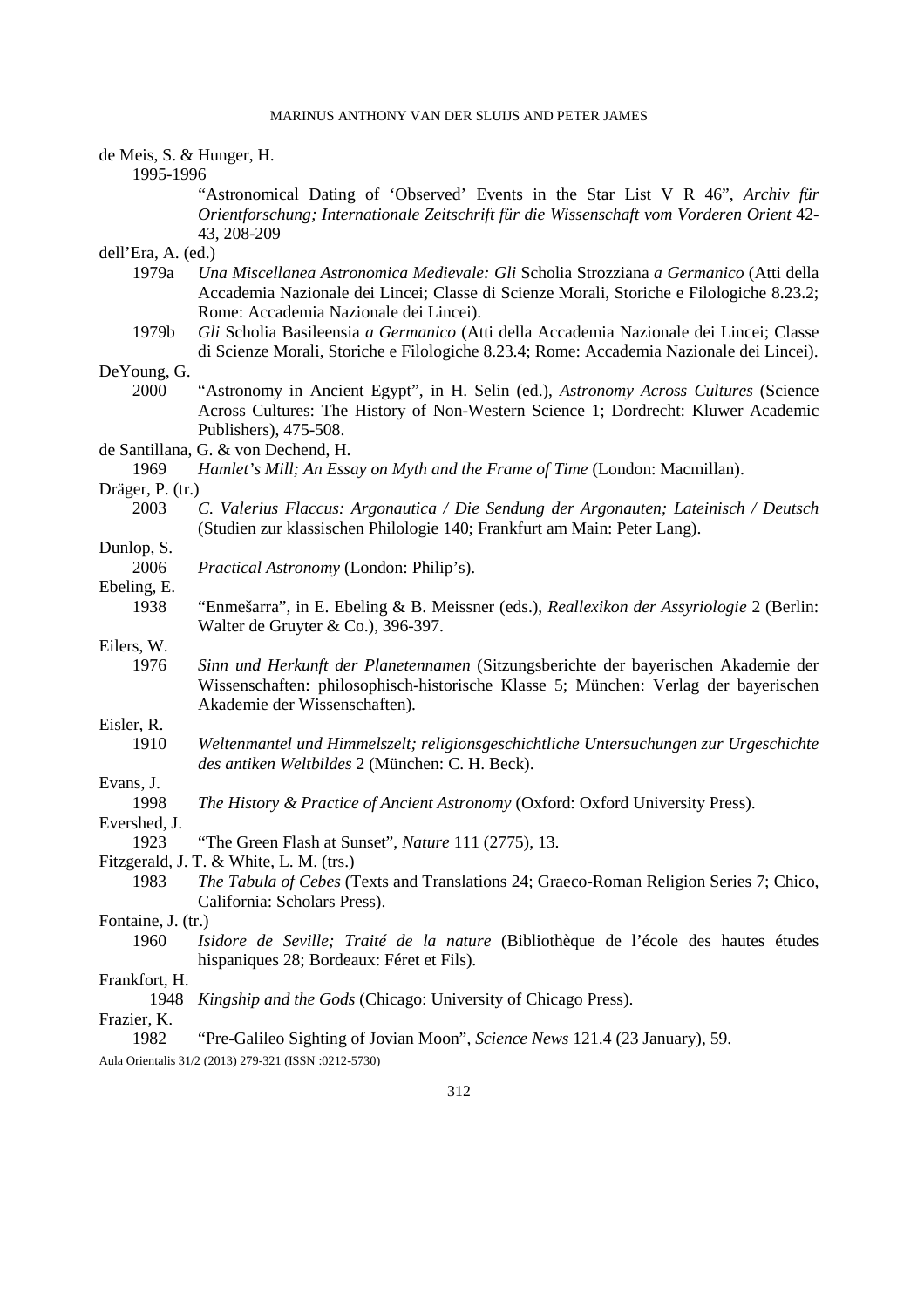1970 *Griechisches etymologisches Wörterbuch* 2 (Heidelberg: C. Winter).

Gadd, C. J. (ed.)

- 1931 *Cuneiform Texts from Babylonian Tablets, &c., in the British Museum* 41 (London: British Museum).
- Gaisford, Th. (ed.)
	- 1967 *Etymologicon Magnum seu Verius Lexicon Saepissime Vocabulorum Origines Indagans ex Pluribus Lexicis Scholiastis et Grammaticis Anonymi Cuiusdam Opera Concinnatum*  (Amsterdam: Adolf M. Hakkert).

# Gantz, T.

- 1993 *Early Greek Myth: A Guide to Literary and Artistic Sources* (Baltimore: Johns Hopkins University Press).
- Gelb, I. J., Landsberger, B. & Oppenheim, A. L. (eds.)
	- 1962 *The Assyrian Dictionary of the Oriental Institute of the University of Chicago* 16 (Chicago: Oriental Institute).

### Geller, M.

1990 "Astronomy and Authorship", *Bulletin of the School of Oriental and African Studies, University of London* 53.2, 209-213.

#### Getty, R. J.

1941 "The Astrology of P. Nigidius Figulus (Lucan I, 649-65)", *The Classical Quarterly* 35.1/2, 17-22.

### Gifford, E. H. (tr.)

1981 *Eusebius; Preparation for the Gospel* 1 (Grand Rapids, Michigan: Baker Book House).

## Gössmann, P. F.

1950 *Planetarium Babylonicum oder die sumerisch-babylonische Sternnamen* (Rome: Verlag des päpstlichen Bibelinstituts).

#### Grant, M. (tr.)

1960 *The Myths of Hyginus* (Lawrence: University of Kansas Press).

Greßmann, H.

1925 *Die hellenistische Gestirnreligion* (Alte Orient, Beiheft 5; Leipzig: J. C. Hinrichs).

## Halloran, J. A.

n.d. *Sumerian Lexicon*, at http://www.sumerian.org/sumerlex.htm.

# Hardie, P. R.

1983 "Atlas and Axis", *The Classical Quarterly* 33.1, 220-228.

# Heath, Th.

1913 *Aristarchus of Samos; The Ancient Copernicus* (Oxford: Clarendon Press).

Heiberg, I. L. (ed.)

1894 *Simplicii in Aristotelis de Caelo Commentaria* (Commentaria in Aristotelem Graeca 7; Berlin: G. Reimer).

### Heimpel, W.

- 1982 "A Catalog of Near Eastern Venus Deities", *Syro-Mesopotamian Studies* 4.3, 59-72.
- 1986 "The Sun at Night and the Doors of Heaven in Babylonian Texts", *Journal of Cuneiform Studies* 38.2, 127-151.

### Hiller, E. (ed.)

1878 *Theonis Smyrnaei Philosophi Platonici Expositio Rerum Mathematicarum ad Legendum Platonem Utilium* (Leipzig: B. G. Teubner).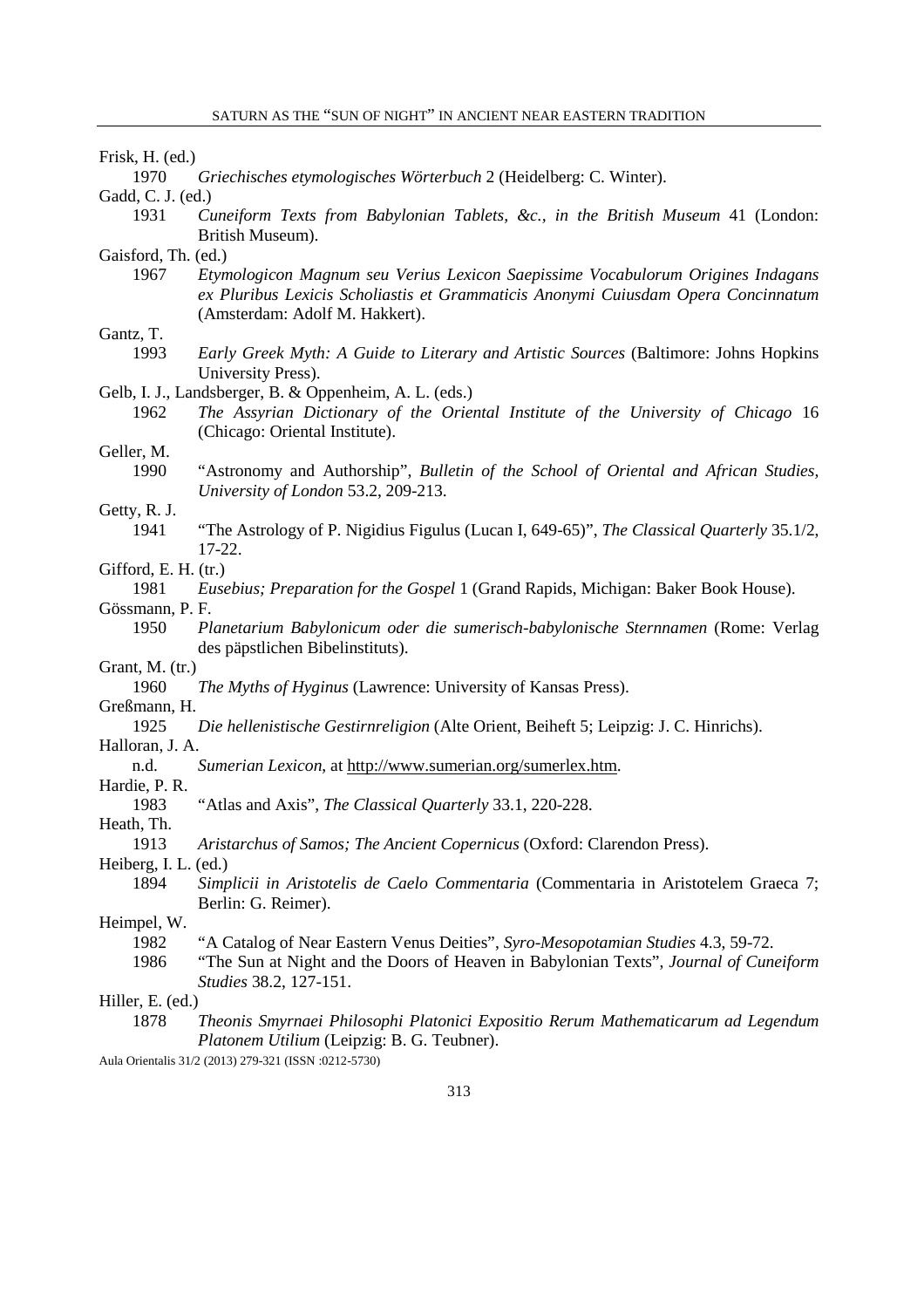| Hoffmann, E. |  |
|--------------|--|
|--------------|--|

1893 *Sylloge Epigrammatum Graecorum* (Halle: Kaemmerer).

Holland, J. I.

1670 *Work of Saturn* (tr. D. Cable; London: White Hart), 182-238.

Hommel, F.

1909 "Die babylonisch-assyrischen Planetenlisten", in anon. (ed.), *Assyriologische und Archaeologische Studien Hermann V. Hilprecht zu seinem Fünfundzwanzigsten Doktorjubiläum und seinem Fünfzigsten Geburtstage (28. Juli) Gewidmet* (Leipzig: J. C. Hinrichs'sche Buchhandlung), 170-188.

# Horowitz, W.

- 1998 *Mesopotamian Cosmic Geography* (Winona Lake, IN: Eisenbrauns).
- Hunger, H. (ed.)
	- 1992 *Astrological Reports to Assyrian Kings* (State Archives of Assyria 8; Helsinki: Helsinki University Press)
- Hunger, H. & D. Pingree (trs.)
	- 1989 *MUL.APIN; An Astronomical Compendium in Cuneiform* (Archiv für Orientforschung, Beiheft 24 ; Horn, Austria: Ferdinand Berger & Söhne Gesellschaft).
- Hunger, H. & D. Pingree
- 1999 *Astral Sciences in Mesopotamia* (Handbuch der Orientalistik, 1. 44; Leiden: Brill).
- Irby-Massie, G. L. & Keyser, P. T. (eds.)
- 2002 *Greek Science of the Hellenistic Era: A Sourcebook* (London: Routledge).
- Iyer, N. Chidambaraṁ (tr.)
	- 1884 *The Brihat Samhita of Varaha Mihira* (Aryan Miscellany; Samhita Series; Madura: South Indian Press).
- James, P. & Thorpe, N.
	- 1994 *Ancient Inventions* (New York: Random House).
- James, P. & van der Sluijs, M. A.
	- 2008 "Ziggurats, Colours and Planets Rawlinson Revisited", *Journal of Cuneiform Studies* 60, 93-115.
	- 2010 "Saturn's Phoebe Ring and Ancient Babylonian Observations", *The Observatory* 130 (1215), 39-41.
	- 2012 "'Silver': A Hurrian Phaethon", *Journal of Ancient Near Eastern Religions* 12. 2, 237- 251.

# Jastrow, M.

1910 "Sun and Saturn", *Revue d'Assyriologie et d'archéologie orientale* 7, 163-178.

Jensen, P.

1890 *Die Kosmologie der Babylonier; Studien und Materialien* (Strassburg: Karl J. Trübner).

Jeremias, A.

- 1913<sup>1</sup>, 1929<sup>2</sup>
	- *Handbuch der altorientalischen Geisteskultur* (Leipzig: J. C. Hinrichs and Berlin: Walter de Gruyter).

### Jones, H. L. (tr.)

1967 *The Geography of Strabo* 8 (Loeb Classical Library 267; Cambridge, Massachusetts: Harvard University Press).

### Keyser, P. T.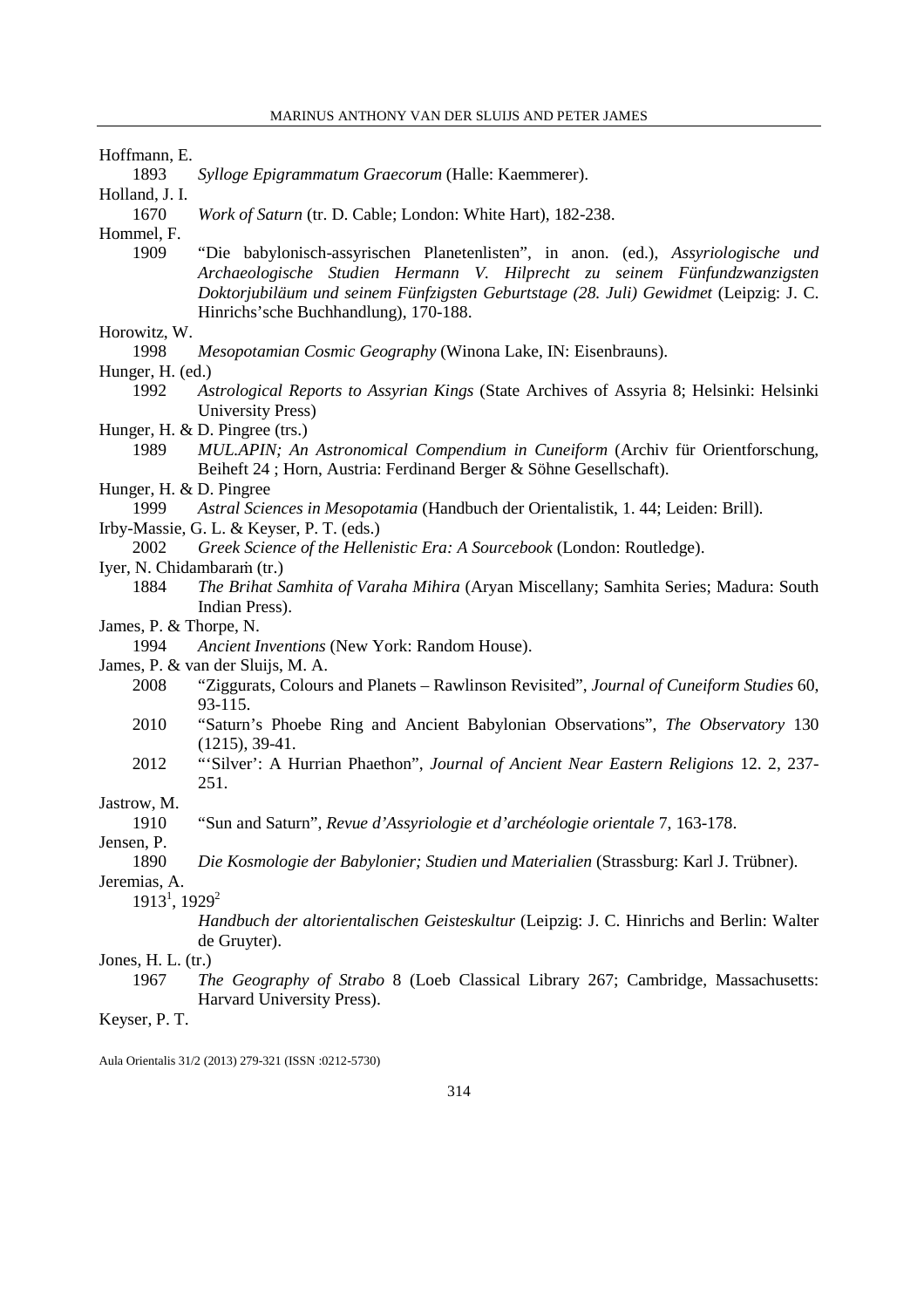- 1994 "On Cometary Theory and Typology from Nechepso-Petosiris through Apuleius to Servius", *Mnemosyne* 47.5, 625-651.
- Kelley, D. K. & Milone, Eu. F.
	- 2005 *Exploring Ancient Skies; An Encyclopedic Survey of Archaeoastronomy* (New York: Springer).
- Kirk, G. S., Raven, J. E. & Schofield, M.

1957 *The Presocratic Philosophers* (Cambridge: Cambridge University Press).

- Klibansky, R., Panofsky, E. & Saxl, F.
	- 1964 *Saturn and Melancholy; Studies in the History of Natural Philosophy Religion and Art* (London: Thomas Nelson and Sons).

Koch-Westenholz, U.

1995 *Mesopotamian Astrology; An Introduction to Babylonian and Assyrian Celestial Divination* (Carsten Niebuhr Institute Publications 19; Copenhagen: Museum Tusculanum Press).

# Koechly, A. (ed.)

- 1858 *Manethonis Apotelesmaticorum qui Feruntur Libri VI* (Leipzig: B. G. Teubner). Kroll, G. (ed.)
- 1901 *Procli Diadochi In Platonis Rem Pvblicam Commentarii* 2 (Leipzig: B. G. Teubner).
- Kugler, F. X.

1907, 1909, 1914

- *Sternkunde und Sterndienst in Babel; assyriologische, astronomische und astralmythologische Untersuchungen* 1-2 and supplements (Münster: Aschendorffsche Verlagsbuchhandlung).
- 1927 *Sibyllinischer Sternkampf und Phaëthon in naturgeschichtlicher Beleuchtung* (Aschendorffs Zeitgemässe Schriften 17; Münster: Aschendorffsche Verlagsbuchhandlung).

### Labat, R.

1933 *Commentaires Assyro-Babyloniens sur les présages* (Bordeaux: Imprimerie-Librairie de l'Université).

Lamb, W. R. M. (tr.)

1964 *Plato* 8 (Loeb Classical Library 201; London: William Heinemann).

Landsberger, B.

1967 "Über Farben im Sumerisch-Akkadischen", *Journal of Cuneiform Studies* 21, 139-173.

### Langdon, S.

1914 *Historical and Religious Texts from the Temple Library of Nippur* (The Babylonian Expedition of the University of Pennsylvania; Series A: Cuneiform Texts 31; München).

1930/1931

"The Star Hêlēl, Jupiter?", *The Expository Times* 42, 172-174.

le Bœuffle, A. (tr.)

1983 *Hygin: L'Astronomie* (Collection des universités de France; Paris: Société d'Édition «Les Belles Lettres»).

## Lenormant, F.

1878 *Die Magie und Wahrsagekunst der Chaldäer* (Die Geheimwissenschaften Asiens; Jena: Hermann Costenoble).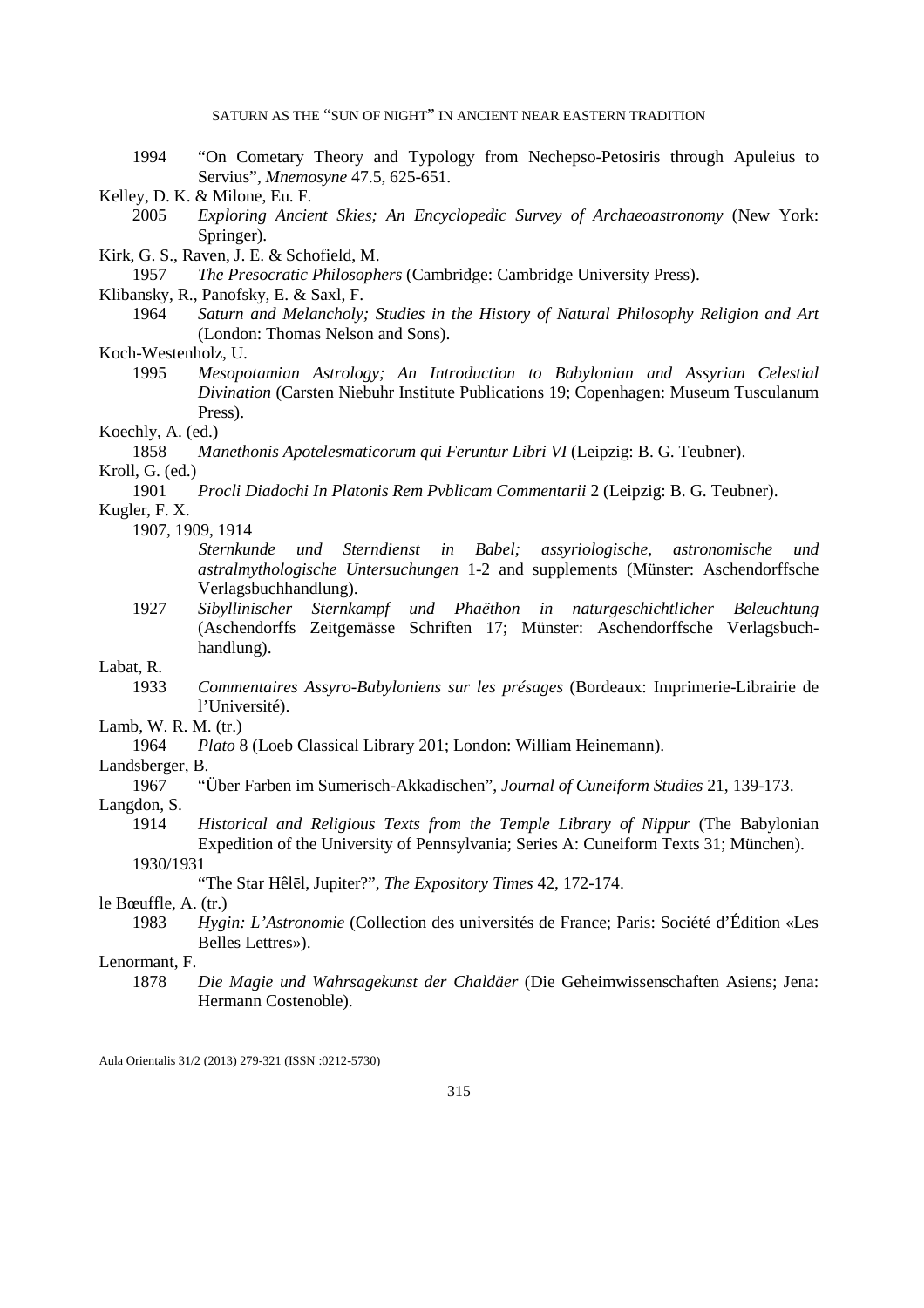Letronne, J. A.

1878 *Sur l'Origine du zodiaque Grec et sur plusieurs points de l'astronomie et de la chronologie des Chaldéens à l'occasion d'un mémoire de M. Ludwig Ideler membre de l'académie des sciences de Berlin* (Paris: Imprimerie Royale).

### Lewis, G. C.

- 1862 *An Historical Survey of the Astronomy of the Ancients* (London: Parker, Son and Bourn). Lewis, C. T. & Short, Ch. (eds.)
- 1955 *A Latin Dictionary* (Oxford: Clarendon Press).

### Lewy, H.

1950 "Origin and Significance of the *Mâgên Dâwîd*; A Comparative Study in the Ancient Religions of Jerusalem and Mecca", *Archiv Orientální; Journal of the Czechoslovak Oriental Institute* 18.3, 330-365.

### Liddell, H. G. & Scott, R. (eds.)

1996 *A Greek-English Lexicon* (Oxford: Clarendon Press).

### Livingstone, A. (tr.)

1986 *Mystical and Mythological Explanatory Works of Assyrian and Babylonian Scholars* (Oxford: Clarendon Press).

### Lloyd, G. E. R.

1991 *Methods and Problems in Greek Science* (Cambridge: Cambridge University Press)

Ludwich, A. (ed.).

- 1911 *Nonni Panopolitani Dionysiaca* 2 (Leipzig: B. G. Teubner).
- Lull, J. and Belmonte, J. A.
	- 2006 "A Firmament Above Thebes: Uncovering The Constellations of Ancient Egyptians", *Journal for the History of Astronomy* 37.4, 373-392.

### Maass, E. (ed.)

1898 *Commentariorvm in Aratvm Reliqviae Collegit Recensvit Prolegomenis Indicibvsqve Instrvxit* (Berlin: Weidmann).

## Manniche, L.

1989 *An Ancient Egyptian Herbal* (Austin: University of Texas Press).

#### McCleary, T. P.

1997 *The Stars We Know: Crow Indian Astronomy and Lifeways* (Prospect Heights, Illinois: Waveland Press).

### Meinel, A. & Meinel, M.

1983 *Sunsets, Twilights, and Evening Skies* (Cambridge: Cambridge University Press).

# Métraux, A.

1943 "A Myth of the Chamacoco Indians and its Social Significance", *The Journal of American Folklore* 56 (220), 113-119.

### Milbrath, S.

1999 *Star Gods of the Maya; Astronomy in Art, Folklore, and Calendars* (The Linda Schele Series in Maya and Pre-Columbian Studies; Austin: University of Texas Press).

### Monier-Williams, M. (ed.)

1980 *A Sanskrit-English Dictionary Etymologically and Philologically Arranged with Special Reference to Cognate Indo-European Languages* (Oxford: Clarendon Press).

# Moore, C. H. (tr.)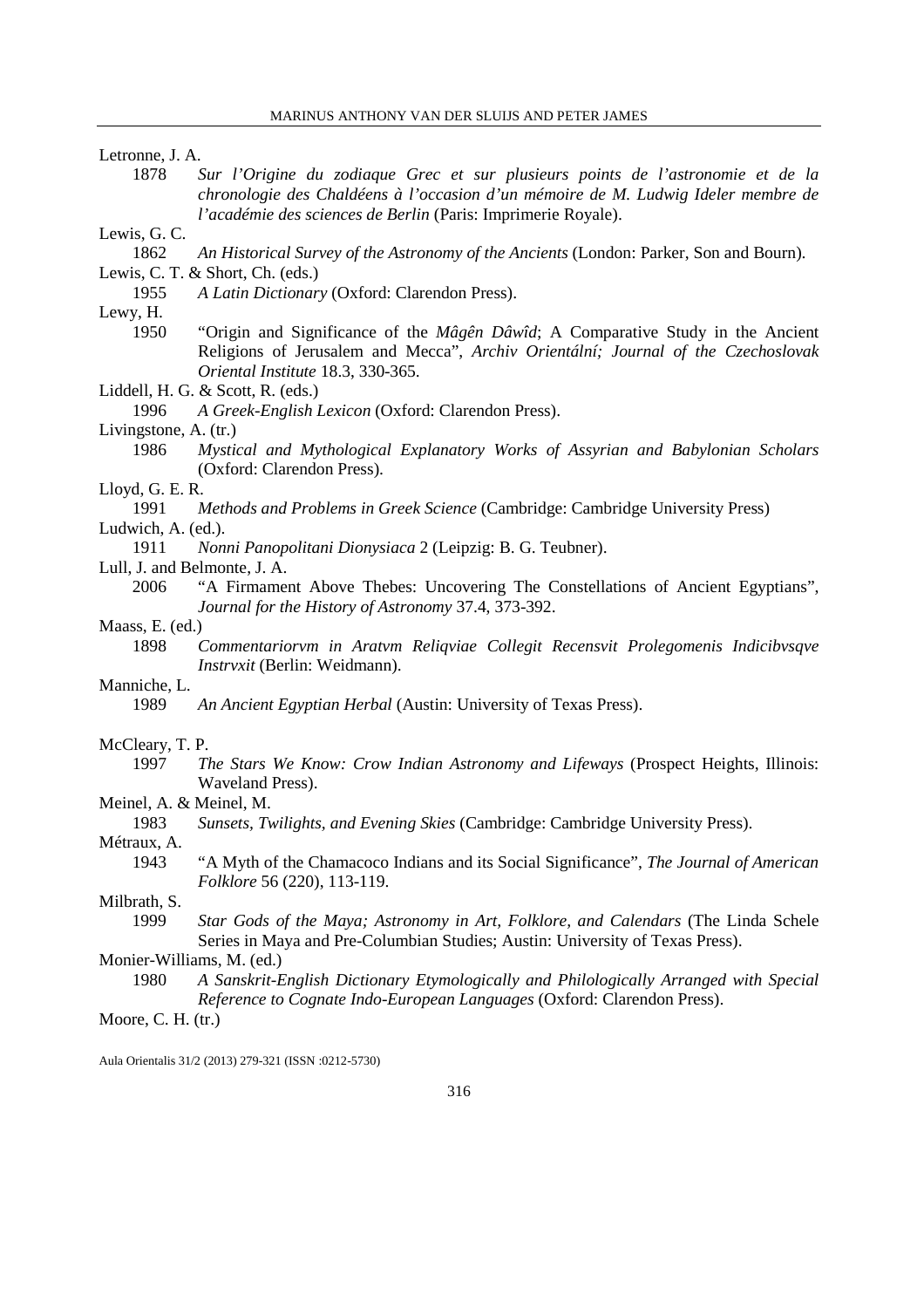| 1979                   | Tacitus: III: The Histories; Books IV-V (Loeb Classical Library, 249; Cambridge,<br>Massachusetts: Harvard University Press). |
|------------------------|-------------------------------------------------------------------------------------------------------------------------------|
| Morris, E. F.          |                                                                                                                               |
| 2010                   | "The Pharaoh and Pharaonic Office", in A. Lloyd (ed.), A Companion to Ancient Egypt 1                                         |
|                        |                                                                                                                               |
|                        | (Chichester: Blackwell), 201-217.                                                                                             |
| Mras, K. (ed.)         |                                                                                                                               |
| $1982^2$               | Eusebius Werke 8. 1 (Die griechischen christlichen Schriftsteller der ersten Jahrhunderte;                                    |
|                        |                                                                                                                               |
|                        | Berlin: Akademie-Verlag).                                                                                                     |
| Mueller, I. (tr.)      |                                                                                                                               |
| 2005                   | Simplicius: On Aristotle's "On the Heavens 2. 10-14" (Ancient Commentators on                                                 |
|                        |                                                                                                                               |
|                        | Aristotle; Ithaca, New York: Cornell University Press).                                                                       |
| Naber, S. A. (ed.)     |                                                                                                                               |
| 1864                   | Photii Patriarchae Lexicon 2 (Leiden: E. J. Brill).                                                                           |
|                        |                                                                                                                               |
| Neugebauer, O.         |                                                                                                                               |
| 1951                   | The Exact Sciences in Antiquity (Acta Historica Scientiarum Naturalium et Medicinalium                                        |
|                        | 9; Copenhagen: Ejnar Munksgaard, $1951$ ) = (Providence, Rhode Island: Brown University                                       |
|                        | Press, 1957).                                                                                                                 |
|                        |                                                                                                                               |
|                        | Neugebauer, O. & R. A. Parker                                                                                                 |
| 1969                   | Egyptian Astronomical Texts, III: Decans, Planets, Constellations and Zodiacs                                                 |
|                        | (Providence, Rhode Island: Brown University Press).                                                                           |
|                        |                                                                                                                               |
| Oldfather, C. H. (tr.) |                                                                                                                               |
| 1946                   | Diodorus of Sicily 1 (Loeb Classical Library 279; London: William Heinemann).                                                 |
| Pallis, S. A.          |                                                                                                                               |
|                        |                                                                                                                               |
| 1926/1927              |                                                                                                                               |
|                        | The Babylonian Akitu Festival (Historisk-filologiske Meddelelser 12.1; Copenhagen: K.                                         |
|                        | Dansk Vidernskabernes Selskab).                                                                                               |
|                        |                                                                                                                               |
| Pannekoek, A.          |                                                                                                                               |
| 1961                   | A History of Astronomy (London: Allen & Unwin).                                                                               |
| Parpola, S. (tr.)      |                                                                                                                               |
| 1970, 1983             |                                                                                                                               |
|                        |                                                                                                                               |
|                        | Letters from Assyrian Scholars to the Kings Esarhaddon and Assurbanipal I-II (Alter                                           |
|                        | Orient und Altes Testament; Veröffentlichungen zur Kultur und Geschichte des Alten                                            |
|                        | Orients und des Alten Testaments 5/1, 5/2; Neukirchen-Vluyn: Verlag Butzon & Bercker                                          |
|                        |                                                                                                                               |
|                        | Kevelaer).                                                                                                                    |
| Pedersen, O.           |                                                                                                                               |
| 1993                   | Early Physics and Astronomy: A Historical Introduction (Cambridge: Cambridge                                                  |
|                        | University Press).                                                                                                            |
|                        |                                                                                                                               |
| Petrie, W. M. F.       |                                                                                                                               |
| 1896                   | A History of Egypt, vol. 2: During the XVIIth and XVIIIth Dynasties (London: Methuen &                                        |
|                        | $Co.$ ).                                                                                                                      |
|                        |                                                                                                                               |
| Pettazzoni, R.         |                                                                                                                               |
| 1978                   | The All-knowing God (New York: Arno Press).                                                                                   |
| Pinches, Th. G.        |                                                                                                                               |
| 1908                   |                                                                                                                               |
|                        | "The Legend of Merodach", Proceedings of the Society of Biblical Archaeology 30 (223-                                         |
|                        | 224), 53-62, 77-85.                                                                                                           |
| Pingree, D. (ed.)      |                                                                                                                               |
|                        | Aula Orientalis 31/2 (2013) 279-321 (ISSN :0212-5730)                                                                         |
|                        |                                                                                                                               |
|                        | 217                                                                                                                           |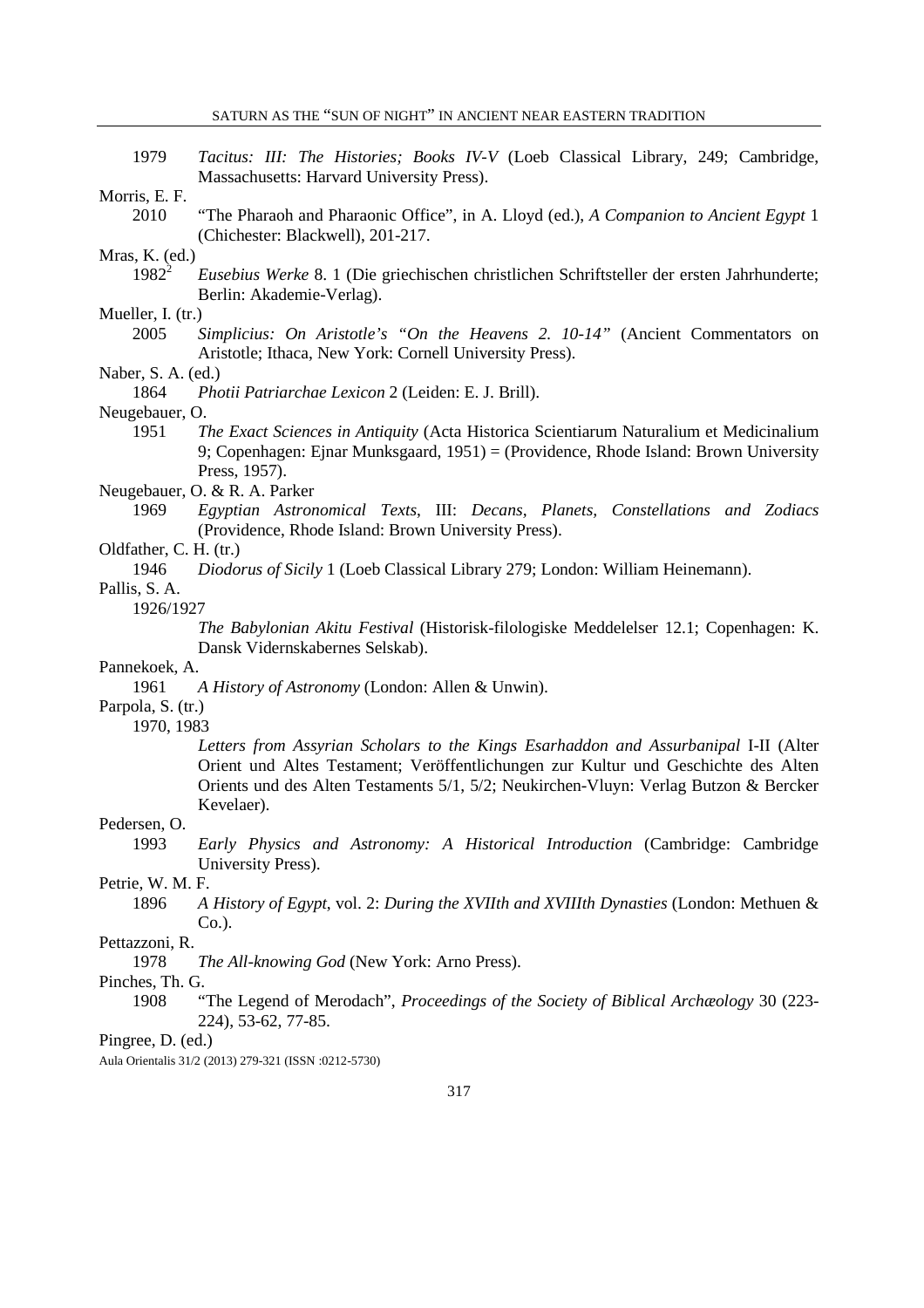| 1973                  | Hephaestionis Thebani Apotelesmaticorum Libri Tres 1 (Bibliotheca Scriptorum<br>Graecorum et Romanorum Teubneriana; Leipzig: B. G. Teubner Verlagsgesellschaft). |
|-----------------------|------------------------------------------------------------------------------------------------------------------------------------------------------------------|
| Pokorny, J. (ed.)     |                                                                                                                                                                  |
| 1959                  | Indogermanisches etymologisches Wörterbuch 1 (Bern: Francke)<br>Price, F. W.                                                                                     |
| $2000^2$              | The Planet Observer's Handbook (Cambridge University Press)<br>Rackham, H. (tr.).                                                                                |
| 1979                  | Pliny: Natural History 1 (Loeb Classical Library 330; London: William Heinemann)<br>Rackham, H. (tr.).                                                           |
| 1994                  | Cicero: De Natura Deorum; Academica (Loeb Classical Library 268; Cambridge,<br>Massachusetts: Harvard University Press).                                         |
| Price, F.W.           |                                                                                                                                                                  |
| $2000^2$              | The Planet Observer's Handbook (Cambridge: Cambridge University Press).                                                                                          |
| Rackham, H. (tr.)     |                                                                                                                                                                  |
| 1979                  | Pliny: Natural History 1 (Loeb Classical Library 330; London: William Heinemasnn).                                                                               |
| Rackham, H. (tr.)     |                                                                                                                                                                  |
| 1994                  | Cicero: De Natura Deorum; Academica (Loeb Classical Library 268; Cambridge,                                                                                      |
|                       | Massachussetts: Harvard University Press).                                                                                                                       |
| Radloff, W.           |                                                                                                                                                                  |
| $1893^2$              | Aus Sibirien; Lose Blätter aus meinem Tagebuche 2 (Leipzig: publisher not stated).                                                                               |
| Rawlinson, G. (tr.)   |                                                                                                                                                                  |
| 1858                  | The History of Herodotus I (London: John Murray).                                                                                                                |
| Rawlinson, G.         |                                                                                                                                                                  |
| 1881                  | History of Ancient Egypt (London: Longmans, Green, & Co.).                                                                                                       |
| Reichel-Dolmatoff, G. |                                                                                                                                                                  |
| 1987                  | "The Great Mother and the Kogi Universe: A Concise Overview", Journal of Latin                                                                                   |
|                       | American Lore 13.1, 73-113.                                                                                                                                      |
| 1975                  | "Templos Kogi; Introducción al simbolismo y a la astronomía del espacio sagrado",                                                                                |
|                       | Revista Colombiana de Antropología 19, 199-245.                                                                                                                  |
| Reiner, E.            |                                                                                                                                                                  |
| 1995                  | "Astral Magic in Babylonia", Transactions of the American Philosophical Society 85. 4,                                                                           |
|                       | i-xiii, 1-150                                                                                                                                                    |
|                       | Reiner, E. & M. Civil (eds.)                                                                                                                                     |
| 1974                  | MSL XI; The Series HAR-ra = hubullu; Tablets XX-XXIV (Materials for the Sumerian<br>Lexicon; Rome: Pontificium Institutum Biblicum).                             |
|                       | Reiner, E. & Pingree, D. (eds.)                                                                                                                                  |
| 1998                  | Babylonian Planetary Omens; Part Three (Cuneiform Monographs 11; Groningen: Styx).                                                                               |
| Robbins, F. E. (tr.)  |                                                                                                                                                                  |
| 1971/1948             |                                                                                                                                                                  |
|                       | Ptolemy: Tetrabiblos (Loeb Classical Library 435; London: William Heinemann).                                                                                    |
| Rochberg-Halton, F.   |                                                                                                                                                                  |
| 1988a                 | "Benefic and Malefic Planets in Babylonian Astrology", in E. Leichty, M. deJ. Ellis & P.                                                                         |
|                       | Gerardi (eds.), A Scientific Humanist: Studies in Memory of Abraham Sachs (Occasional                                                                            |
|                       | Publications of the Samuel Noah Kramer Fund, 9; Philadelphia: University Museum),                                                                                |
|                       | 323-328.                                                                                                                                                         |
|                       |                                                                                                                                                                  |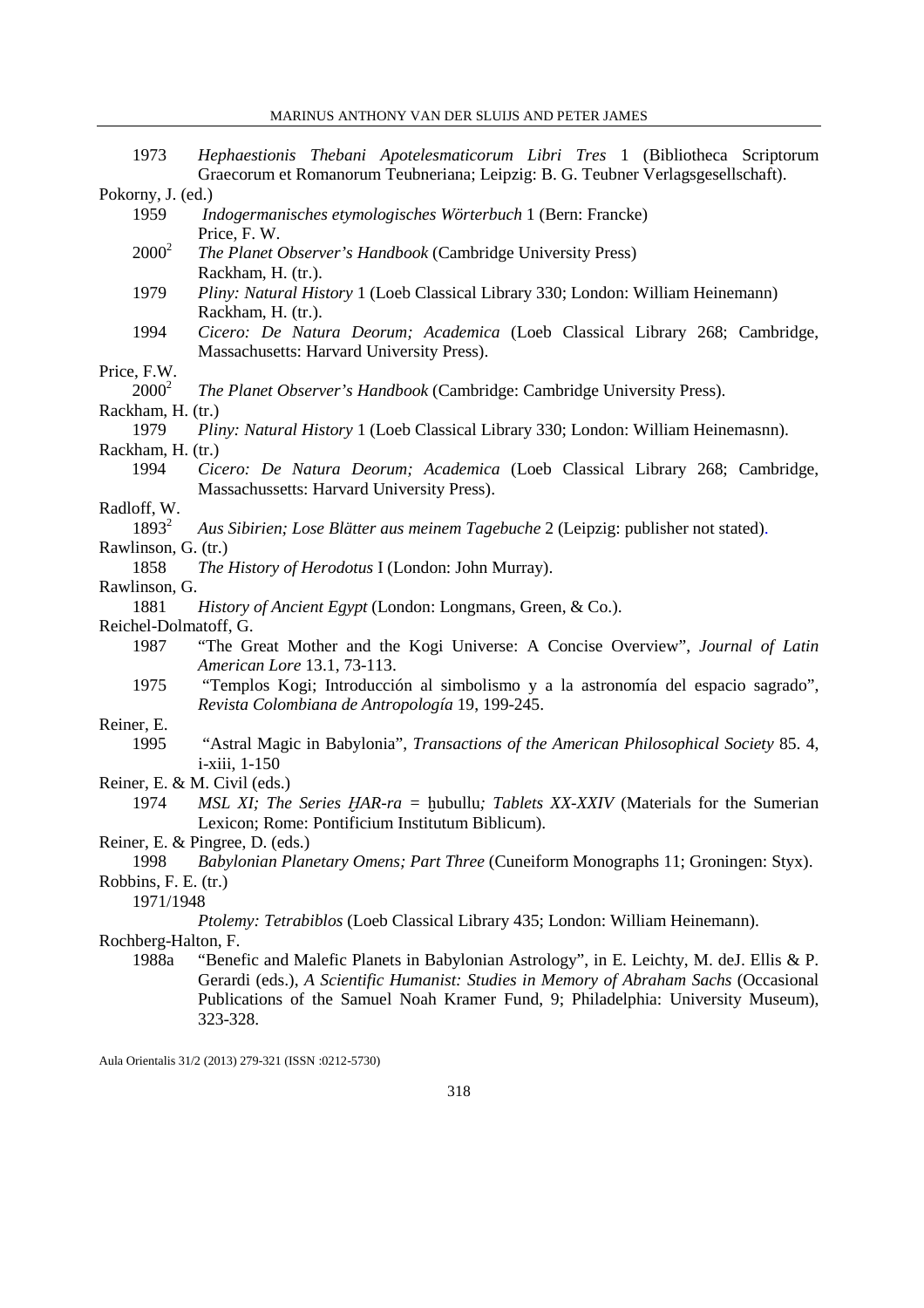| 1988b                 | "Elements of the Babylonian Contribution to Hellenistic Astrology", Journal of the<br>American Oriental Society 108.1, 51-62.                                                                                                     |
|-----------------------|-----------------------------------------------------------------------------------------------------------------------------------------------------------------------------------------------------------------------------------|
| Roscher, W. H.        |                                                                                                                                                                                                                                   |
| 1902-1909             |                                                                                                                                                                                                                                   |
|                       | "Planeten", in W. H. Roscher (ed.), Ausführliches Lexikon der griechischen und<br>römischen Mythologie 3. 2 (Leipzig: B. G. Teubner), 2518-2540.                                                                                  |
| Rose, H. J.           |                                                                                                                                                                                                                                   |
| 1964                  | A Handbook of Greek Mythology Including its Extension to Rome (London: Routledge).                                                                                                                                                |
| Rouse, W. H. D. (tr.) |                                                                                                                                                                                                                                   |
| 1940                  | Nonnos: Dionysiaca 3 (Loeb Classical Library 356; London: William Heinemann).                                                                                                                                                     |
| Salmasius, C.         |                                                                                                                                                                                                                                   |
| 1648                  | De Annis Climactericis et Antiqua Astrologia Diatribæ (Leiden: Elsevier).                                                                                                                                                         |
| Scherer, A.           |                                                                                                                                                                                                                                   |
| 1953                  | Gestirnnamen bei den indogermanischen Völkern (Heidelberg: Winter).                                                                                                                                                               |
| Schott, A.            |                                                                                                                                                                                                                                   |
| 1936                  | "Marduk und sein Stern", Zeitschrift für Assyriologie und verwandte Gebiete 43, 124-145.                                                                                                                                          |
| Schwabe, J.           |                                                                                                                                                                                                                                   |
| 1951                  | Archetyp und Tierkreis; Grundlinien einer kosmischen Symbolik und Mythologie (Basel:<br>Benno Schwabe & Co.).                                                                                                                     |
| Sellers, J. B.        |                                                                                                                                                                                                                                   |
| 1992                  | The Death of the Gods in Ancient Egypt: An Essay on Egyptian Religion and the Frame of<br>Time (Harmondsworth: Penguin).                                                                                                          |
| Shanzer, D.           |                                                                                                                                                                                                                                   |
| 1986                  | A Philosophical and Literary Commentary on Martianus Capella's De Nuptiis<br>Philologiae et Mercurii 1 (University of California Publications in Classical Studies 32;<br>Berkeley, Los Angeles: University of California Press). |
| Slavitt, D. R. (tr.)  |                                                                                                                                                                                                                                   |
| 1999                  | The Voyage of the Argo; The Argonautica of Gaius Valerius Flaccus (Baltimore: Johns<br>Hopkins University Press).                                                                                                                 |
| Spiegelberg, W.       |                                                                                                                                                                                                                                   |
| 1902                  | "Ein aegyptisches Verzeichnis der Planeten und Tierkreisbilder", Orientalistische<br>Litteratur-Zeitung 5.1, 6-9.                                                                                                                 |
|                       | Stahl, W. H. & Johnson, R. (trs.)                                                                                                                                                                                                 |
| 1977                  | Martianus Capella and the Seven Liberal Arts 2 (New York: Columbia University Press)                                                                                                                                              |
| Stallbaum, G. (ed.).  |                                                                                                                                                                                                                                   |
| 1860                  | Platonis Leges et Epinomis 3 (Platonis Opera Omnia 10. 3; Gotha and Erfurt: Hennings).                                                                                                                                            |
| Stothers, R.          |                                                                                                                                                                                                                                   |
| 2009                  | "Ancient Meteorological Optics", The Classical Journal 105.1, 27-42.                                                                                                                                                              |
| 2011                  | "The Ancient Colour of Saturn", The Observatory 131 (1223), 254-255.                                                                                                                                                              |
| Tannery, P.           |                                                                                                                                                                                                                                   |
| 1893                  | Recherches sur l'histoire de l'astronomie ancienne (Paris: Gauthier-Villars & Fils).                                                                                                                                              |
| Tarán, L.             |                                                                                                                                                                                                                                   |
| 1975                  | Academica: Plato, Philip of Opus, and the Pseudo-Platonic Epinomis (Memoirs of the<br>American Philosophical Society Held at Philadelphia for Promoting Useful Knowledge<br>107; Philadelphia: American Philosophical Society).   |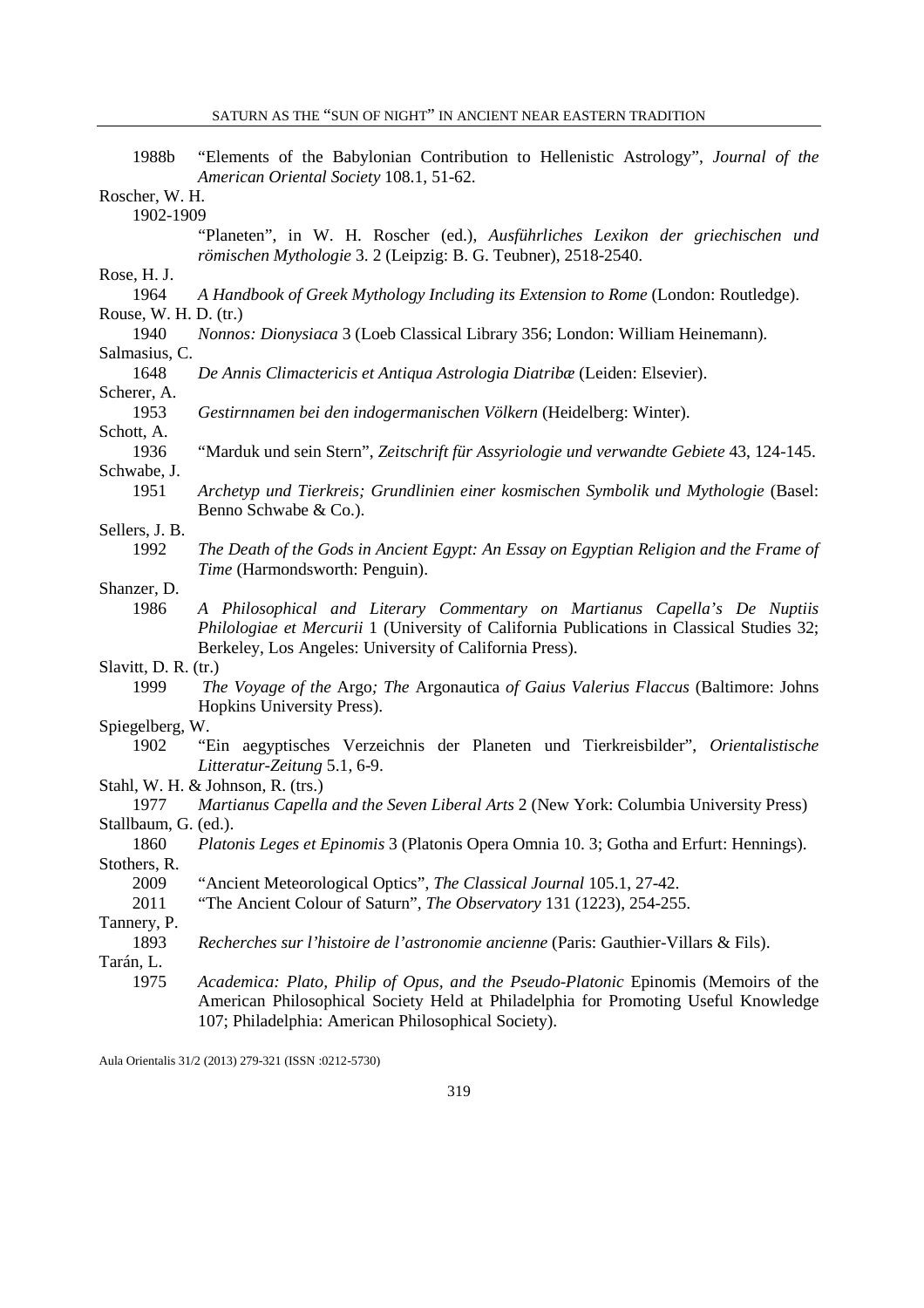$\overline{\phantom{a}}$ 

| Temple, R.                                                                                                     |
|----------------------------------------------------------------------------------------------------------------|
| 2000<br>The Crystal Sun: Rediscovering A Lost Technology of the Ancient World (London:                         |
| Century).                                                                                                      |
| Thilo, G. & H. Hagen (eds.)                                                                                    |
| 1923<br>Servii Grammatici qui Feruntur In Vergilii Carmina Commentarii 1 (Leipzig: B. G.                       |
| Teubner).                                                                                                      |
| Thompson, R. C. (tr.)                                                                                          |
| 1900<br>The Reports of the Magicians and Astrologers of Nineveh and Babylon in the British                     |
| Museum; The Original Texts, Printed in Cuneiform Characters, Edited with Translations,                         |
| Notes, Vocabulary, Index, and an Introduction 2 (London: Luzac & Co.).                                         |
| van der Sluijs, M. A.                                                                                          |
| 2008<br>"On the Wings of Love", Journal of Ancient Near Eastern Religions 8.2, 219-251.                        |
| 2009<br>"Hll: Lord of the Sickle", Journal of Near Eastern Studies 68.4, 269-281.                              |
| van der Sluijs, M. A. & Peratt, A. L.                                                                          |
| 2009<br>"The Ourobóros as an Auroral Phenomenon", Journal of Folklore Research, 46.1, 3-41.                    |
| van Driel, G.                                                                                                  |
| 1969<br>The Cult of Aššur (Studia Semitica Neerlandica 13; Assen: Van Gorcum & Comp.).                         |
| van Soldt, W. H. (tr.),                                                                                        |
| 1995<br>Solar Omens of Enuma Anu Enlil: Tablets $23(24) - 29(30)$ (Uitgaven van het Nederlands                 |
| Historisch-Archaeologisch Instituut te Istanbul, 73; Istanbul: Nederlands Historisch-                          |
| Archaeologisch Instituut).                                                                                     |
| Verbiscer, A. J., Skrutskie, M. F. & Hamilton, D. P.                                                           |
| "Saturn's Largest Ring", <i>Nature</i> 461, 1098-1100, advance online publication doi:10.1038<br>2009          |
| / Nature 8515, 2009.                                                                                           |
| Vernant, J. P.<br>1983                                                                                         |
| Myth and Thought Among the Greeks (London: Routledge & Kegan Paul).<br>Versnel, H. S.                          |
| 1993-1994                                                                                                      |
| Inconsistencies in Greek and Roman Religion: 2: Transition and Reversal in Myth                                |
| (Studies in Greek and Roman Religion 6; Leiden: E. J. Brill).                                                  |
| Vijnanananda, $S = Hari P$ . Chatterjee (tr.)                                                                  |
| The Brihajjatakam of Varâha Mihira (Allahabad: Pâņini Office).<br>1912                                         |
| Viré, Gh. (ed.)                                                                                                |
| 1992<br>Hygini De Astronomia (Stuttgart: B. G. Teubner).                                                       |
| Virolleaud, Ch.,                                                                                               |
| Astrologie Chaldéenne; Le livre intitulé «enuma (Anu) <sup>il</sup> Bêl» publié, transcrit, traduit et<br>1909 |
| commenté 7; Paris: Librairie Paul Geuthner).                                                                   |
| von Humboldt, A.                                                                                               |
| 1850<br>Kosmos; Entwurf einer physischen Weltbeschreibung 3 (Stuttgart: J. G. Cotta'scher                      |
| Verlag).                                                                                                       |
| von Wilamowitz-Möllendorff, U.,                                                                                |
| "Phaethon", Hermes; Zeitschrift für classische Philologie 18, 396-434.<br>1883                                 |
| Wachsmuth, C. (ed.)                                                                                            |
| Ioannis Lavrentii Lydi Liber de Ostentis et Calendaria Graecia Omnia (Leipzig: B. G.<br>1897                   |
| Teubner).                                                                                                      |
| Weidner, E. F.                                                                                                 |
| Aula Orientalis 31/2 (2013) 279-321 (ISSN :0212-5730)                                                          |
|                                                                                                                |